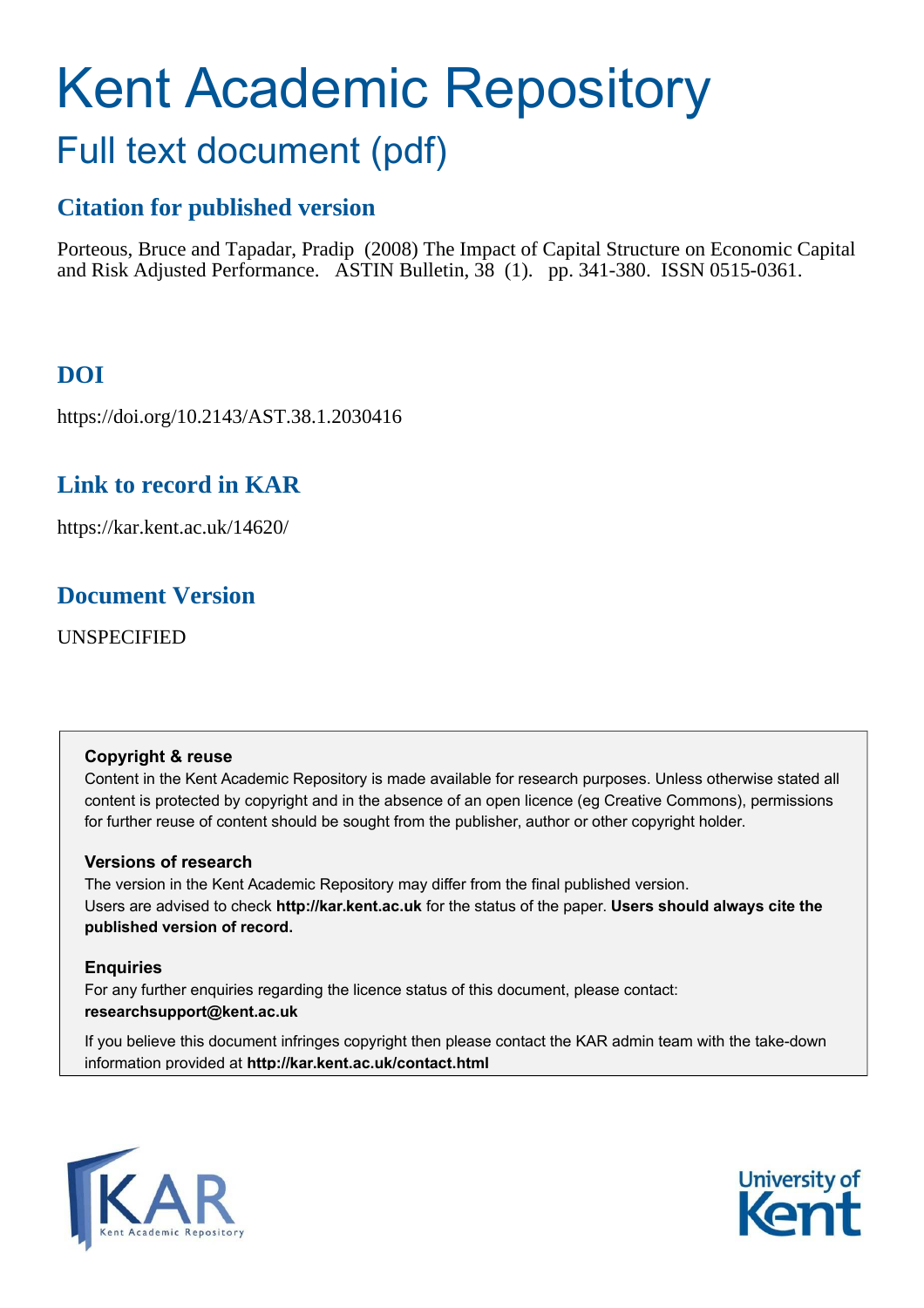#### THE IMPACT OF CAPITAL STRUCTURE ON ECONOMIC CAPITAL AND RISK ADJUSTED PERFORMANCE

BY

#### BRUCE T. PORTEOUS AND PRADIP TAPADAR

#### **ABSTRACT**

The impact that capital structure and capital asset allocation have on financial services firm economic capital and risk adjusted performance is considered. A stochastic modelling approach is used in conjunction with banking and insurance examples. It is demonstrated that gearing up Tier 1 capital with Tier 2 capital can be in the interests of bank Tier 1 capital providers, but may not always be so for insurance Tier 1 capital providers. It is also shown that, by allocating a bank or insurance firm's Tier 1 and Tier 2 capital to higher yielding, more risky assets, risk adjusted performance can be enhanced. These results are particularly pertinent with the advent of the new Basel 2 and Solvency 2 risk based capital initiatives, for banks and insurers respectively.

#### **KEYWORDS**

Asset allocation, capital gearing, economic capital, financial services firms risk adjusted performance, stochastic models, Tier 1 and Tier 2 capital.

#### 1. INTRODUCTION

With the advent of new risk based regulations for financial services firms, specifically Basel 2 for banks and Solvency 2 for insurers, quantitative risk management has taken a step change in importance for firms, capital providers and regulators. For example, financial services firms are now expected, and required, to self assess and quantify the amount of capital that they need to cover the risks they are running. This self assessed quantum of capital is commonly termed risk, or economic, capital.

In this article we will use the term economic capital throughout. We also use the term actual capital to mean the total amount of equity and debt capital that the firm has raised to back its business, particularly its economic capital amount. Porteous and Tapadar (2005), in their recent book, have given a very comprehensive discussion of economic capital for financial services conglomerates, and we will build on this work, and their examples, wherever possible.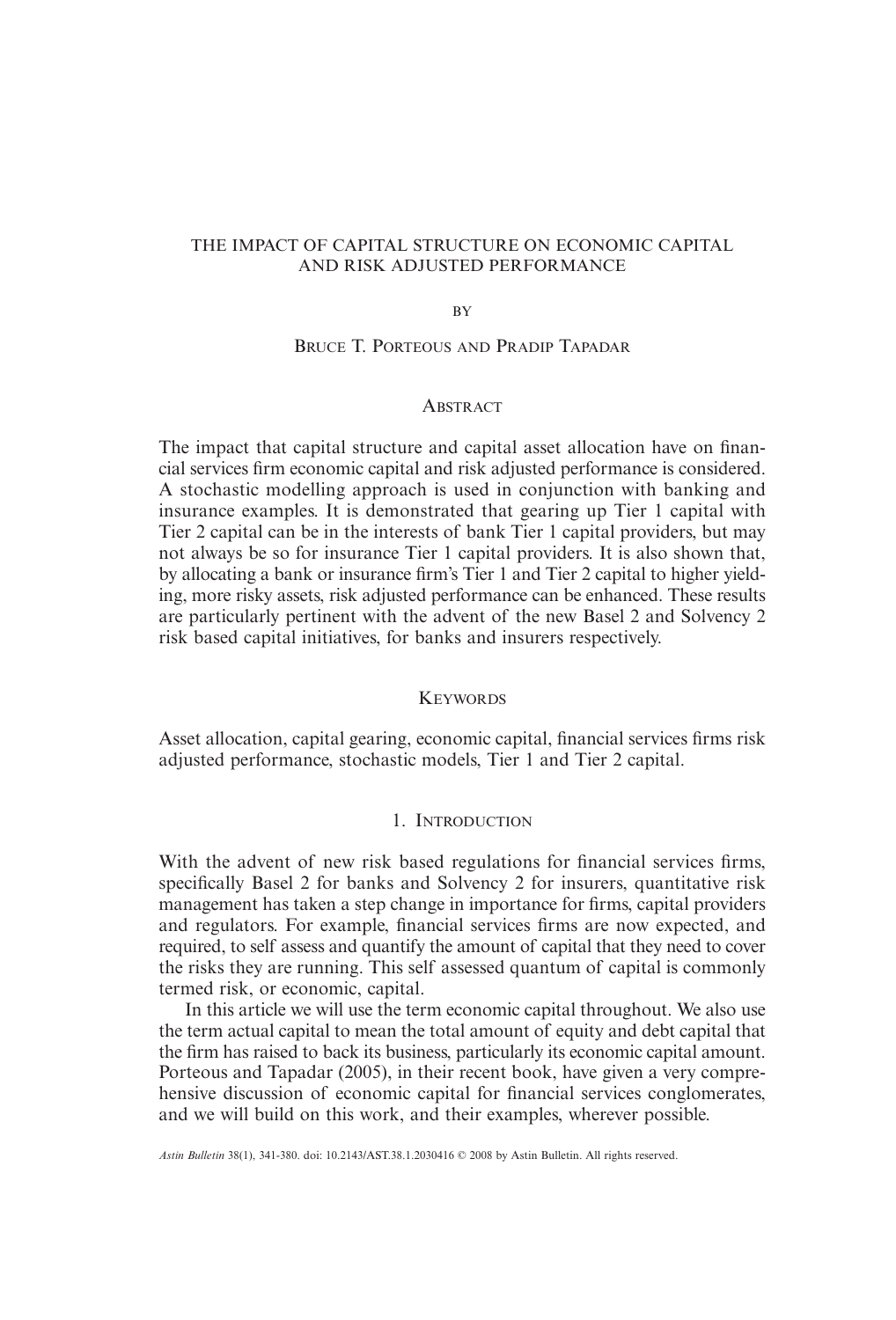See also the articles by Porteous, McCulloch and Tapadar (2003), Porteous (2004) and Porteous (2005) which provide further detailed examples and discussion of economic capital for financial services firms using the ideas presented in Porteous and Tapadar (2005). The books by Dev (2004) and Matten (2000) also contain relevant material.

#### **1.1. Two Fundamental Questions**

Hereafter, we will assume that firms use economic capital as a key risk management tool in the running of their businesses. The article is then concerned with two fundamentally important questions regarding how firms structure their actual capital, and how they invest it.

The first fundamental question that we consider is as follows:

QUESTION 1: How does a firm's economic capital amount depend on the equity-debt capital structure of the actual capital that is backing it and what impact does this structure have on the risk adjusted returns earned on the firm's equity capital?

When raising fresh capital, or when reorganising their capital structures, firms will want to understand what impact capital structure has on capital efficiency. For example, backing economic capital with increased amounts of debt capital, rather than equity, increases the leverage of the equity capital. But, do the returns earned on the more highly leveraged equity capital compensate the equity capital providers for the additional risks that they are taking on? This difficult question is further complicated by the fact that a firm's economic capital amount itself depends on the equity-debt capital structure of the actual capital backing it.

The second fundamental question that we consider is:

QUESTION 2: How does a firm's economic capital amount depend on the asset allocation of the actual capital that is backing it and what impact does this asset allocation have on the risk adjusted returns earned on the firm's equity capital?

Firms often invest their actual capital in low risk assets, such as short term cash. However, if a firm chooses to invest its actual capital in more risky, but higher earning, assets such as equity assets, is this in the best interests of the firm's equity capital providers? Investing in equity assets is clearly more risky for the equity capital providers, but are they adequately compensated by the higher returns that they might expect to earn? This question is again further complicated by the fact that economic capital, itself, depends on the asset allocation of the actual capital that is backing it.

In the Sections that follow, we study and investigate these two fundamental questions via the construction of illustrative examples.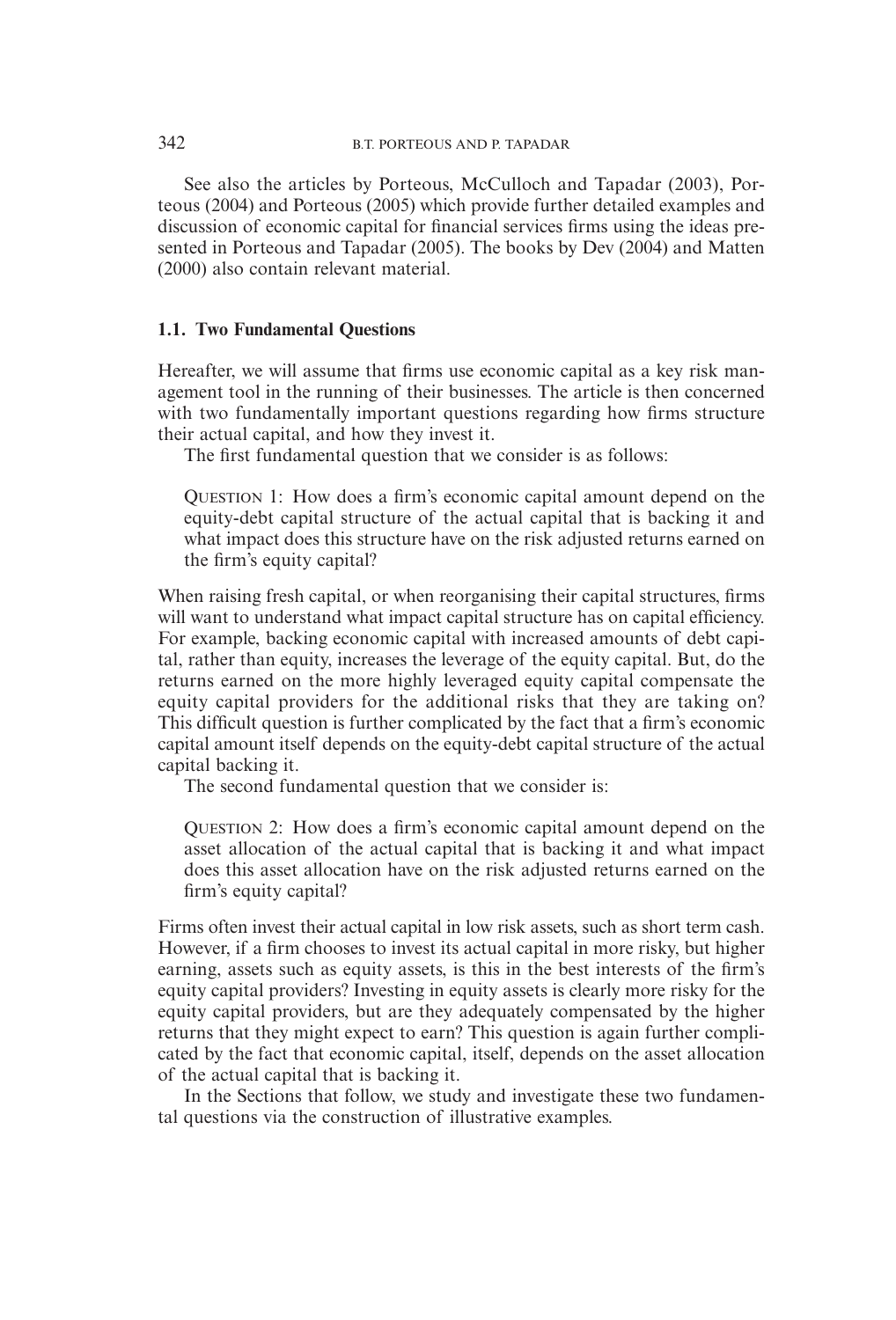#### **1.2. Why is Economic Capital Important?**

Firms, regulators, ratings agencies and capital providers all have a very keen interest in economic capital, for the following main reasons.

*Firms*: Comparison of the firm's actual capital to its economic capital allows the firm to assess if it has enough actual capital to cover the risks that it is running. If it does not, then it should consider raising more actual capital, or de-risking its balance sheet. If it holds more actual capital than economic capital, then this may be inefficient, deflating equity capital provider returns, and the firm may therefore wish to consider reorganising its balance sheet.

*Regulators*: A firm's regulatory capital amount should, at least in theory, represent a good approximation to its economic capital amount. Otherwise regulators may require firms to hold more actual capital than they need, which is inefficient, or less, which is imprudent, to cover the risks that the firm is running. If regulatory capital does not represent a good approximation to economic capital, regulators may wish to revisit firms' regulatory capital requirements and also to consider improving their regulations.

*Rating agencies*: In assessing the ability of a firm to service its actual capital, and the security of that capital, ratings agencies will be interested in comparing the firm's actual capital amount to its economic capital amount. For example, if the firm's actual capital is lower than its economic capital, under an optimistic self assessment of economic capital made by the firm, then the firm is potentially running too much risk for its capital base. This jeopardises the security of that actual capital, and also the firm's ability to service it. The rating agencies will therefore count this against the firm and will consequently allocate it a lower credit rating than they would otherwise do, if actual capital at least matched economic capital.

*Capital providers*: The providers of actual capital, both equity and debt capital, will want to know how secure their investment is and may require an assessment of the risks they are taking on, as well as an estimate of the risk adjusted returns that they are likely to earn. As described in Porteous and Tapadar (2005), economic capital can help the capital providers obtain answers to these questions, particularly by measuring risk adjusted firm performance using the rate of return earned on the equity capital that backs the firm's economic capital amount.

#### **1.3. Other Research**

Firm capital structure, and the rates of return earned by different types of capital providers, have been active areas of research for many years now. For example, as is now very well known, Modigliani and Miller (1958) showed that, under certain fairly restrictive assumptions, firm value is independent of capital structure.

This seminal work has been followed up by extensive research exploring, for example, the effect of relaxing various of the Modigliani-Miller assumptions.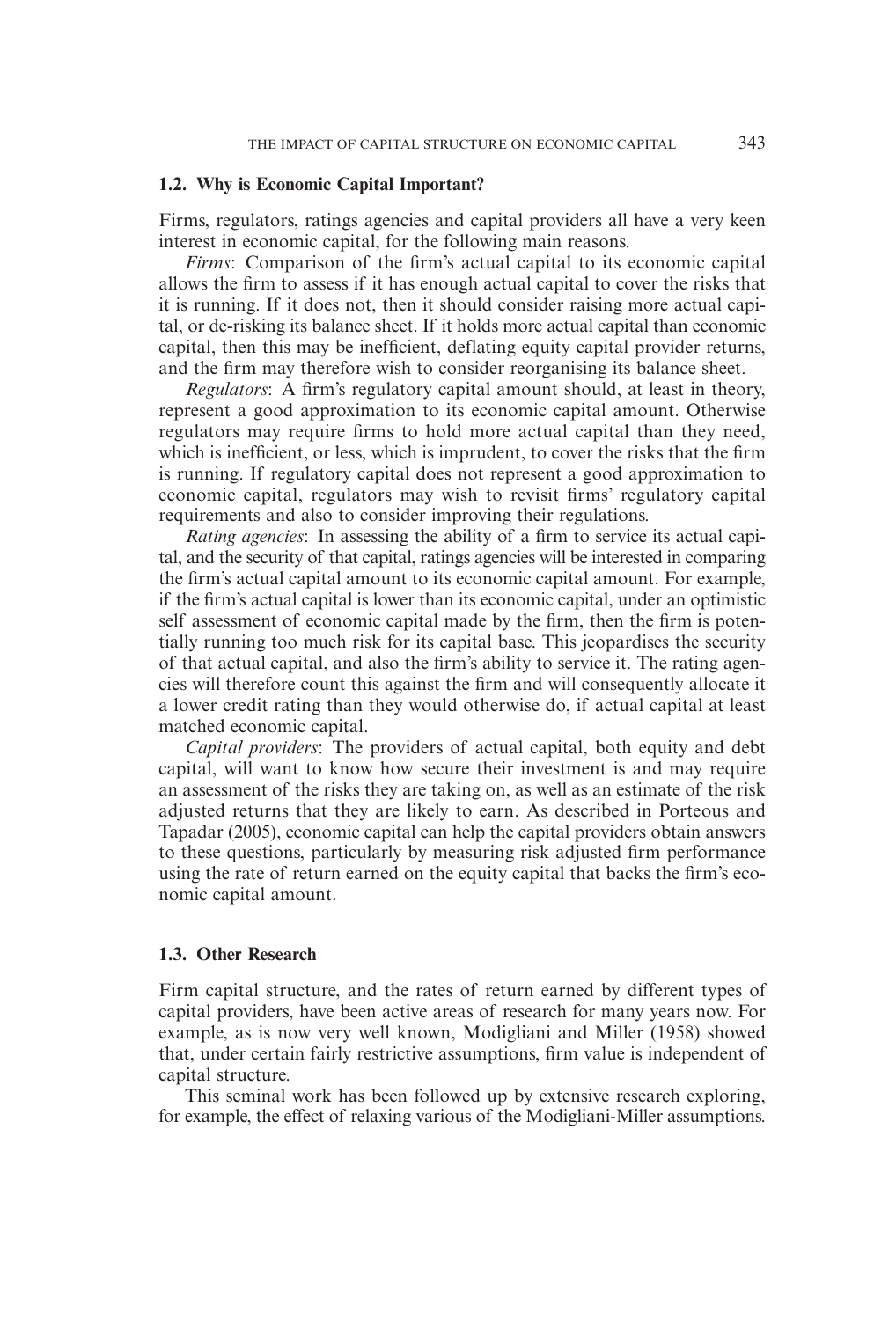More recently, Rajan and Zingales (1995) have studied firm leverage across a number of different economies.

However, although there are many published articles and books that discuss the relationship between capital structure and the risk-reward relationship for equity and debt capital providers, this work does not generally approach the problem from the perspective of economic capital. It is this economic capital perspective, especially in the new Basel 2-Solvency 2 world, that makes the work presented here, we feel, of particular relevance.

The two fundamental questions considered here, which are expressed in economic capital terms, are of great practical importance in the new Basel 2- Solvency 2 world as firms seek to optimise their capital structuring, asset allocation and management processes. We hope, therefore that, not only will the results presented here be of some practical use to firms, but the article will also encourage more work to be carried out in this important area.

#### **1.4. Structure of the Article**

The remainder of the article is structured as follows: in Section 2, we discuss the different types of capital that are eligible to count towards a firm's regulatory capital requirement. Section 3 defines and discusses economic capital and Section 4 describes the detailed assumptions that underpin our illustrative examples. The first example of a retail mortgage bank is relevant to Basel 2, whereas the second example of a life insurance annuity firm is relevant to Solvency 2. Section 5 examines how economic capital and risk adjusted performance depend on the firm's equity-debt capital structure and Section 6 looks at how economic capital and risk adjusted performance depend on the asset allocation of the actual capital that backs it. Section 7 then considers how economic capital and risk adjusted performance depend jointly on a firm's equity-debt capital structure and its actual capital asset allocation. Finally, in Section 8, we draw together the main conclusions of the article and discuss optimal capital structuring, asset allocation and management processes for financial services firms.

#### 2. THE ROLE OF CAPITAL AND DIFFERENT TYPES OF CAPITAL

Actual capital, in its broadest sense, acts as a buffer to absorb losses incurred by financial services firms in times of financial stress. It therefore provides security and protection to customers owed money by the firm. For example, the depositors of a bank, or the individual pensions savers of a life insurance firm.

Three key properties of capital are therefore:

- It should be able to absorb losses.
- It should be available permanently.
- It should be fully paid up.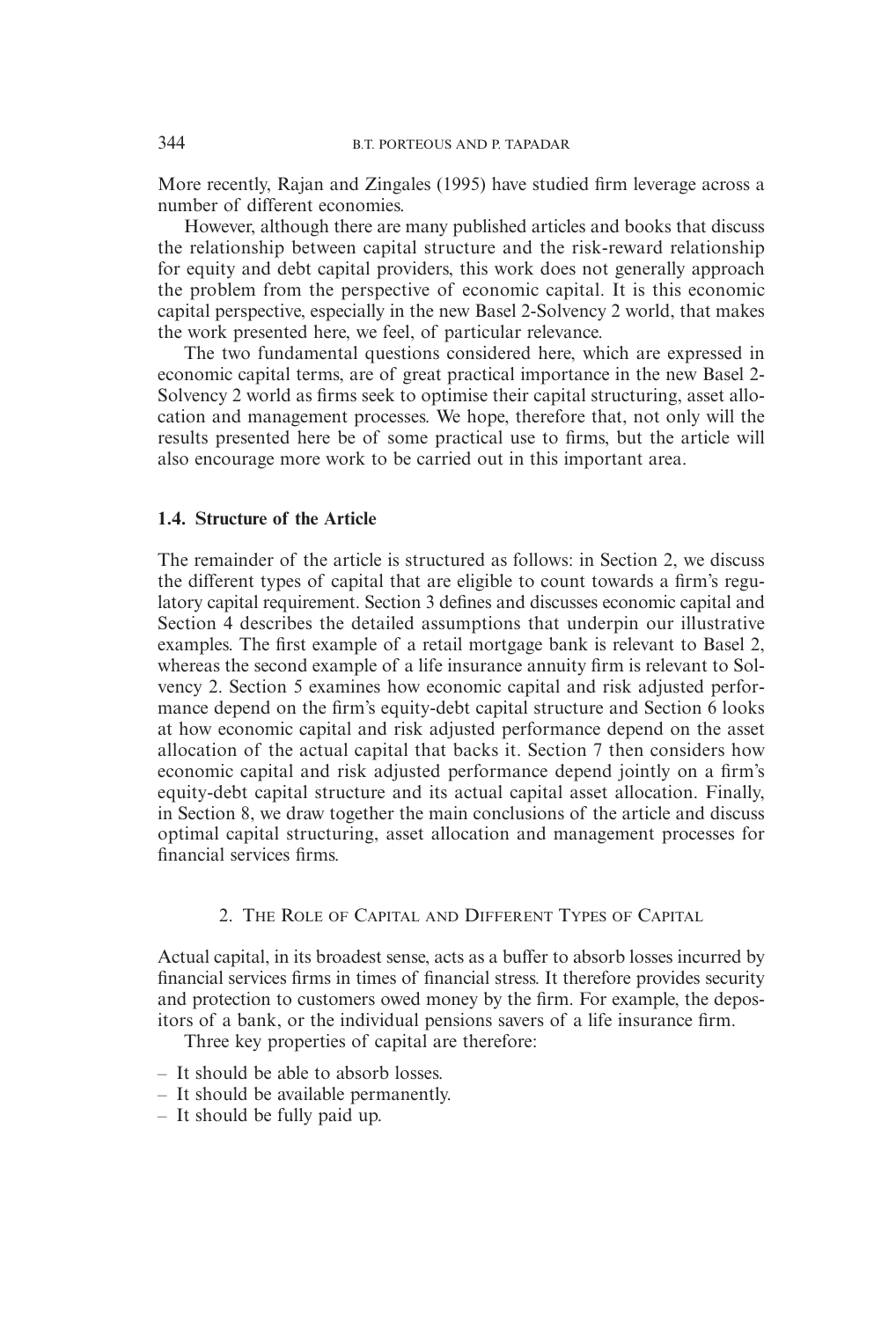Regulators grade capital by its quality, as discussed below, with the highest quality capital graded as Tier 1 and lower graded capital as Tier 2. Within Tier 1 there is also a sub-grading into Core Tier 1 and the lower graded Innovative Tier 1. Within Tier 2, there are sub-gradings, into Upper and Lower Tier 2, for example.

The rules that define whether a specific type of capital issued by a firm qualifies as Tier 1, or Tier 2, and how much of that capital instrument is eligible to be counted towards a firm's regulatory capital requirement, are somewhat arbitrary. For example, Tier 2 capital is usually eligible only up to the level of the firm's Tier 1 capital, with any excess amount beyond this level ineligible. Rather than describing the precise detail of these rules in this article, which we feel will not add much value, we prefer instead to focus on describing the key characteristics of Tier 1 type and Tier 2 type actual capital.

Tier 1 type actual capital tends to comprise mainly of what we term equity capital. In other words, share capital that is completely subordinated and perpetual with the ability to waive dividends, if required. We regard the providers of a firm's equity capital as the principal risk takers in supporting the business of the firm.

Tier 2 type actual capital tends to comprise mainly of what we term debt capital. In other words, loans which rank ahead of equity capital, and which are usually not permanent and do not have the ability to waive interest, although interest may be deferred.

With debt capital, if the firm is unable to pay, or defer, a scheduled interest or redemption payment, then a default event occurs. Depending on the debt capital issuance terms and conditions, the debt capital providers may have the right to call in their loans and to require the firm to restructure its actual capital in order to receive what is owed to them. Ultimately, the firm may have to be liquidated, although this would be a very extreme measure, to be used only if the firm is unable to continue trading.

Debt capital is attractive to firms as, unlike equity capital, its cost can be met out of before tax profits. This is one reason why debt capital is cheaper than equity capital, in addition to it also being less risky.

However, as described earlier, regulators regard debt capital less highly than equity capital. As a consequence, debt capital tends to be less eligible to count towards a firm's regulatory capital requirements than equity capital. The Holy Grail for firms, and their investment bank advisers, is hybrid capital that counts as debt capital for interest payment purposes, but as equity capital for regulatory capital eligibility purposes. This is an area of constant tension and friction between firms and their advisers, on the one hand, and regulators on the other.

In fact, the Basel Committee of the Bank for International Settlements and the European Commission have both initiated projects investigating capital definition and eligibility rules. This work can ultimately be expected to lead to new capital rules and regulations.

We now move on to define and discuss economic capital. As described in Sub-section 1.1, fundamental question 1, a key objective of this article is to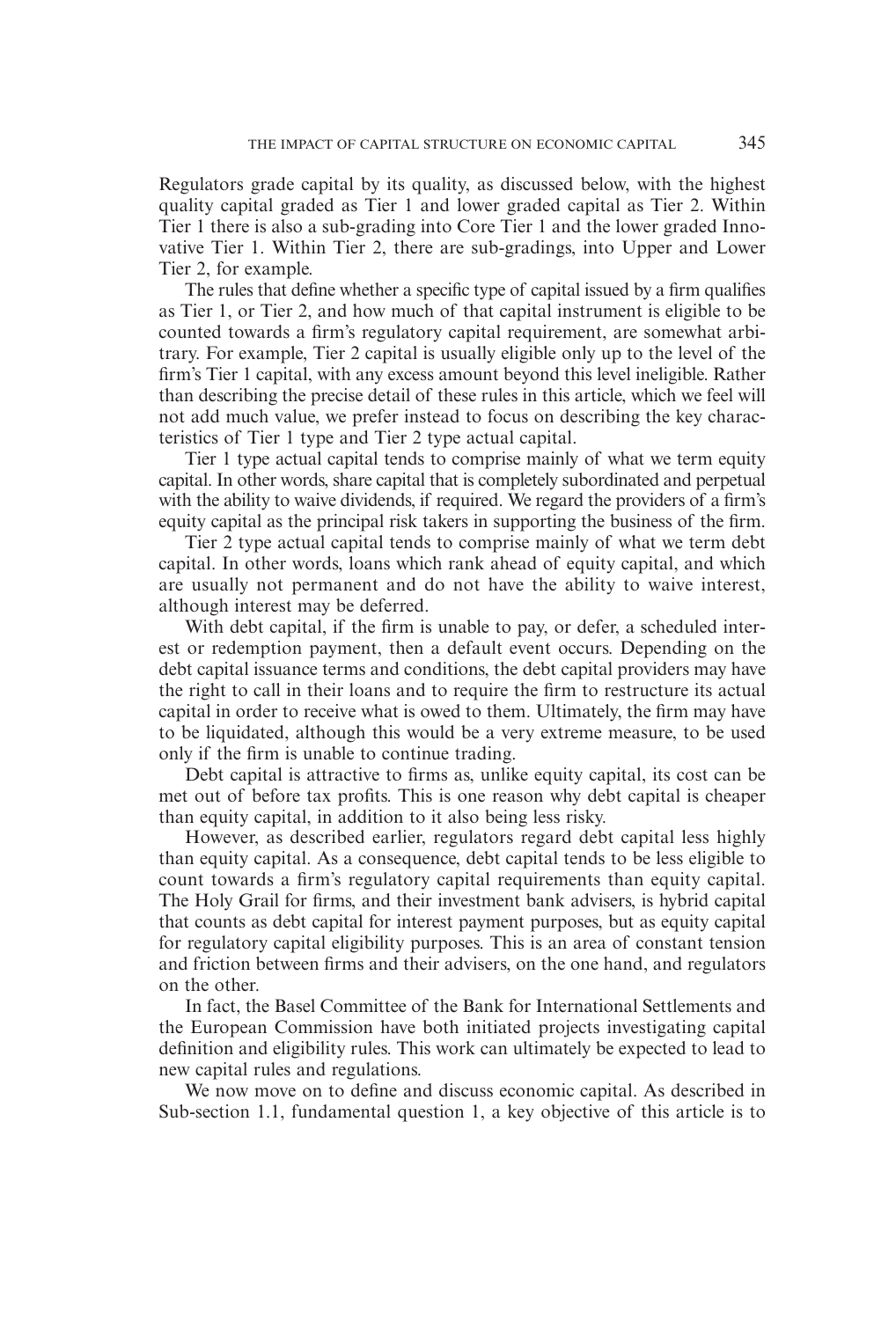understand what impact a firm's Tier 1-Tier 2 capital structure has on economic capital and risk adjusted performance.

#### 3. ECONOMIC CAPITAL

Although economic capital is a ubiquitous term and is widely discussed within the financial services industry, surprisingly, there is no commonly accepted standard definition of it. In order to move forward and answer the two fundamental questions posed in Sub-section 1.1, we need a definition of economic capital that we can work with. Porteous and Tapadar (2005) define economic capital as:

**DEFINITION 1:** Economic capital, for the business of a firm, is the amount of capital, or excess assets, that this business requires to ensure that its realistic, or market value, balance sheet remains solvent, over a specified time horizon, with a prescribed probability or confidence level, following events that are unexpected, yet not so unlikely that they might never occur in practice.

Basically, Definition 1 states that economic capital is the amount of capital that the business of a firm needs to keep its realistic balance sheet solvent under stress events. It is worth noting that, by design, this definition is completely independent of the firm's actual capital, particularly its structure and asset allocation.

In proposing this definition, Porteous and Tapadar (2005) made the following two implicit assumptions:

*Implicit assumption 1*: Once economic capital is quantified, it is backed entirely by equity capital. As the dividends paid on equity capital can be waived at the discretion of the firm, there is therefore no need to hold any additional capital, or excess assets, to provide for dividend payments under stress events. However, once debt capital is introduced, this is no longer the case. This is because the interest payments on debt capital generally cannot be waived. Additional capital, or excess assets, must then be held to provide for these interest payments in times of stress, to protect the providers of the debt capital.

*Implicit assumption 2*: The actual capital backing a firm's economic capital amount is invested in risk free short term cash assets and the economic capital requirements of the risks associated with these assets are negligible. If the firm's actual capital is invested in more risky assets, relative to short term cash, then the situation changes. For example, if the firm's actual capital is invested in equity assets, there is a possibility that, under a stress event, the actual capital may lose value and may no longer be sufficient to ensure that the realistic balance sheet of the firm's business remains solvent. Additional capital, or excess assets, may then be required to provide for these potential actual capital asset losses in times of stress. In other words,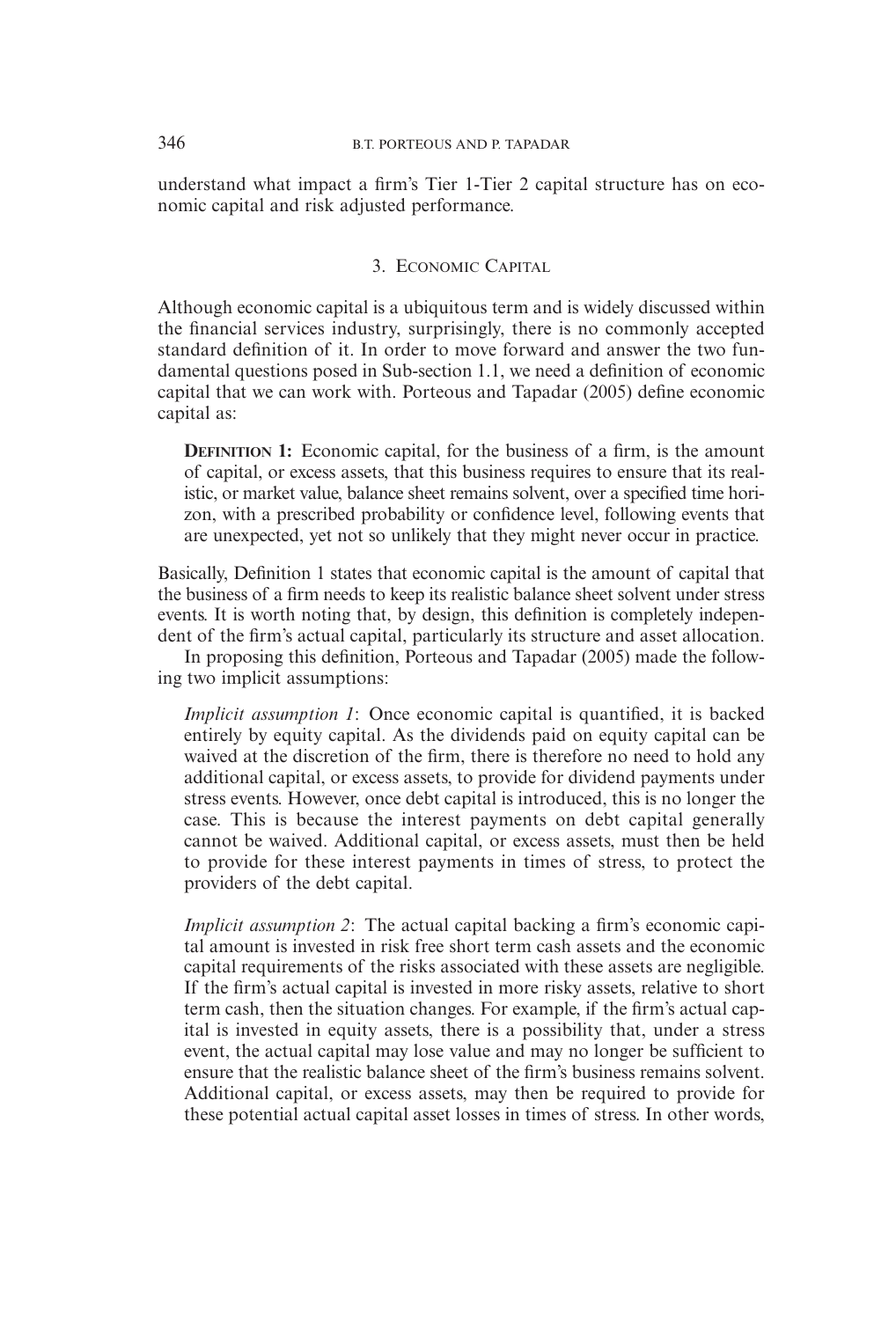the firm's actual capital itself may have an economic capital requirement associated with the asset risks in which it is invested.

For the purposes of this article, we therefore propose the following enhanced definition of economic capital:

DEFINITION 2: Economic capital for a firm is the total amount of capital, or excess assets, required to ensure:

- the realistic balance sheet of the firm's business remains solvent;
- the firm is able to meet its capital contractual obligations;
- the risks associated with the assets in which the firm's actual capital is invested are covered;

all following unexpected events that occur over a specified time horizon, with a prescribed probability.

It is fairly straightforward to see that when a firm introduces debt capital to back its economic capital, economic capital increases because additional assets are required to provide for the interest payments on the debt capital in times of stress. It is again straightforward to see that, as the debt capital increases, the gearing of the equity capital increases. The gearing effect causes the equity capital expected returns, and the volatility of those returns, to increase. However, the associated increase in economic capital, which we assume in this article is always provided for by equity capital, also deflates the equity capital returns. In short, it is less than straightforward to see how the equity capital provider's risk adjusted returns are altered by the introduction of debt capital.

Similarly, it is straightforward to see that, as firms allocate their actual capital to riskier, and so higher earning assets, the returns expected to be earned on the firm's equity capital will increase, as will the volatility of those earned returns. However, the consequent potential increase in economic capital resulting from allocating the firm's actual capital to more risky assets can cause these enhanced returns to be deflated. Again, it is not clear if the providers of the firm's equity capital are better off by allocating the firm's actual capital to riskier assets.

In Sections 5, 6 and 7, we will consider specific examples which provide some insight into these issues and questions. However, before doing this, we set out in Section 4 the detailed assumptions that underpin our illustrative examples.

## 4. THE EXAMPLES AND KEY ASSUMPTIONS

The basic structures of the examples that we use in this article are taken from Porteous and Tapadar (2005). We have built upon and enhanced these structures further for the purposes of this article. Specifically, the examples comprise a retail mortgage bank and a life insurance annuity firm. The former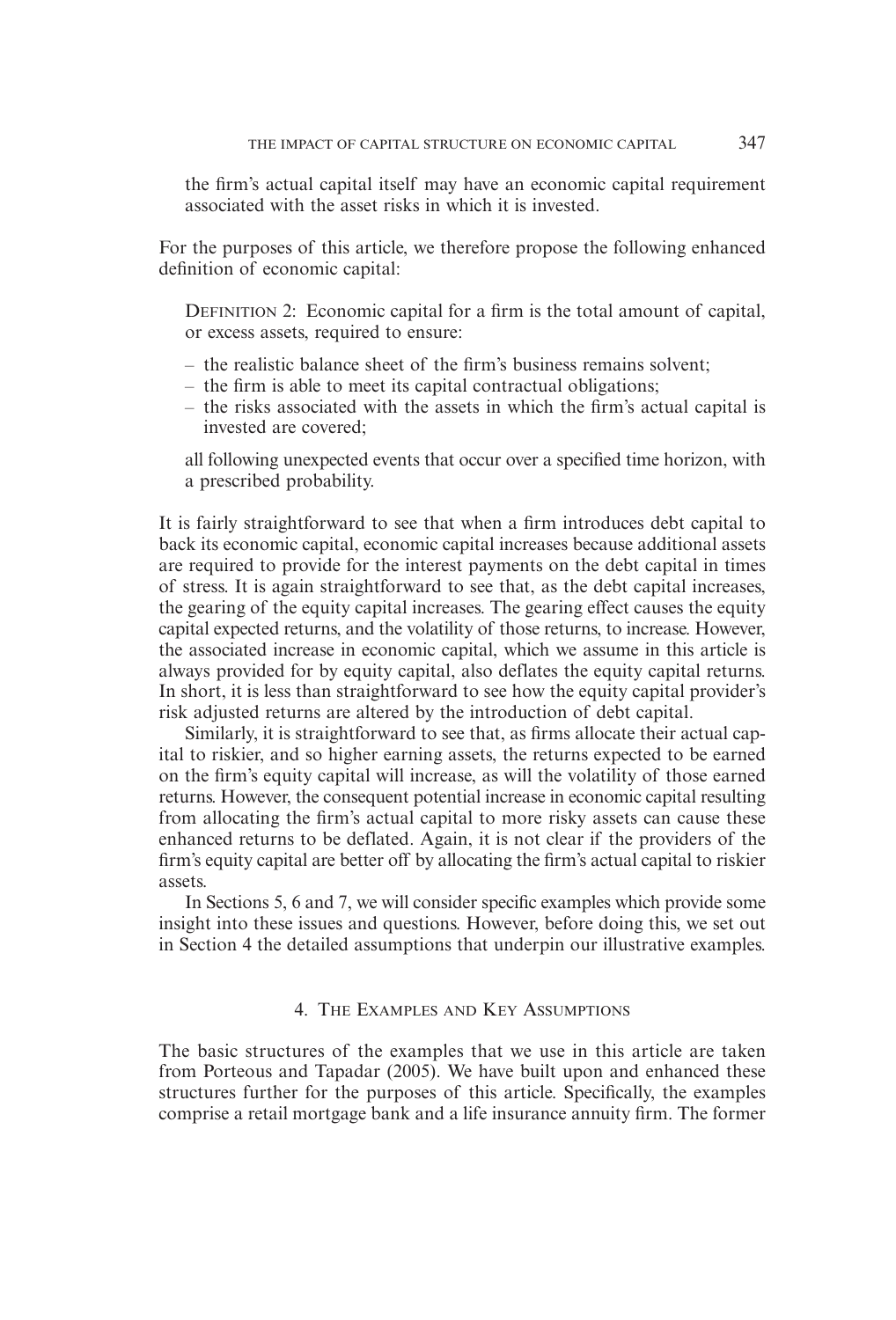example is relevant to Basel 2, whereas the latter is relevant to Solvency 2. We provide a brief outline of the examples below, but please refer to Appendices 1 and 2 of this article and also Porteous and Tapadar (2005) for the full details.

#### **4.1. Stochastic Model**

The stochastic model that we use is a fairly standard 21 dimensional multivariate normal first order autoregressive time series model, where the multivariate dependency structure of the 21 individual response variables is modelled using a graphical model, as explained below.

The 21 individual univariate time series models, described below, model the *within-series* dependency, or serial dependency, structures of each of the individual response variables.

To model the *between-series*, or multivariate, dependency structure of the 21 individual response variables, we use a multivariate normal model where the correlation structure of the 21 dimensions is modelled using a graphical model, which describes the assumed conditional independence properties of the 21 dimensions. Graphical models are described briefly in Sub-section 4.1.1 below, but see Lauritzen (1996) and Porteous and Tapadar (2005) for fuller descriptions. They are extremely useful dimension reduction tools that can be used to explain very high dimensional dependency relationships amongst random variables using low dimensional clusters, or cliques, of relationships.

Note that the description of the stochastic model provided in this article completely specifies the model. This, therefore, allows the reader to reconstruct the model, or a similar model, if required.

In the examples that we consider in this article we will, in fact, use only a relatively small subset of the 21 response variables. In other words, we will use only those response variables that are needed to construct the examples, as is explained in Appendices 1 and 2.

#### **4.1.1. Investment Response Variables**

We model the *i*-th response variable at time  $t$ ,  $Z_{it}$ , as the sum of an unconditional expectation  $\mu_i$  and a first order autoregressive time series with constant volatilities and correlations, although stochastic volatilites and correlations can also be accommodated if required. In other words,  $Z_i = \mu_i + Y_i$ , where:

$$
Y_{it} = \beta_i Y_{i(t-1)} + \varepsilon_{it}.
$$
\n<sup>(1)</sup>

The error terms  $\varepsilon_{it} \sim N(0, \sigma_i^2)$  and are assumed to be independently distributed across time. Note that  $E[Z_{it}] = \mu_i$  and that the first order autoregressive parameter  $\beta_i$  controls the strength of the within-series dependency for the *i*-th response variable. So, for example, "large" positive values of  $\beta_i$  will mean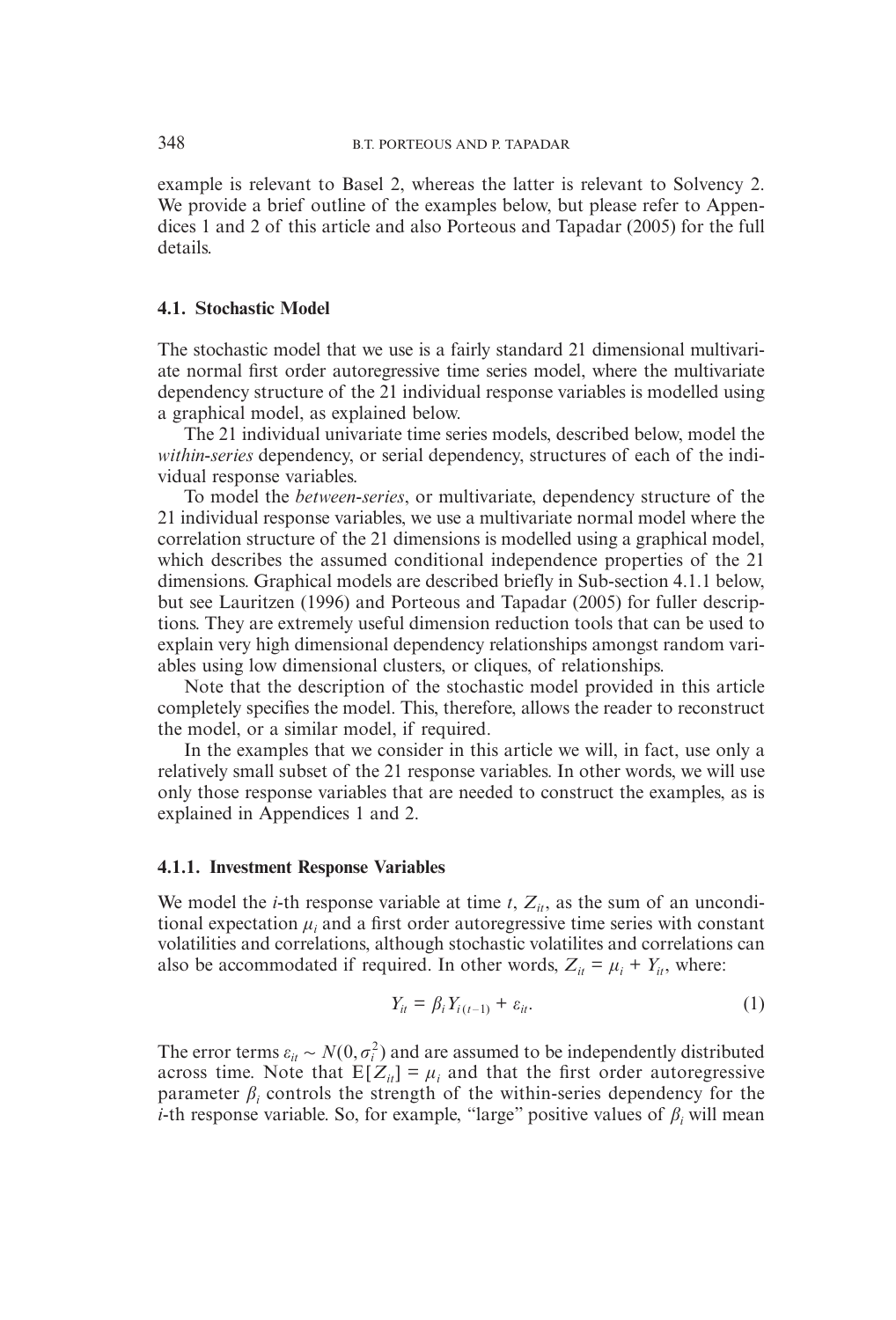|                |                                   |               | First order    | Unconditional                     |
|----------------|-----------------------------------|---------------|----------------|-----------------------------------|
|                |                                   | Unconditional | autoregressive | standard deviation                |
|                | Investment Response Variable      | expectation   | parameter      | of error terms                    |
|                |                                   | $\mu_i$       | $\beta_i$      | $\sigma_i / \sqrt{1 - \beta_i^2}$ |
|                | <b>UK Economic</b>                |               |                |                                   |
| $\mathbf{1}$   | Retail Price Inflation ("RPI")    | 0.0275        | 0.975          | 0.00750                           |
| 2              | Equity earnings/dividend growth   | 0.0425        | 0.950          | 0.02000                           |
| 3              | Equity dividend yield             | 0.0325        | 0.975          | 0.00750                           |
| $\overline{4}$ | Short term cash yield             | 0.0475        | 0.975          | 0.00750                           |
| 5              | Medium term government bond yield | 0.0500        | 0.975          | 0.01875                           |
| 6              | Medium term corporate bond yield  | 0.0550        | 0.975          | 0.01875                           |
| 7              | Long term government bond yield   | 0.0525        | 0.975          | 0.01875                           |
| 8              | Long term corporate bond yield    | 0.0575        | 0.975          | 0.01875                           |
| 9              | Mortgage Yield                    | 0.0575        | 0.975          | 0.00750                           |
| 10             | Property rental growth            | 0.0325        | 0.950          | 0.01875                           |
| 11             | Property rental yield             | 0.0425        | 0.975          | 0.00750                           |
| 12             | $£$ appreciation against $$$      | 0.0200        | 0.000          | 0.02500                           |
|                | <b>US</b> economic                |               |                |                                   |
| 13             | Consumer Price Inflation ("CPI")  | 0.0200        | 0.975          | 0.00750                           |
| 14             | Equity earnings/dividend growth   | 0.0625        | 0.950          | 0.02000                           |
| 15             | Equity dividend yield             | 0.0200        | 0.975          | 0.00750                           |
| 16             | Short term cash yield             | 0.0200        | 0.975          | 0.00750                           |
| 17             | Medium term government bond yield | 0.0375        | 0.975          | 0.01875                           |
| 18             | Medium term corporate bond yield  | 0.0425        | 0.975          | 0.01875                           |
| 19             | Long term government bond yield   | 0.0450        | 0.975          | 0.01875                           |
| 20             | Long term corporate bond yield    | 0.0500        | 0.975          | 0.01875                           |
| 21             | Mortgage Yield                    | 0.0425        | 0.975          | 0.00750                           |

STOCHASTIC MODEL: UNIVARIATE MODEL PARAMETERISATION.

that there will be very strong positive serial dependency within the *i*-th response variable.

Table 1 shows the parameterisation of the 21 univariate autoregressive time series models that make up the full 21 dimensional stochastic model. The  $\frac{annual}{expected}$  values, the  $\mu_i$ s, and the annual standard deviations, the  $\sigma_i / \sqrt{1 - \beta_i^2} s$ , of the individual response variables are also shown.

The correlation structure of the  $\varepsilon_i$  error terms is modelled using a graphical model, as displayed in Figure 1. In this figure, response variable error terms that are directly connected to each other correlated, with the assumed constant correlation coefficient values  $\rho_{ii}$ , as set out in Table 2.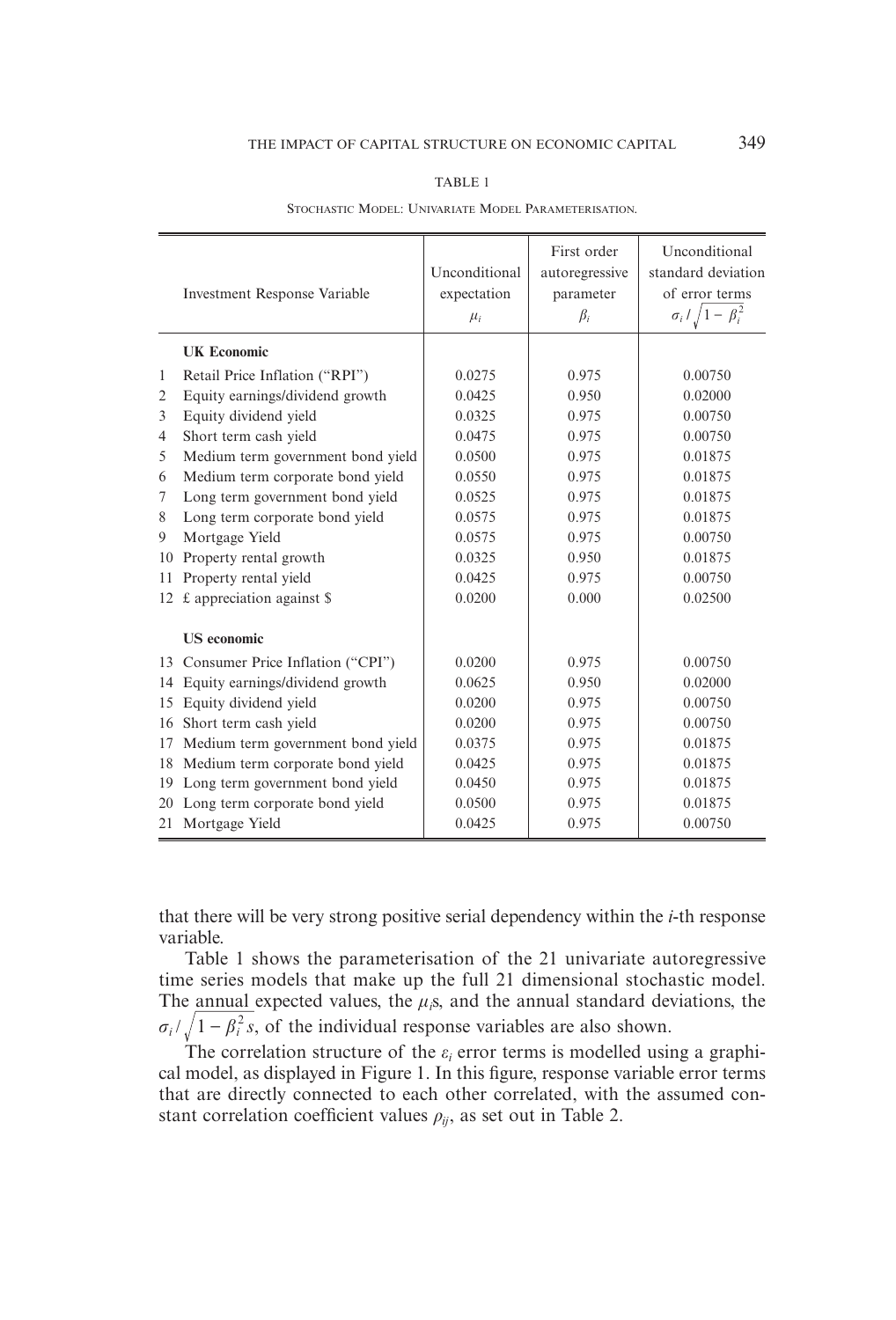

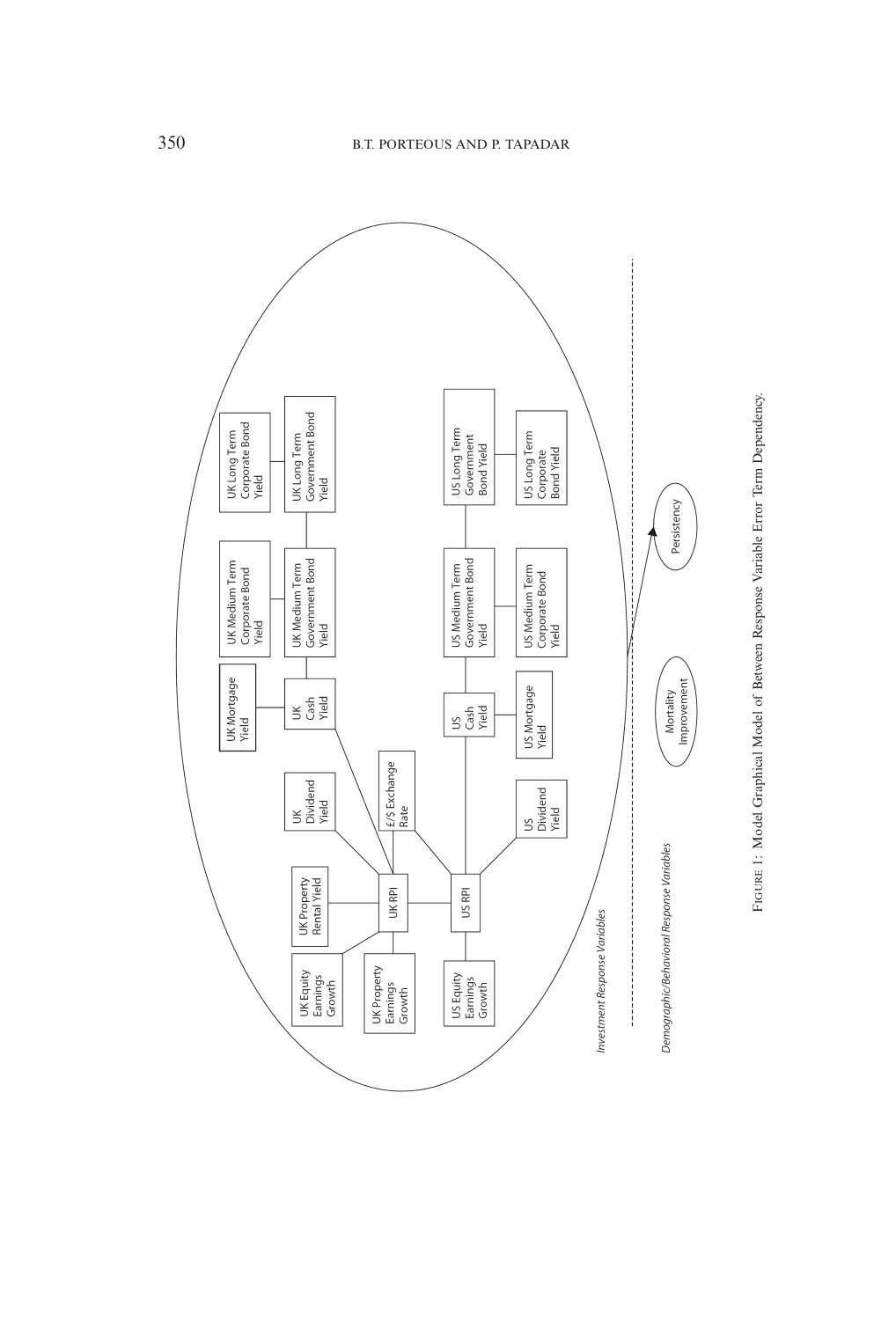| ε-pair | Correlation coefficient $\rho_{ii}$ |
|--------|-------------------------------------|
| 1, 2   | 0.1                                 |
| 1, 3   | 0.3                                 |
| 1, 4   | 0.6                                 |
| 1, 10  | 0.1                                 |
| 1, 11  | 0.3                                 |
| 1, 12  | 0.6                                 |
| 1, 13  | 0.3                                 |
| 4, 5   | 0.6                                 |
| 4, 9   | 0.6                                 |
| 5, 6   | 0.6                                 |
| 5, 7   | 0.6                                 |
| 7,8    | 0.6                                 |
| 12, 13 | 0.6                                 |
| 13, 14 | 0.1                                 |
| 13, 15 | 0.3                                 |
| 13, 16 | 0.6                                 |
| 16, 17 | 0.6                                 |
| 16, 21 | 0.6                                 |
| 17, 18 | 0.6                                 |
| 17, 19 | 0.6                                 |
| 19, 20 | 0.6                                 |

TABLE 2 STOCHASTIC MODEL: ERROR TERM CORRELATION PARAMETERISATION.

Response variable error terms that are indirectly connected in Figure 1, via other directly connected error terms, are still statistically dependent, and so are correlated, but more weakly so. This is a property of graphical models. Such error terms are, however, conditionally independent of each other, given the error terms that connect them, again a property of graphical models. See Porteous and Tapadar (2005) Appendix 7.1 for the full 21 X 21 error term correlation matrix which is completely specified by the graphical model parameterisation described here.

A full justification for the Table 1 and 2 parameterisations of the stochastic model, and the error term multivariate normality assumption, is provided in Porteous and Tapadar (2005) and the references contained therein. It is demonstrated there, and also in Porteous (2004) and Porteous (2005), that this stochastic model represents a very good first order approximation to the real investment markets that it is modelling.

Two demographic/behavioural response variables, mortality improvement and customer persistency, can also be seen in Figure 1. Whilst the rate at which mortality improves does not directly depend on investment markets, customer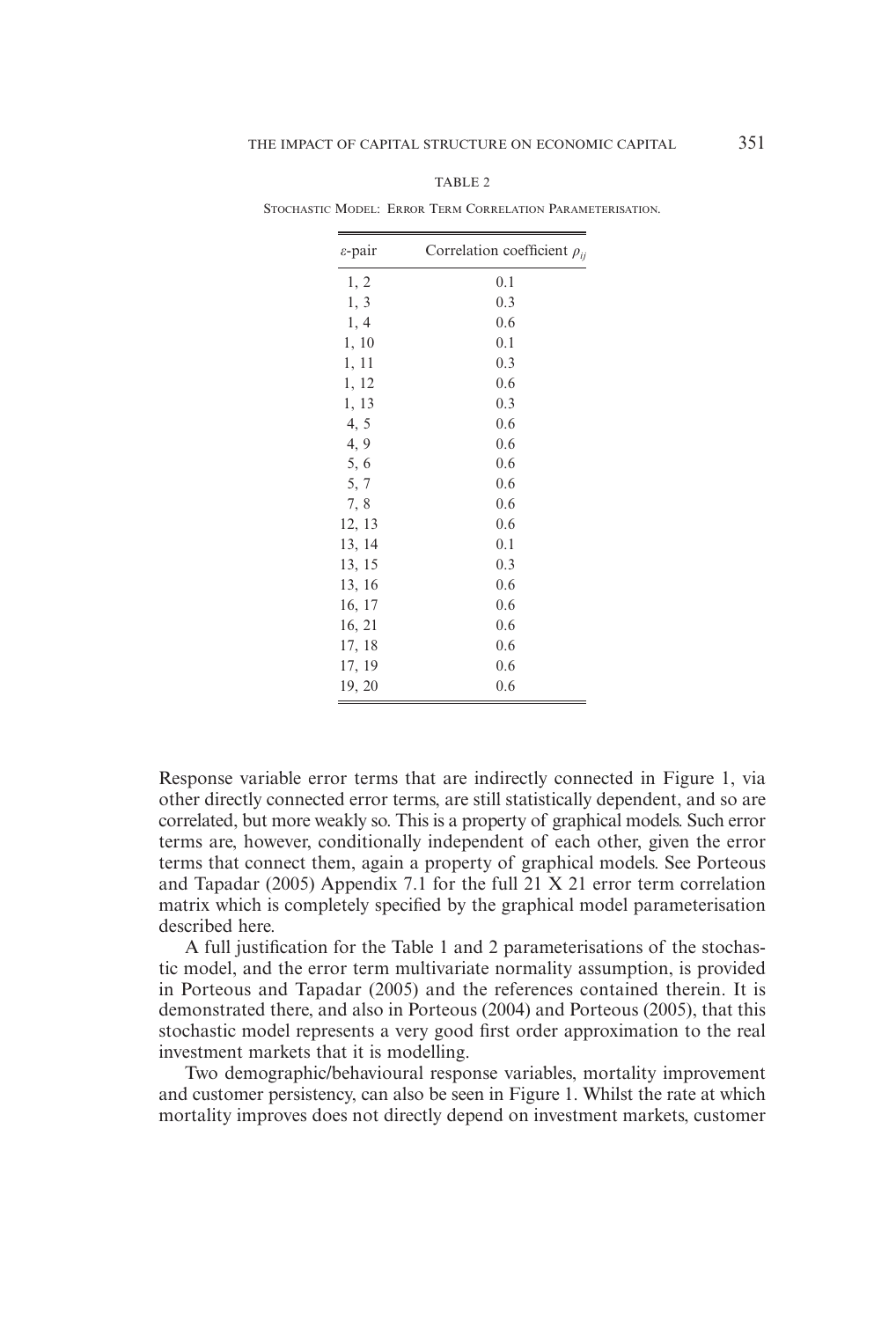persistency behaviour can, in practice, depend on investment conditions, as described below.

#### **4.1.2. Mortality Improvement**

The UK actuarial profession, amongst other professional bodies, UK government departments and international agencies, studies mortality and regularly publishes mortality tables, including allowances for future mortality improvements. The data that are used for these actuarial studies are provided by the UK life insurance industry. See Willets et al (2004) and Willets (2004), two recent mortality studies prepared under the auspices of the UK actuarial profession, and which provide good overviews of current mortality trends, for more information.

Table 3, taken from Willets (2004), shows estimated annual mortality improvement rates by age and calendar year for males in the general population of England and Wales. The improvement rates are estimated over a five year period centred on the calendar year shown. See Willets (2004).

| Age Group |         |         |         | Calendar Year |         |         |
|-----------|---------|---------|---------|---------------|---------|---------|
|           | 1975    | 1980    | 1985    | 1990          | 1995    | 2000    |
| $40 - 44$ | $3.1\%$ | $2.1\%$ | 1.6%    | $0.1\%$       | $0.3\%$ | $0.9\%$ |
| 45-49     | 2.9%    | 3.5%    | 2.8%    | $3.1\%$       | $0.4\%$ | $0.2\%$ |
| $50 - 54$ | $1.0\%$ | 3.7%    | 2.6%    | 2.3%          | 2.9%    | $1.7\%$ |
| 55-59     | $1.5\%$ | $1.8\%$ | 2.6%    | $3.1\%$       | $2.4\%$ | $3.5\%$ |
| $60 - 64$ | $1.0\%$ | $2.1\%$ | $2.0\%$ | 3.6%          | 3.6%    | $3.2\%$ |
| 65-69     | 1.6%    | $2.2\%$ | $1.7\%$ | $2.1\%$       | 3.8%    | 4.5%    |
| $70 - 74$ | 1.6%    | $1.9\%$ | $1.8\%$ | $2.0\%$       | $2.5\%$ | 4.6%    |
| 75-79     | $0.5\%$ | $2.1\%$ | $1.4\%$ | $2.2\%$       | 2.6%    | $2.8\%$ |

TABLE 3

AVERAGE ANNUAL MORTALITY IMPROVEMENT RATES FOR MALES IN THE POPULATION OF ENGLAND AND WALES.

A cohort effect can be seen in the bold figures shown in Table 3 and note also that, over calendar years, improvement rates have fallen at the younger ages, but have increased at the older ages. Willets et al (2004) discuss the reasons for this in detail.

Our approach to modelling mortality improvement risk stochastically is as follows:

– We start with a base mortality table that represents a good estimate of current mortality for the population under consideration.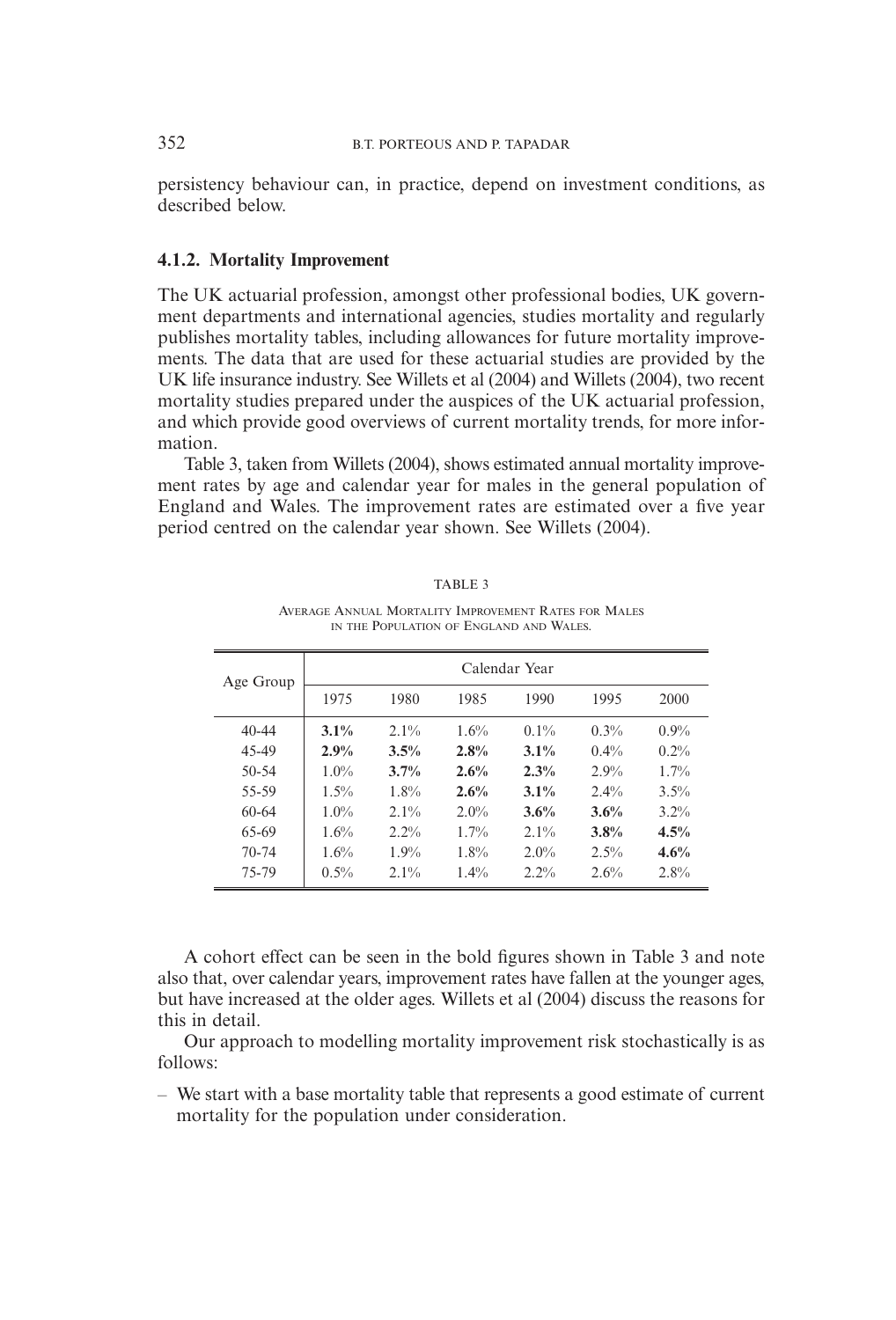- Expected improvement factors, along the lines set out in Table 3, are then assumed and represent our best estimate expected mortality improvement rate factors.
- These expected improvement factors will generally depend on the starting ages of the lives being modelled in the projection, their sex, any cohort effects and by duration within the projection.
- We perturb these expected improvement factors by the addition of a Normally distributed stochastic error term to represent the uncertainty that is prevalent in estimating future mortality improvement factors.
- The stochastically generated improvement factors are then used to project the base mortality table forward in time.

#### **4.1.3. Customer Persistency**

In the mortgage bank example that we describe next, we assume that customers become less persistent as the mortgage standard variable rate rises and mortgages become more expensive. This is because it then becomes more financially beneficial for customers to remortgage away from their current provider onto a cheaper mortgage product, typically a new discounted rate mortgage or fixed rate mortgage, provided by another bank.

On the other hand, with profits life insurance customers tend to become more persistent as equity asset markets fall, because the investment guarantees provided by such products are then perceived to have more value.

These two product examples illustrate how customer persistency depends, not only investment markets, but also on the specific financial services product being considered.

#### **4.2. Basel 2 Retail Mortgage Bank Example**

We consider a 20 year capital repayment floating rate mortgage and use the stochastic model described in Section 4.1 to model the mortgage product response variables, and associated derived variables, as described in Appendix 1.

We assume that the bank funds its mortgages using the wholesale funding markets and that the cost of this funding equals the short term UK cash yield, as generated by the stochastic model, plus 10 bp.

From Table 1 it can be seen, therefore, that the bank's expected interest rate margin equals  $0.0575 - 0.0475 - 0.0010 = 0.0090$ . This is reasonably representative of the UK banking industry, given the very intense competition that is currently seen in the UK mortgage market.

The corresponding interest rate margin annual standard deviation, under the Table 1 and Table 2 parameterisations, and which is driven mainly by the assumed correlation between the short term UK cash yield and the UK mortgage yield, is 0.0067. This would not be unusual for a wholesale funded firm but may be on the high side for a retail funded firm.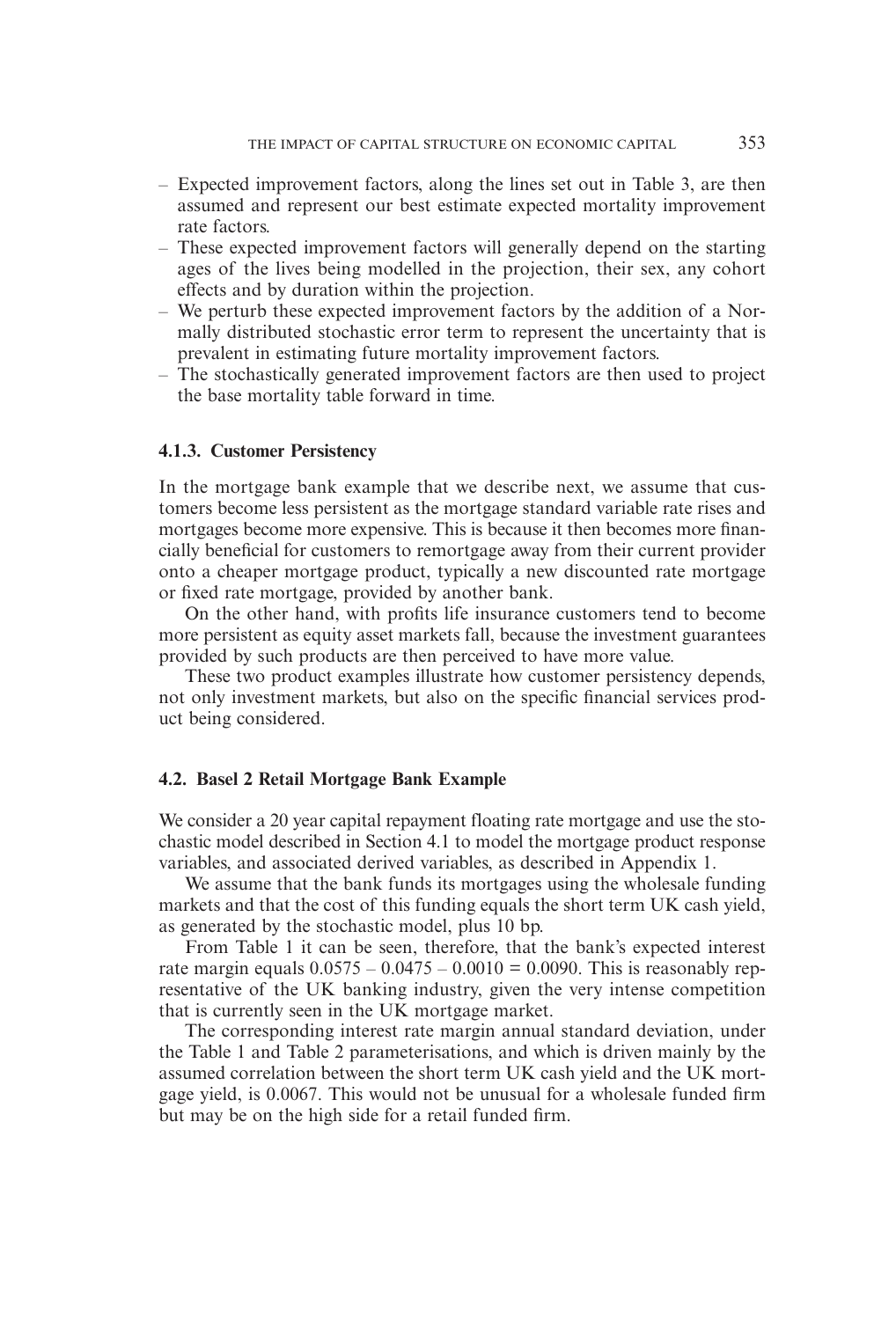Similarly, as is described in Appendix 1, the bank's customers are assumed to be less persistent than expected when the mortgage standard variable rate that the bank charges its customers, as generated by the stochastic model, is "high". So, "high" mortgage payments are assumed to be a driver of low persistency, with this behaviour modelled stochastically via the standard variable rate response variable generated by the stochastic model.

Based on the stochastic elements of this example, described in Appendix 1, the economic capital requirement that is generated by the stochastic model is the amount of capital required by the bank to cover its aggregate:

- 1. Interest rate margin risks.
- 2. Expense risks.
- 3. Credit risks.
- 4. Persistency risks.

all beyond the expected amounts loaded into the mortgage product pricing to cover these risks.

We now describe how stochastic economic capital and the corresponding Pillar 1 minimum regulatory capital requirement are calculated.

### **4.2.1. Bank Economic Capital Calculation**

The process that we use to calculate the bank's economic capital and its Pillar 1 minimum regulatory capital requirement, at any time point, is as follows:

*Step 1*. The stochastic model is used to generate one "future" scenario. In otherwords, the stochastic model is run forwards in time to generate monthly future values for all 21 response variables in the stochastic model. The bank example depends on a subset of these 21 response variables and it can therefore be determined, over its lifetime, using this future scenario. For example, the bank's cost of funding, for each month over the entire lifetime of the bank, can be calculated using the UK cash yields generated by the stochastic model.

*Step 2*. Based on this simulated future, at every month *t* over the projected lifetime of the bank, the future profits that the bank will earn from its mortgage book can be calculated. This can be achieved because, once the simulated future has been generated, all future variables on which the bank's profits depend are known and the bank's profits for every future month over its lifetime can then be calculated. We can then also calculate *PVIF<sup>t</sup>* the *present value*, at time *t*, of all future profits that are expected to emerge from the bank's *in force* book of business. As *PVIF<sup>t</sup>* is equivalently an estimate of the economic value of the bank's in force mortgage book at time *t*, it also equals the estimated market value of the bank's mortgage book assets less the estimated market value of the bank's mortgage book liabilities at time *t*.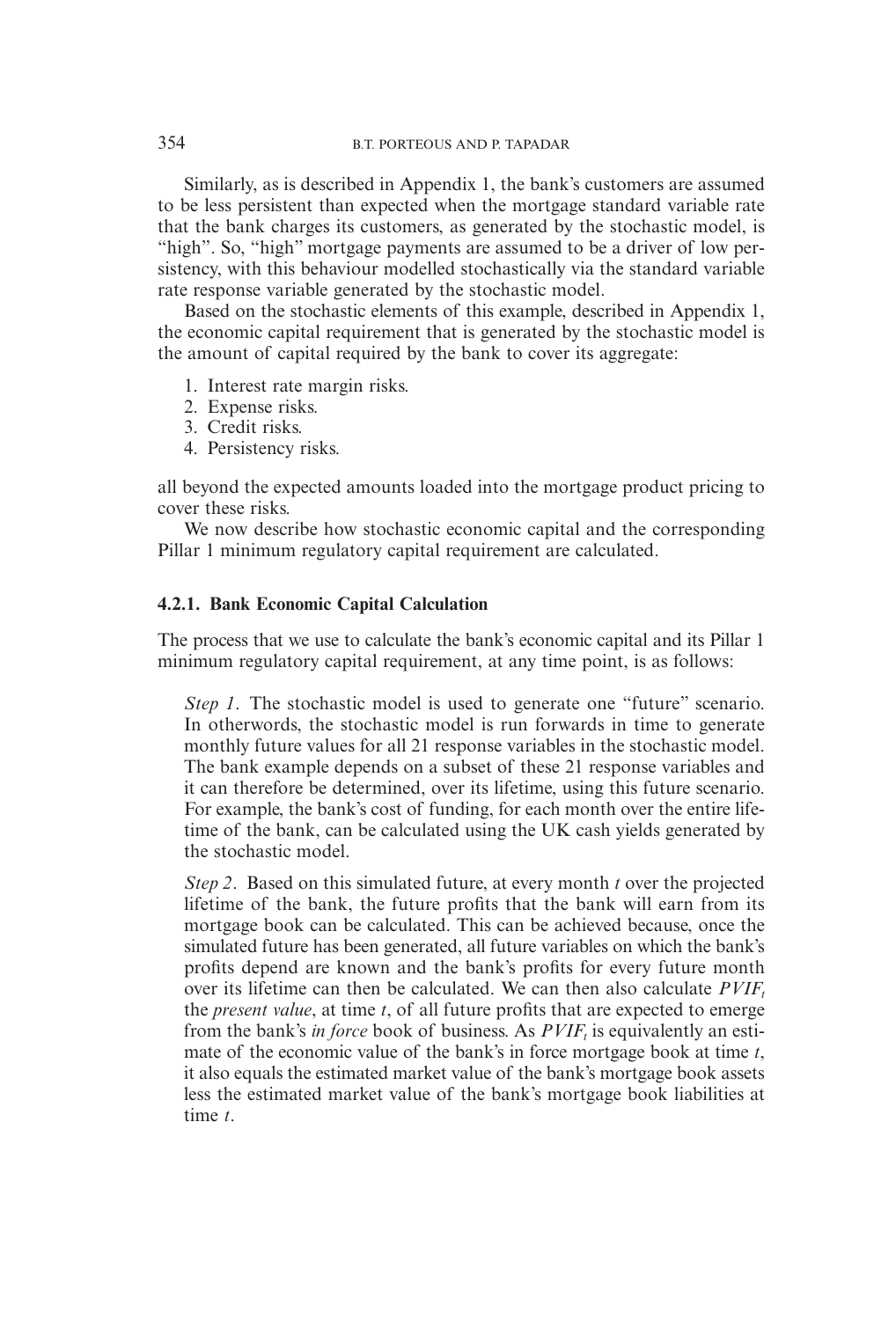*Step 3*. In calculating  $PVIF_t$ , we discount the future profits that emerge from the bank's mortgage book using the returns earned by the bank's actual capital assets, as generated by the stochastic model under this simulated future. In other words, we assume that profits are transferred to actual capital, as they emerge, and are then invested in the same assets as the bank's actual capital is invested.

*Step 4.* If  $PVIF<sub>t</sub>$  is negative, the estimated market value of the bank's mortgage book assets is less than the estimated market value of its mortgage book liabilities. In other words, the estimated market value balance sheet of the bank's mortgage book is insolvent and capital of amount  $-PVIF_t$  must be injected to restore solvency.

*Step 5*. For each month *t*, we calculate the maximum value of all future *–PVIF<sup>s</sup>* , for all *s >= t*, after having discounted back from *s* to *t*. In doing this, we discount using the returns earned by the bank's actual capital assets as described in *Step 3*. This amount, which we denote  $C<sub>t</sub>$  and which is subject to a minimum value of zero, represents the amount of capital that must be injected at time *t* to ensure that the bank's mortgage book estimated market value balance sheet always remains solvent throughout its remaining lifetime.

*Step 6*. The stochastic model is re-run to generate other future scenarios and the above computations are repeated.

*Step 7.* Once the above exercise has been repeated a large number of times, 50,000 runs of the stochastic model in this example, the  $C_t s$  are put in increasing order over the 50,000 simulations of the stochastic model at each duration  $t$ . The high percentiles of the  $C_t s$  then determine the economic capital requirements of the bank's mortgage book at each duration *t*. For example, the 99.5th percentile represents an estimate of the amount of capital that must be injected at time *t* to ensure that, with probability 0.995, under this stochastic model, the bank's mortgage book estimated market value balance sheet stays solvent over its remaining lifetime.

*Step 8*. The Basel 2 Pillar 1 minimum regulatory capital requirements are also calculated, at each duration, for all of the 50,000 stochastic simulations. Average capital requirements, across simulations and for each duration, are then calculated. It is these average minimum regulatory capital requirements that we compare to our stochastically generated economic capital amounts.

We use average Pillar 1 minimum regulatory capital requirements in our comparisons with economic capital for the following reasons:

1. Pillar 1 minimum regulatory capital requirements are calibrated by regulators to achieve low prescribed probabilities of firm insolvency under "through the cycle", or average, economic conditions.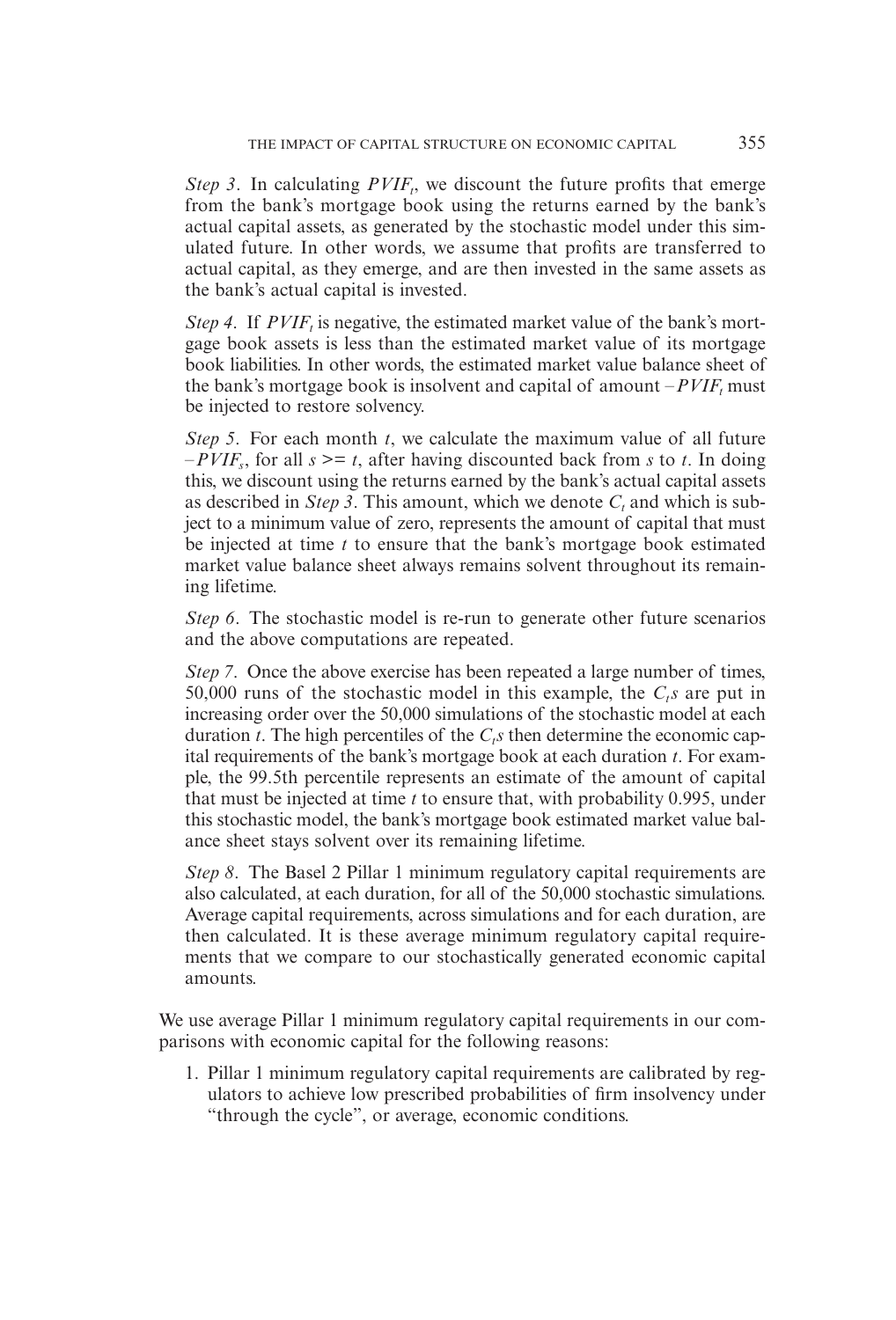2. It is the Pillar 2 regulatory capital requirement that is designed by regulators to capture the capital requirements of less normal, or extreme, economic conditions.

Our retail mortgage bank example results are described in Sections 5, 6 and 7 below.

## **4.3. Solvency 2 Life Insurance Annuity Firm Example**

In this example, we have chosen to model a joint life last survivor annuity for a male aged 65 and a female aged 65. The annuity income is assumed to be level and is paid until both lives have died. We assume that the life insurance annuity premium is invested in long term UK corporate bonds.

We again model the product response variables stochastically using the model described in Section 4.1. The very detailed assumptions that underpin this example are set out in Appendix 2.

However, to help explain how the stochastic model links to the example, we briefly describe how credit risk is modelled. Credit risk losses are assumed to be at "expected" levels, unless corporate bond yields, as generated by the stochastic model, reach certain extreme "high" values. In this event, it is assumed that credit risk losses increase sharply to higher levels, as default probabilities and losses given default increase. In other words, high corporate bond yields are taken as an indicator of a less favourable economic climate which leads to higher levels of credit risk losses. In this sense, therefore, credit risk is modelled stochastically through the corporate bond yields generated by the stochastic model.

#### **4.3.1. Stochastically Modelled Response Variables**

Based on the stochastic elements of this example, as described in Appendix 2, the economic capital requirement that is generated by the stochastic model is the amount of capital required to cover aggregate:

- Market risks as a result of corporate bonds generating inadequate returns.
- Credit risks as a result of corporate bonds generating excessive credit losses.
- Expense risks as a consequence of RPI related unit costs increasing in line with high levels of RPI.
- Longevity risks as a consequence of rapidly improving mortality experience.

all beyond the expected amounts loaded into the annuity product pricing to cover these risks.

#### **4.3.1. Life Insurance Annuity Firm Economic Capital Calculation**

The method described in Section 4.2.1, used for our retail mortgage bank example, is again used. Note that for the life insurance annuity firm example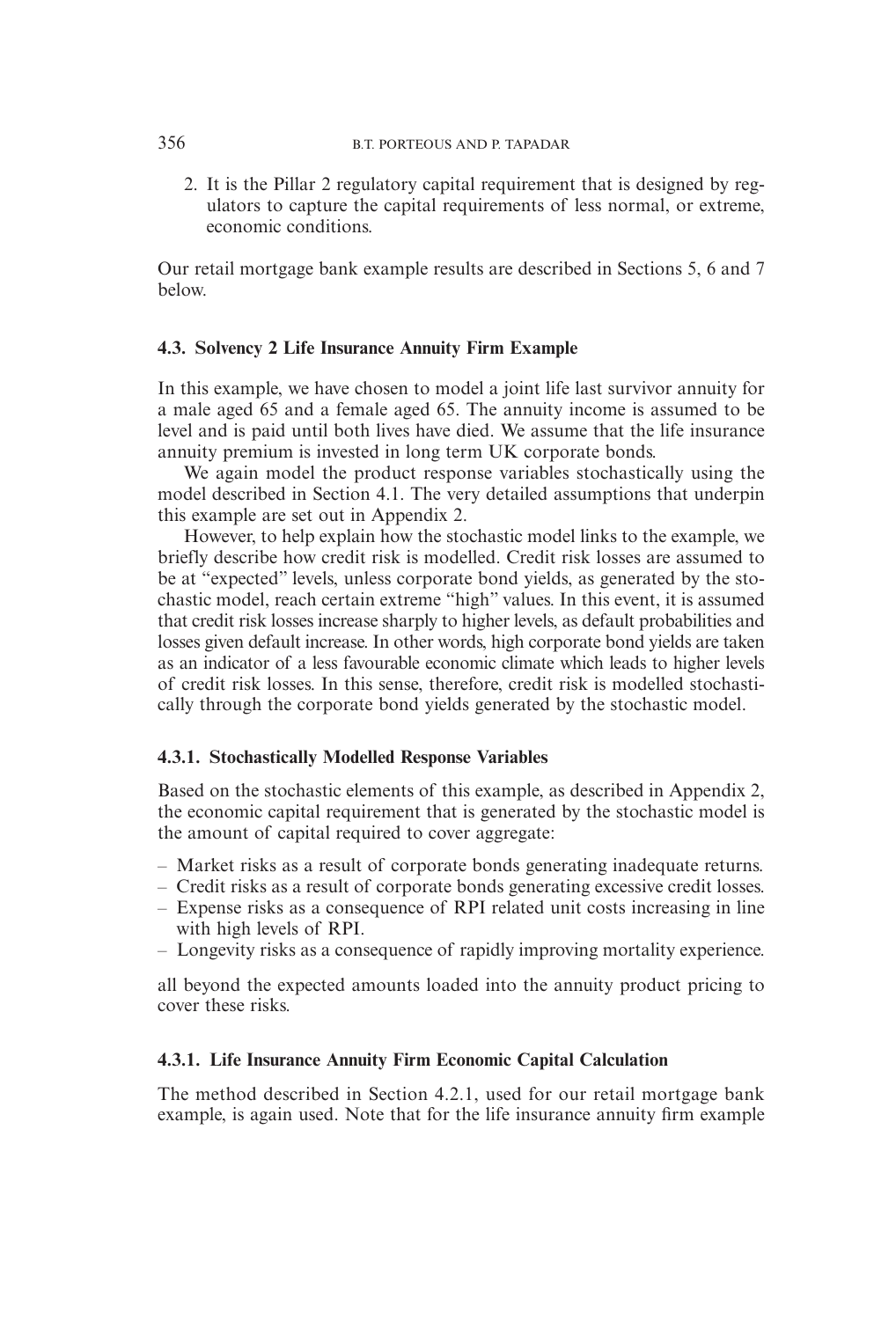we have used 10,000 simulations, rather than the 50,000 used for our banking example. This is because, as the annuity projections are more complex, and are for longer terms, they take longer to calculate and our computing resources precluded the running of 50,000 simulations.

Our life insurance annuity results are described in Sections 5, 6 and 7 below.

#### **4.4. Capital Assumptions**

A key assumption that we make in our examples is that each firm's Tier 1 capital comprises 100 per cent of equity capital and that each firm's Tier 2 capital comprises 100 per cent of debt capital. The cost of the Tier 2 capital is assumed to equal the UK short term cash yield, plus a margin of 0.5 per cent. We have checked that this specific margin assumption affects our results entirely as expected, with economic capital increasing with the size of the margin, and with all of our conclusions reported here still applying.

We further assume that the firm's total Tier 1 capital plus Tier 2 capital equals the firm's economic capital requirement at all durations. Movements in the firm's economic capital amount, by duration, are then matched by either injections, or releases, of Tier 1 and Tier 2 capital to exactly track economic capital movements.

In doing this, we assume that the firm is always able to raise sufficient Tier 1 and Tier 2 capital to back economic capital at all times. So, if the firm's economic capital increases because it is taking more risk, we assume that Tier 1 and Tier 2 capital is available to cover this increase at the same cost as described above. Obviously, in practice, this may not always be the case, especially if the firm is not performing well.

#### 5. THE IMPACT OF TIER 1-TIER 2 CAPITAL STRUCTURE ON ECONOMIC CAPITAL

We now illustrate the impact that the Tier 1-Tier 2 capital structure of a firm has on its economic capital amount and the corresponding returns earned by the Tier 1 capital providers for different Tier 1-Tier 2 capital structures.

We call the firm's economic capital amount, when it is backed 100 per cent by Tier 1 capital, the *base economic capital amount*. We then consider the impact of backing this base economic capital amount with 25 per cent, 50 per cent, 75 per cent and 100 per cent Tier 2 capital. It is assumed that any consequential increase in economic capital, from the base economic capital amount, arising from the Tier 2 capital backing, is backed 100 per cent by Tier 1 capital.

Economic capital increases when Tier 2 capital is introduced, firstly, because firm profits are reduced by Tier 2 capital costs, which are charged for explicitly. Secondly, the Tier 2 capital costs, which are themselves generated stochastically, introduce further volatility into firm profits. These reduced, and more volatile, profits are then spread across lower amounts of Tier 1 capital, provided that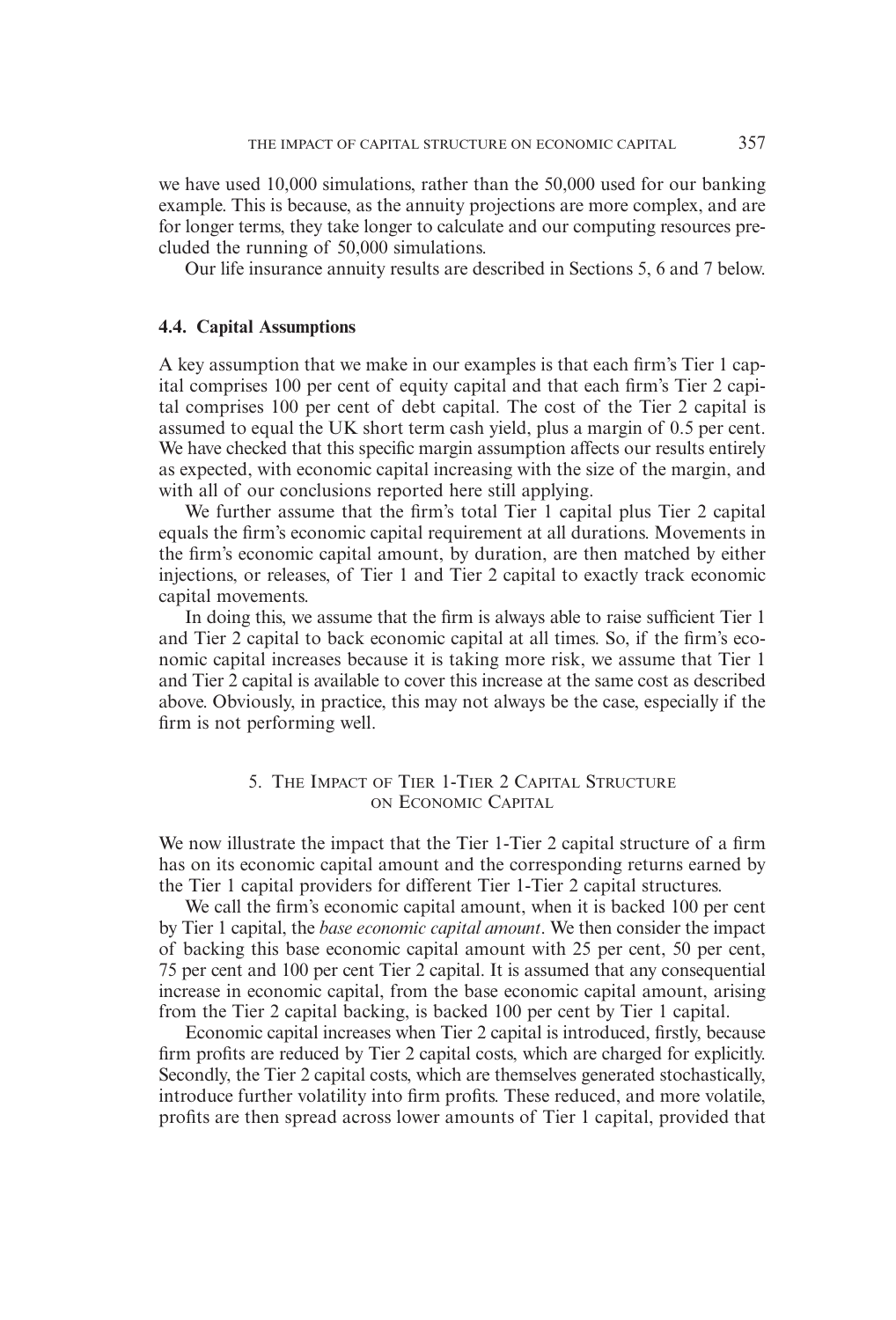the associated economic capital increase, beyond the base economic capital amount, is not too large. Given all of these moving parts, it is far from obvious, therefore, to see what impact the gearing up of Tier 1 capital has on the risk adjusted returns earned by the Tier 1 capital providers.

Unless stated otherwise, we assume that the actual capital backing economic capital, and Pillar 1 minimum regulatory capital, is allocated to cash.

Our results are presented in the form of a series of figures and tables, as described below.

#### **5.1. Bank Capital Structure Example**

The first graph shown in Figure 2 displays 99.5th percentile economic capital for the range of Tier 2 capital backings considered. Pillar 1 minimum regulatory capital is also shown for comparison.

As expected, it can be seen that 99.5th percentile economic capital increases as the amount of Tier 2 capital backing of economic capital increases, although the increases are relatively modest. It can also be seen, as noted previously by Porteous and Tapadar (2005), that Pillar 1 capital is not a good approximation to economic capital.

The second graph in Figure 2 shows corresponding probability density function estimates for earned rates of return on Tier 1 capital ("ROEC"), and also on Pillar 1 capital, as generated by the simulations used to develop this example. The probability density function estimates were obtained using standard statistical kernel density estimation techniques.

In Table 4 we show various ROEC summary statistics, again based on the simulations used to construct the example, and including what we call the "Sharpe ratio", defined as mean return divided by standard deviation return. This ratio is a potential measure of risk adjusted performance and, in statistical terminology, is equivalent to the inverse of a coefficient of variation, or a random variable standardised to have a standard deviation of one.

Inspection of the probability density functions shown in Figure 2 shows that "gearing up" Tier 1 capital, by backing increasing proportions of economic capital with Tier 2 capital, moves the densities to the right and also increases their skewness. In other words, ROECs generally increase, with the upside potential of "high" ROECs also increasing, but with very little, or no, downside risk of "low" ROECs. This behaviour can also be seen in the summary statistics shown in Table 4. We have strong evidence, therefore, to conclude that, for this example, gearing up Tier 1 capital is advantageous for the Tier 1 capital providers.

It is also interesting to note from Table 4 that the opposite conclusion is reached if the Sharpe ratio is used to assess performance. In other words, a Tier 1 capital provider who measures risk using volatility, or standard deviation, may conclude that gearing up Tier 1 capital reduces risk adjusted performance. This conclusion is clearly invalid and consideration of the full shape of the probability density functions shown in Figure 2 is necessary before the Tier 1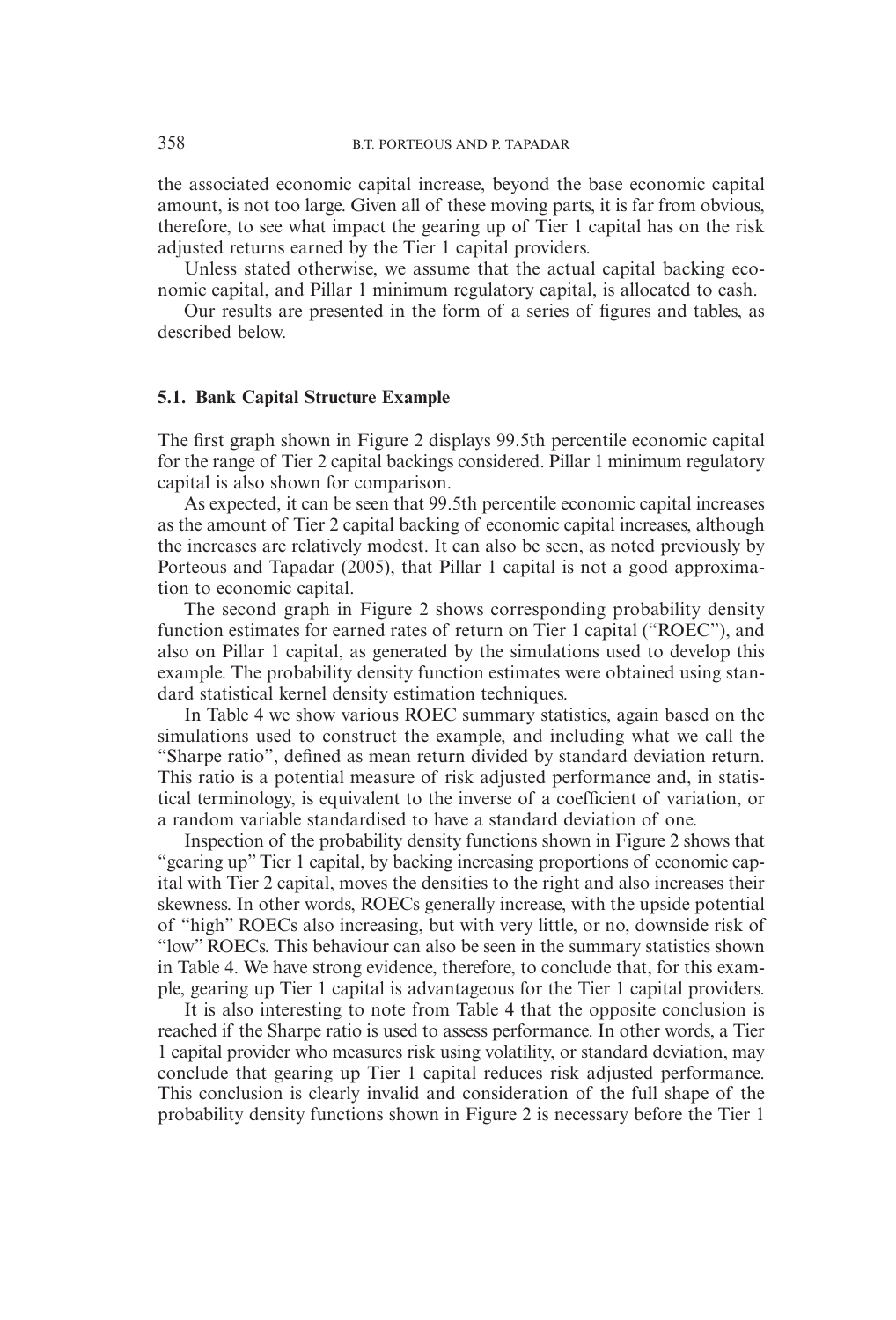

FIGURE 2: Bank: 99.5th Percentile Economic Capital and ROEC Probability Density Functions for Different Tier1-Tier2 Capital Structures.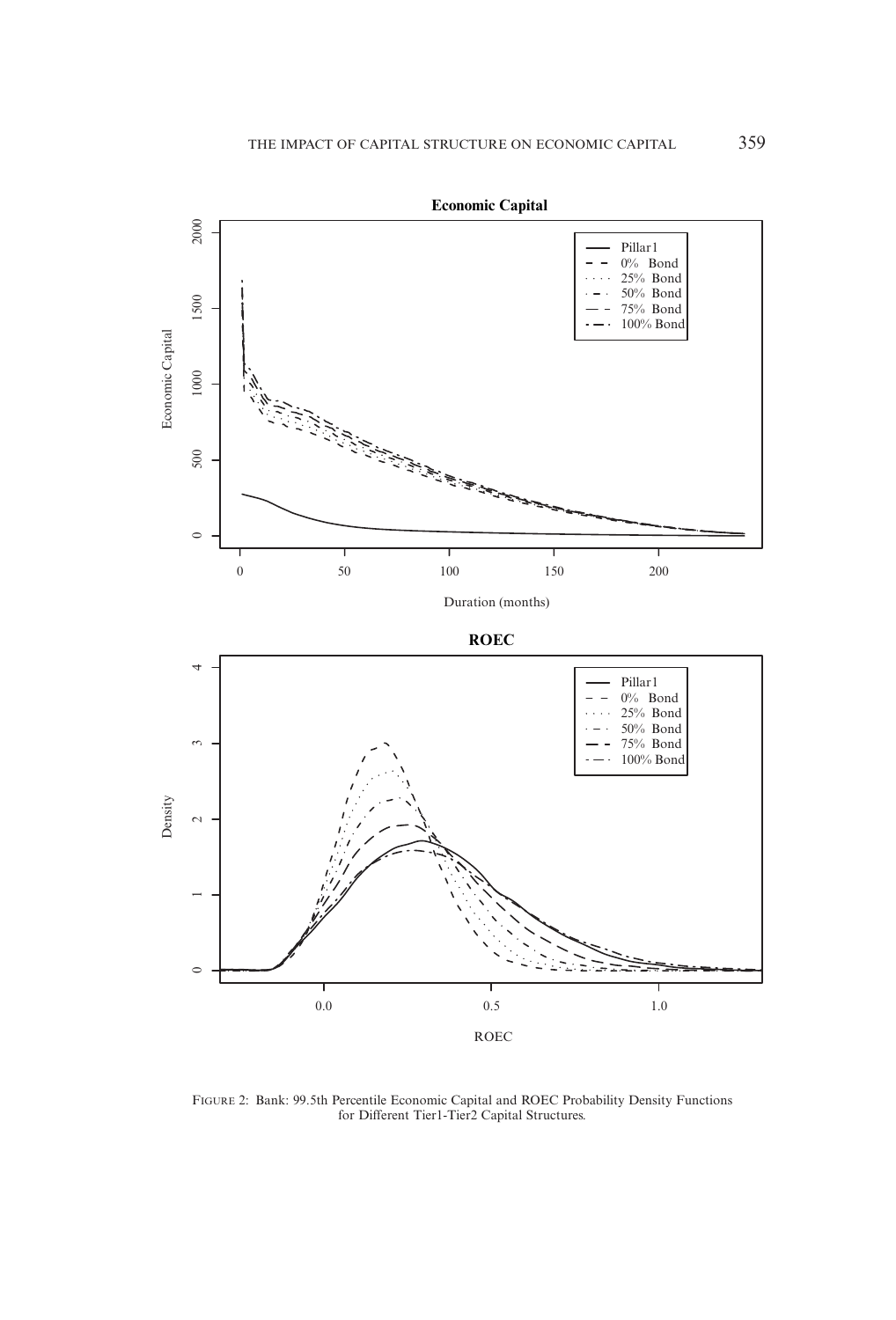#### TABLE 4

|               | $\mu$ | $\sigma$ | Sharpe Ratio | O <sub>1</sub> | $Q_{2}$ | $Q_3$ |
|---------------|-------|----------|--------------|----------------|---------|-------|
| Pillar 1      | 0.344 | 0.239    | 1.439        | 0.172          | 0.323   | 0.490 |
| $0\%$ Tier 2  | 0.195 | 0.134    | 1.454        | 0.099          | 0.186   | 0.280 |
| $25%$ Tier 2  | 0.217 | 0.153    | 1.416        | 0.108          | 0.206   | 0.314 |
| $50\%$ Tier 2 | 0.247 | 0.179    | 1.384        | 0.120          | 0.233   | 0.359 |
| 75% Tier 2    | 0.290 | 0.212    | 1.370        | 0.138          | 0.271   | 0.420 |
| 100% Tier 2   | 0.353 | 0.259    | 1.366        | 0.165          | 0.325   | 0.509 |

SUMMARY STATISTICS FOR 99.5TH PERCENTILE ROEC FOR A BANK WITH DIFFERENT TIER1-TIER2 CAPITAL STRUCTURES ( $\mu$  = MEAN,  $\sigma$  = STANDARD DEVIATION,  $O_1$  = FIRST QUARTILE,  $Q_2$  = Second Quartile (Median),  $Q_3$  = Third Quartile).

capital providers can make well informed decisions on optimal Tier 1-Tier 2 capital structuring.

#### **5.2. Life Insurance Annuity Firm Capital Structure Example**

We now move on to consider the capital structure results for the life insurance annuity firm example.

The first graph in Figure 3 shows 99.5th percentile economic capital for the range of Tier 2 capital backings of economic capital considered, with Pillar 1 minimum regulatory capital also shown for comparison. Again, as expected, economic capital increases as the amount of Tier 2 capital backing of economic capital increases, with Pillar 1 capital again being a poor proxy for economic capital, as has been noted previously by Porteous and Tapadar (2005).

In the second graph in Figure 3 we show the corresponding ROEC probability density function estimates, with associated summary statistics shown in Table 5. From this graph and table it can be seen that, as Tier 1 capital is

|                | $\mu$ | $\sigma$ | Sharpe Ratio | $Q_1$ | $Q_2$ | $Q_3$ |
|----------------|-------|----------|--------------|-------|-------|-------|
| Pillar 1       | 0.041 | 0.014    | 2.922        | 0.033 | 0.041 | 0.049 |
| $0\%$ Tier 2   | 0.039 | 0.009    | 4.329        | 0.034 | 0.040 | 0.045 |
| $25%$ Tier 2   | 0.040 | 0.011    | 3.593        | 0.033 | 0.040 | 0.047 |
| $50\%$ Tier 2  | 0.040 | 0.014    | 2.830        | 0.032 | 0.041 | 0.049 |
| 75% Tier 2     | 0.041 | 0.020    | 2.043        | 0.029 | 0.042 | 0.054 |
| $100\%$ Tier 2 | 0.043 | 0.036    | 1.174        | 0.023 | 0.045 | 0.065 |

TABLE 5 SUMMARY STATISTICS FOR 99.5TH PERCENTILE ROEC FOR A LIFE INSURANCE ANNUITY FIRM WITH

DIFFERENT TIER1-TIER2 CAPITAL STRUCTURES ( $\mu$  = MEAN,  $\sigma$  = STANDARD DEVIATION,  $Q_1$  = FIRST QUARTILE,  $Q_2$  = Second Quartile (Median),  $Q_3$  = Third Quartile).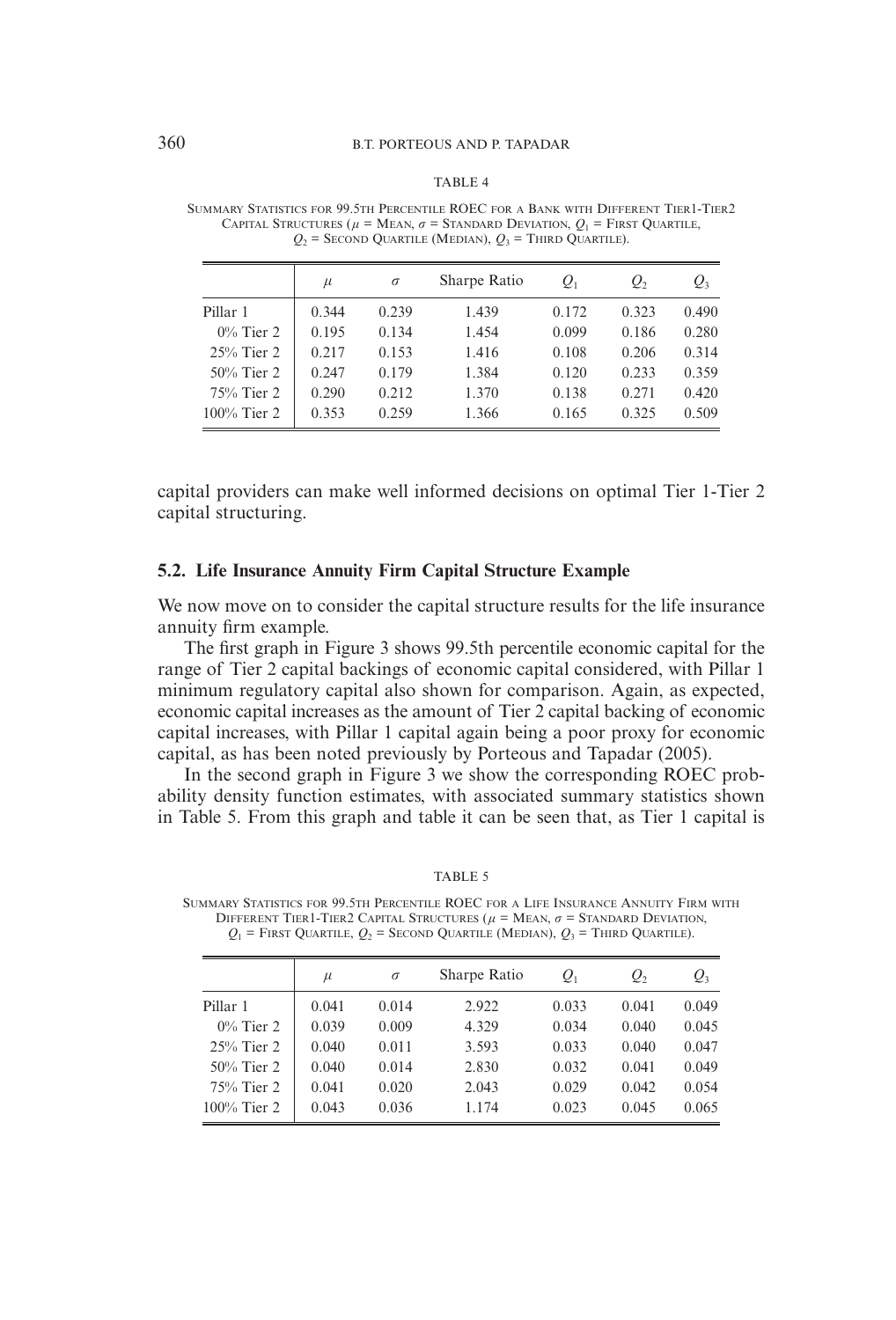

FIGURE 3: Annuity: 99.5th Percentile Economic Capital and ROEC Probability Density Functions for Different Tier1-Tier2 Capital Structures.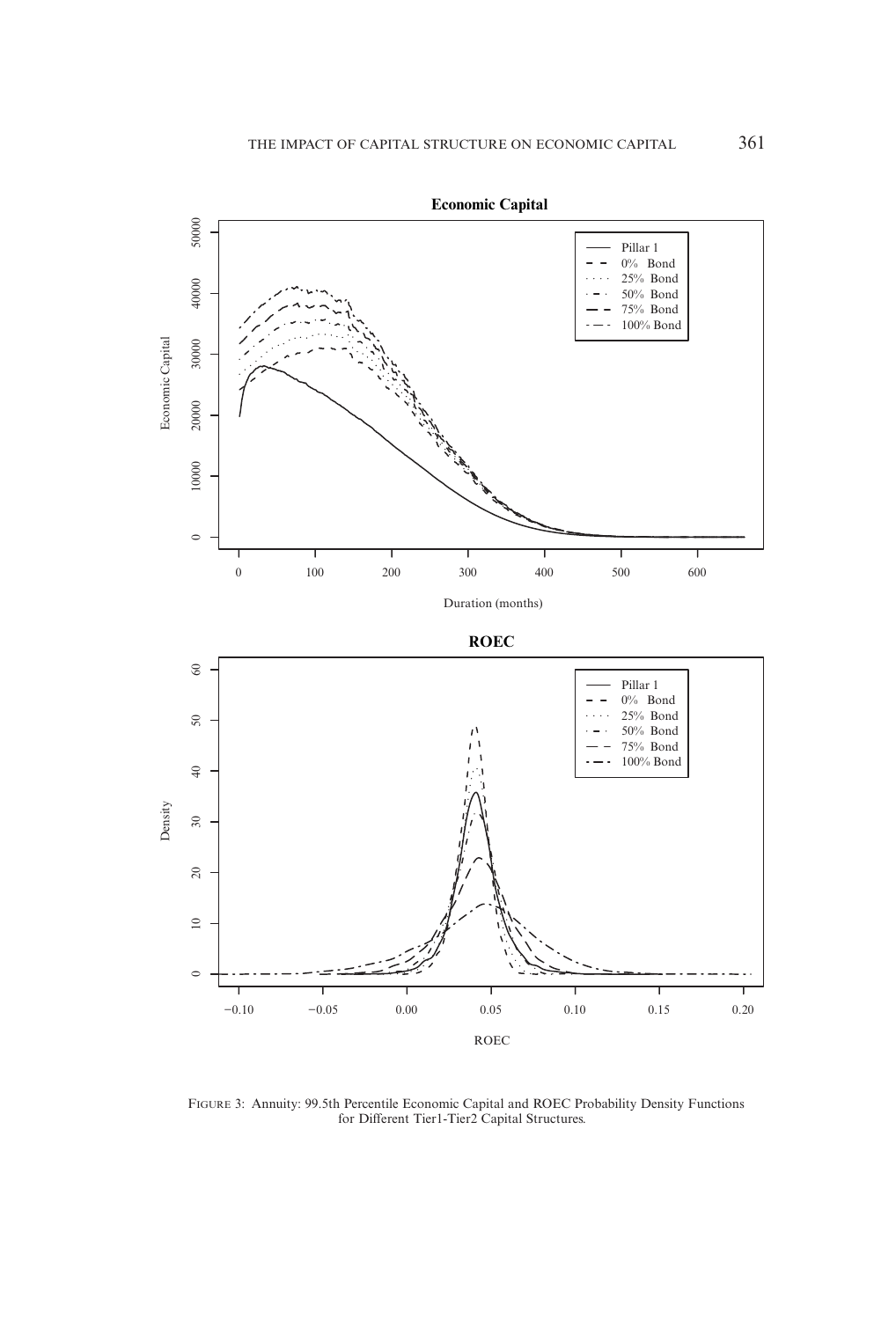geared up with Tier 2 capital, the location of the ROEC density functions remains essentially unaltered and symmetric. The densities become steadily more diverse, however, as Tier 1 capital is progressively geared up.

Unlike the banking example, therefore, the Tier 1 capital providers of this life insurance annuity firm have little to gain by gearing up their Tier 1 capital. In fact, all that they achieve by doing this is to increase the riskiness of their returns. Note that, because the ROEC densities have similar locations and are all symmetric in this example, a Sharpe ratio analysis gives the same conclusion.

#### **5.3. Capital Structure General Conclusions**

Based on the two examples presented in this Section, the broad conclusions that we can arrive at are as follows:

- 1. In the retail mortgage bank example, gearing up Tier 1 capital with Tier 2 capital is beneficial to the providers of the Tier 1 capital. This is because the ROEC probability density function shifts to the right, and become more positively skewed as gearing increases. Both of these effects mean that the Tier 1 capital providers are more likely to earn "high" returns when gearing is itself "high".
- 2. In the life insurance annuity firm example, on the contrary, gearing up Tier 1 capital with Tier 2 capital is not in the best interests of the Tier 1 capital providers. This is because the ROEC probability density function's location is broadly unaltered as gearing increases, but its spread becomes wider, whilst remaining broadly symmetric. In other words, the returns that the Tier 1 capital providers can expect to earn remain broadly unaltered, but the volatility of these returns increases, as gearing itself increases. So the Tier 1 capital providers have little to gain from gearing up their Tier 1 capital with Tier 2 capital.
- 3. In order to reach an informed decision on optimal Tier 1-Tier 2 capital structure, the Tier 1 capital providers must consider the full shape of the ROEC probability density functions, rather than just one summary statistic which has the potential to mislead.

In order to understand the different behaviour of these two examples we need to consider the different asset-liability structures of the retail mortgage bank and the life insurance annuity firm.

For the retail mortgage bank, both the asset and liability side of the mortgage book balance sheet have relatively "short" durations, with the asset side, the mortgages, being longer than the liability side, wholesale funding which reprices monthly. For the life insurance annuity firm example, both the asset and liability side of the insurance fund balance sheet have "long" durations, with the liability side longer initially and the asset side longer later on in the firm projection, as the annuitants age and the annuity liability shortens.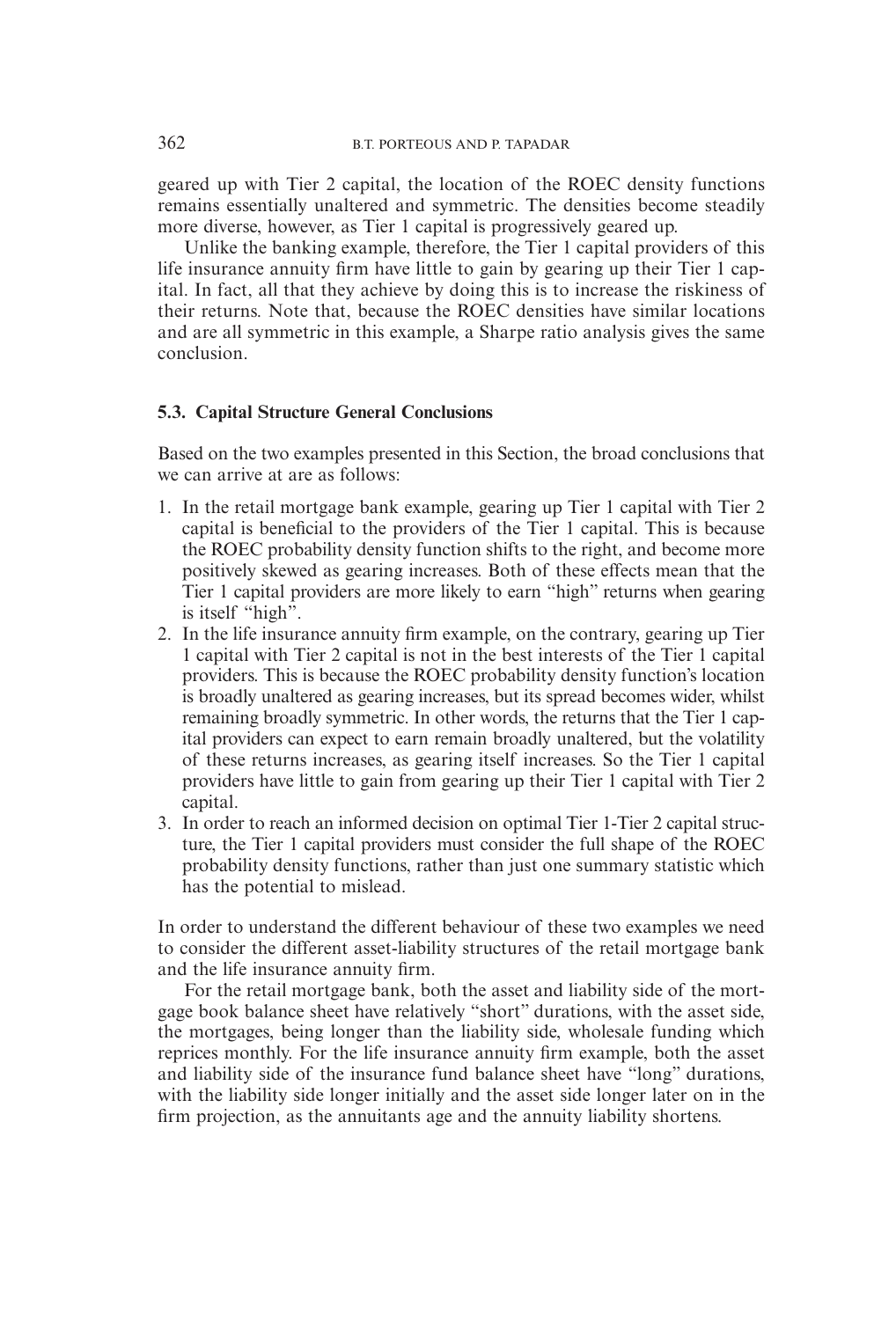It is this relative long duration of the life insurance annuity firm, as compared to the retail mortgage bank, that explains the different behaviour of the bank and life insurance examples. When Tier 2 capital is introduced to gear up Tier 1 capital, the consequent economic capital increase, over and above the base economic capital amount, is larger for long duration firms than for short duration firms.

In fact, the longer the outstanding duration of the firm projection, the more additional economic capital is required to protect the Tier 2 capital providers. This is because, the longer duration projections always contain at least the shorter duration projection extreme scenarios. As well as geared economic capital increases being larger *absolutely* for longer duration projections, our examples also indicate that the increases are larger *relatively*.

So, in the life insurance annuity firm example, when Tier 2 capital is introduced, economic capital increases by large amounts, relative to the retail mortgage bank example. This acts as a drag on the life insurance annuity firm ROEC probability density function and prevents it from shifting location to the right as gearing increases.

In other words, the geared economic capital increase nullifies the anticipated higher and more volatile returns earned on the geared Tier 1 capital. For the retail mortgage bank example, the corresponding economic capital increases are not large enough to achieve this and the higher geared Tier 1 capital returns dominate.

It is this difference in the asset-liability structures of the two firms that explains the differing results of the examples.

#### 6. THE IMPACT OF ACTUAL CAPITAL ASSET ALLOCATION ON ECONOMIC CAPITAL

In this Section, using the examples described in Sub-sections 4.2 and 4.3, we now consider the impact that actual capital asset allocation has on a firm's economic capital amount and the corresponding risk adjusted returns earned on the firm's Tier 1 capital. Throughout the Section, we assume that economic capital is backed entirely by Tier 1 capital and that the actual capital backing Pillar 1 minimum regulatory capital is allocated to cash.

The four different types of UK assets that we assume the firm's actual capital is allocated to are as follows:

- Short term cash.
- Long term government bonds.
- Long term corporate bonds.
- Equities.

These asset categories are modelled stochastically, as described in Sub-section 4.1.1.

Allocating actual capital to more risky, but higher earning assets, relative to cash, causes firm profits to increase, on average, but to be more volatile.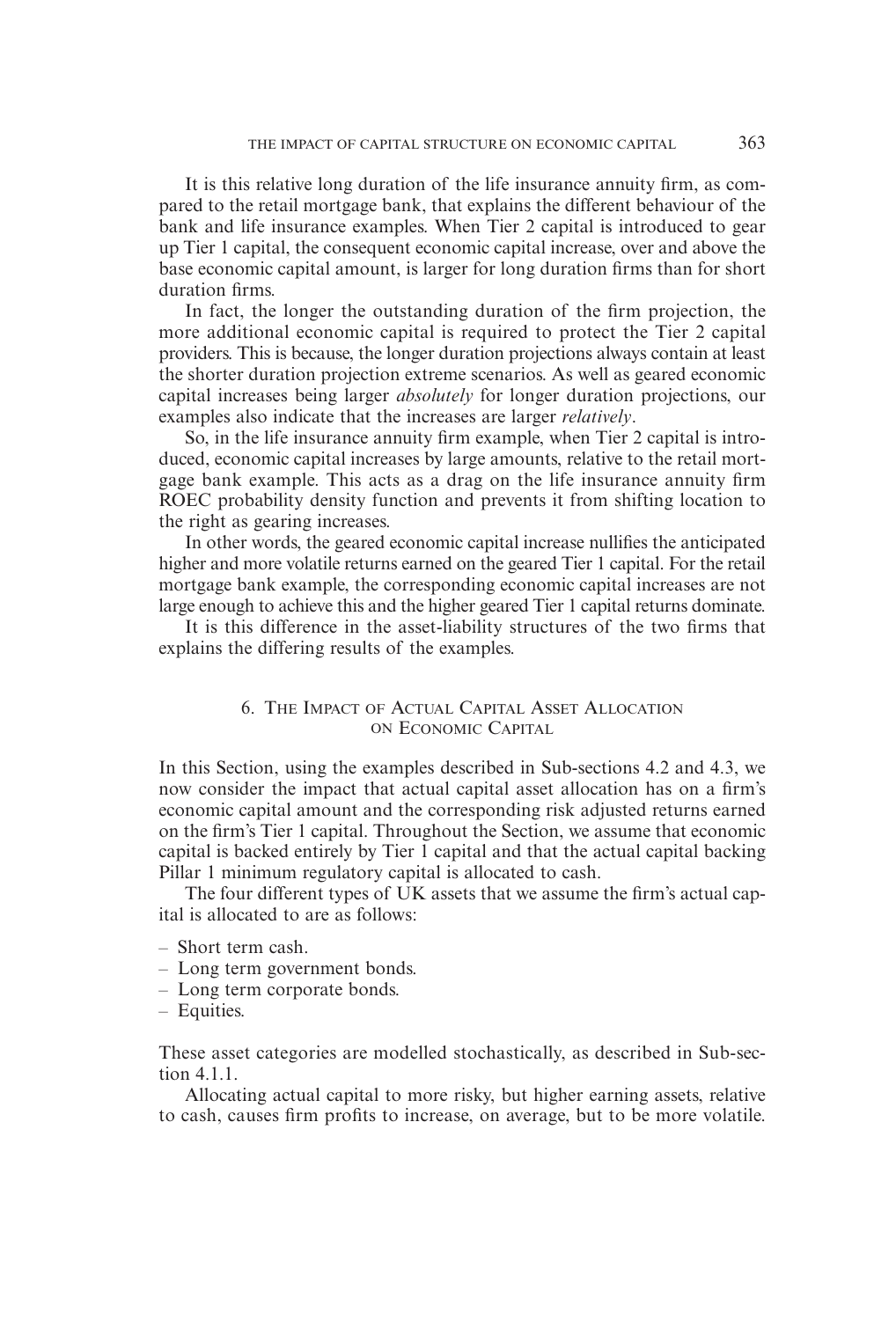Economic capital therefore decreases if the higher profit effect dominates the higher volatility effect, and vice versa. These higher and more volatile profits are therefore spread across either higher, or lower, amounts of Tier 1 capital, depending on whether the associated economic capital amounts increase, or decrease. Given all of these moving parts, it is far from obvious, therefore, to see if allocating actual capital to more risky, but higher earning, assets increases the risk adjusted returns earned by the Tier 1 capital providers.

As with the Tier 1-Tier 2 capital structuring examples discussed above, our results are again presented in the form of figures and tables.

#### **6.1. Bank Actual Capital Asset Allocation Example**

The first graph shown in Figure 4 displays 99.5th percentile economic capital for the range of actual capital asset allocations considered. Pillar 1 minimum regulatory capital is also shown for comparison.

It can be seen that economic capital does not vary too much by actual capital asset allocation, with the economic capital curves being very tightly bunched together. Differences between the curves are, however, statistically significant. Generally speaking, assets with "high" expected returns will reduce economic capital, whereas assets with "high" volatility will tend to increase economic capital. The relative sizes of these expected returns and volatilities clearly also have an impact.

The graph shows that, at short durations, economic capital is lowest when actual capital is allocated to cash, mainly due to its low volatility, and greatest for government bond allocation, mainly due to its low expected returns, relative to its higher volatility.

The second graph in Figure 4 shows the corresponding ROEC probability density function estimates, including that for Pillar 1 capital, estimated from the simulations used to develop the example.

lations used to construct the example, and once more, including the Sharpe ratio.

|           | $\mu$ | $\sigma$ | Sharpe Ratio | $Q_1$ | $Q_{2}$ | $Q_3$ |
|-----------|-------|----------|--------------|-------|---------|-------|
| Pillar 1  | 0.344 | 0.238    | 1.443        | 0.173 | 0.323   | 0.493 |
| Cash      | 0.198 | 0.136    | 1.450        | 0.101 | 0.188   | 0.285 |
| Govt Bond | 0.197 | 0.134    | 1.473        | 0.102 | 0.187   | 0.282 |
| Corp Bond | 0.203 | 0.137    | 1.488        | 0.106 | 0.193   | 0.289 |
| Equity    | 0.220 | 0.141    | 1.555        | 0.119 | 0.208   | 0.308 |

TABLE 6 SUMMARY STATISTICS FOR 99.5TH PERCENTILE ROEC FOR A BANK WITH DIFFERENT ACTUAL CAPITAL

ASSET ALLOCATIONS ( $\mu$  = MEAN,  $\sigma$  = STANDARD DEVIATION,  $O_1$  = FIRST QUARTILE,  $Q_2$  = Second Quartile (Median),  $Q_3$  = Third Quartile).

In Table 6, we show various ROEC summary statistics, based on the simu-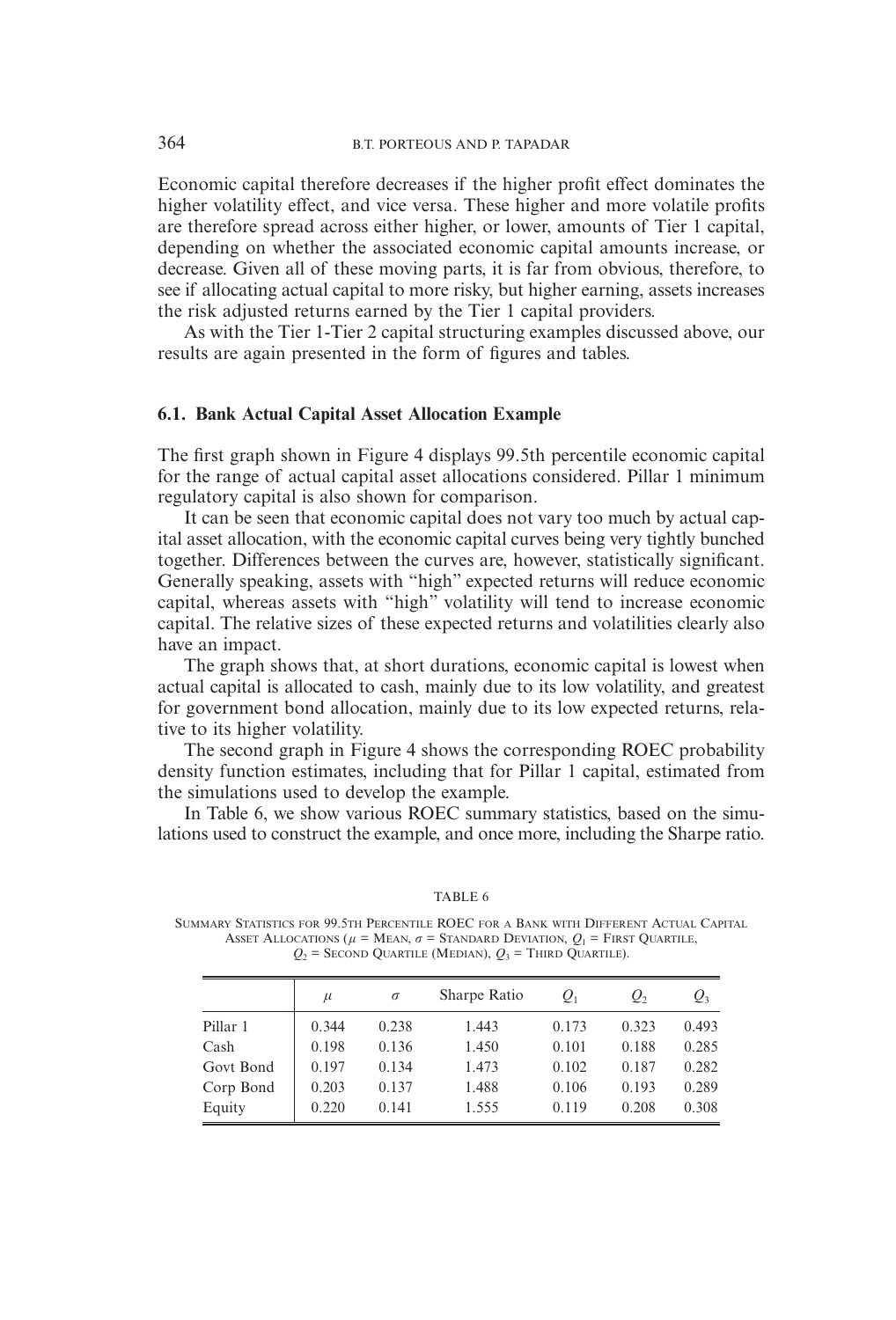

FIGURE 4: Bank: 99.5th Percentile Economic Capital and ROEC Probability Density Functions when Actual Capital is Allocated to Different Asset Categories.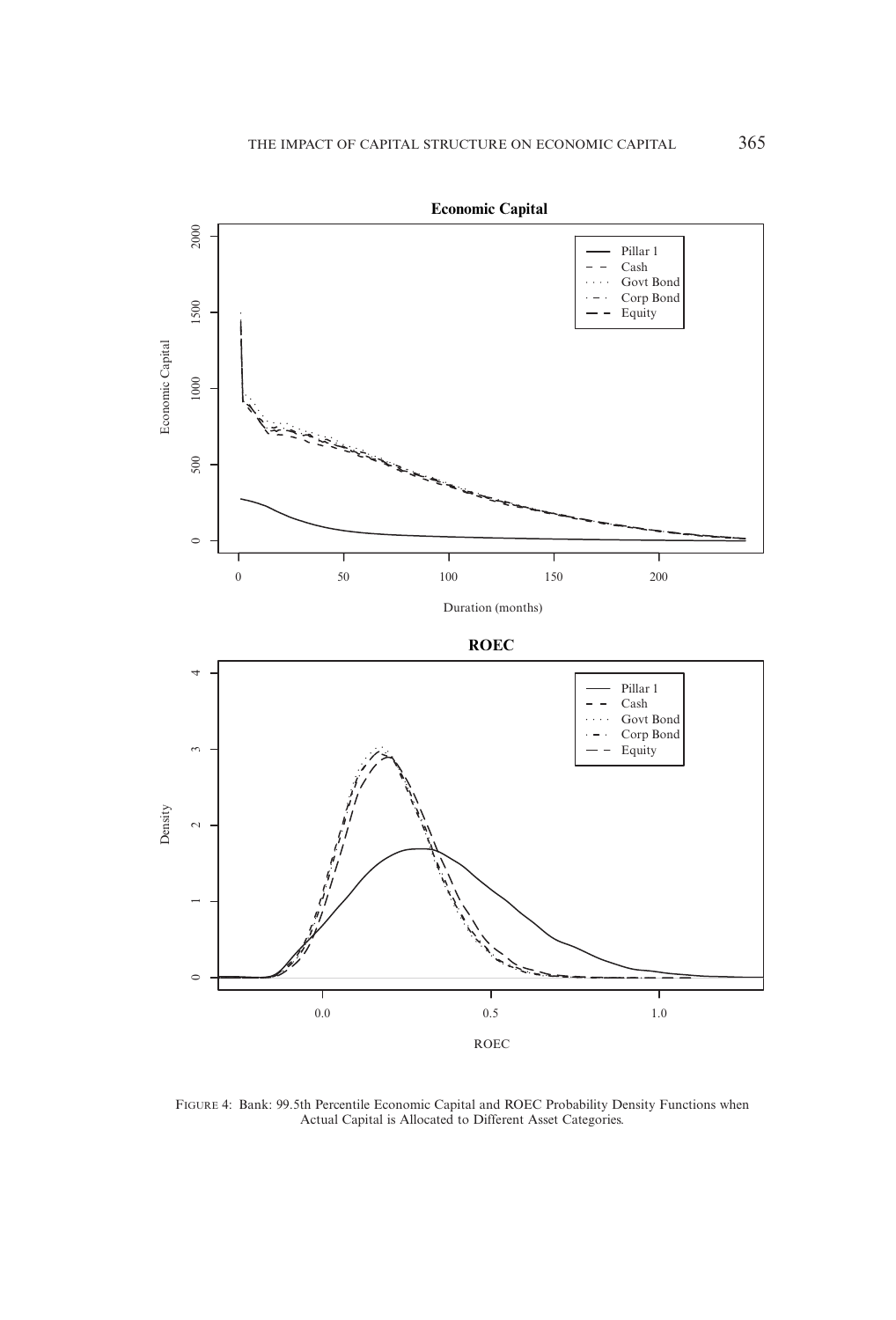Inspection of the probability density functions shown in Figure 4 shows that, apart from equity asset allocation, the density functions are all very similar and very slightly positively skewed. In other words, allocating actual capital to cash, government bonds or corporate bonds does not have too much of an impact on ROEC. This behaviour can also be seen in the summary statistics shown in Table 6.

The only density function that stands out slightly is the one where actual capital is allocated to equity assets. This density is located further to the right and is more positively skewed than the other density functions. In other words, equity asset allocation increases expected returns and also the potential of positive upside on those returns. This behaviour can again be seen in the summary statistics shown in Table 6.

We have evidence, therefore, to conclude that, for this example, allocating actual capital to equity assets is advantageous for the Tier 1 capital providers.

It is also interesting to note from Table 6 that the same conclusion is reached if the Sharpe ratio is used to assess performance. The Sharpe ratio is again more reliable in this instance because the ROEC probability density functions have similar locations and are all reasonably symmetric.

#### **6.2. Life Insurance Annuity Firm Actual Capital Asset Allocation Example**

We now move on to consider actual capital asset allocation results for the life insurance annuity example.

The first graph in Figure 5 shows 99.5th percentile economic capital for the range of actual capital asset allocations considered in this article, with Pillar 1 minimum regulatory capital also shown for comparison.

It can be seen that economic capital is lowest for cash asset allocation, followed by equity assets, then government bonds and finally corporate bonds. As described earlier, the ordering of these curves is driven, in the main, by the respective expected returns and volatilities of these asset categories.

It is interesting to note, however, that corporate bond asset allocation gives higher economic capital than government bonds. Given the construction of the example, this result is slightly counter intuitive as these two asset categories are modelled as having the same volatility, but with corporate bonds having higher expected returns. In fact, because the business assets of the annuity firm are invested in corporate bonds, there is a slight diversification benefit when allocating actual capital to government bonds, as compared to corporate bonds, and it is this effect that causes economic capital to fall. Diversification benefits between business and capital assets will be explored in more detail is a subsequent article.

In the second graph in Figure 5, we show the corresponding ROEC probability density function estimates, with associated summary statistics shown in Table 7. From this graph and table it can be seen that the distribution of the ROECs are reasonably symmetric and shift to the right as actual capital is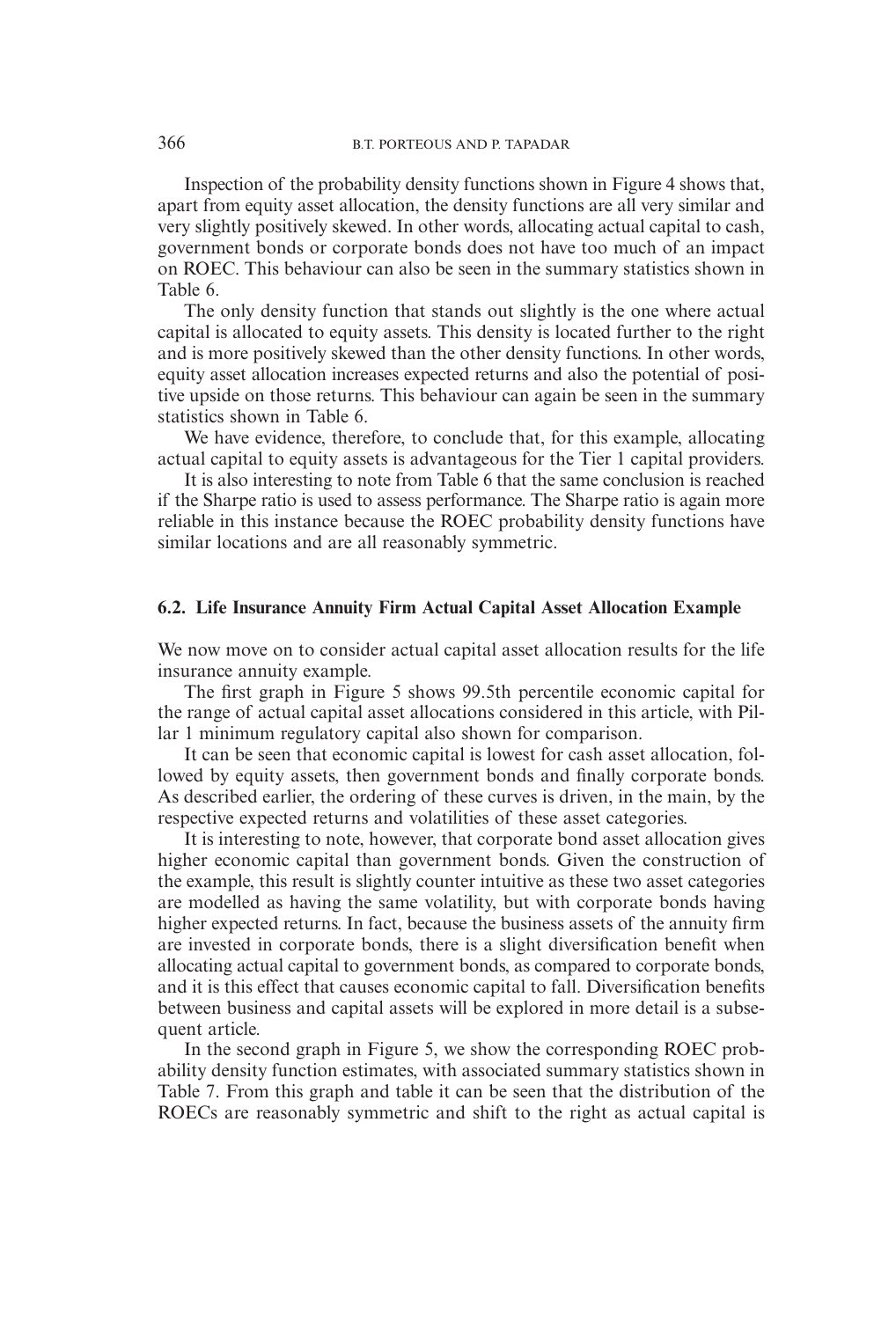

FIGURE 5: Annuity: 99.5th Percentile Economic Capital and ROEC Probability Density Functions when Actual Capital is Allocated to Different Asset Categories.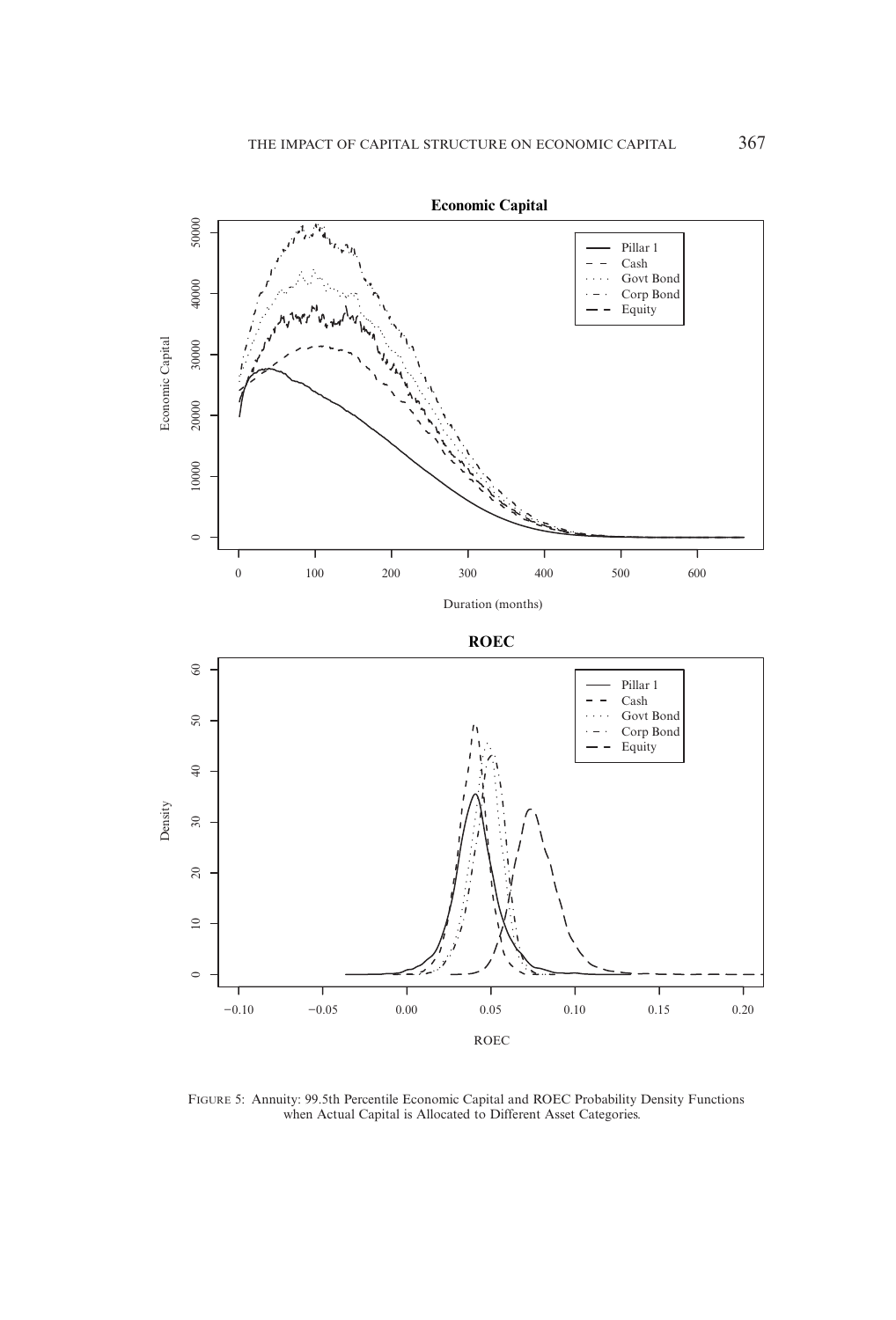#### TABLE 7

|          |       |       | $Q_1$ = FIRST QUARTILE, $Q_2$ = SECOND QUARTILE (MEDIAN), $Q_3$ = THIRD QUARTILE). |       |       |                 |
|----------|-------|-------|------------------------------------------------------------------------------------|-------|-------|-----------------|
|          | $\mu$ |       | Sharpe Ratio                                                                       |       |       | $\mathcal{O}_3$ |
| Pillar 1 | 0.041 | 0.014 | 2.886                                                                              | 0.033 | 0.041 | 0.049           |
| Cash     | 0.039 | 0.009 | 4.288                                                                              | 0.033 | 0.039 | 0.045           |

Govt Bond  $\begin{array}{cccc} 0.047 & 0.009 & 4.912 & 0.041 & 0.047 & 0.053 \end{array}$ Corp Bond 0.049 0.010 5.021 0.043 0.049 0.055 Equity 0.077 0.020 3.814 0.068 0.076 0.085

SUMMARY STATISTICS FOR 99.5TH PERCENTILE ROEC FOR A LIFE INSURANCE ANNUITY FIRM WITH DIFFERENT ACTUAL CAPITAL ASSET ALLOCATIONS ( $\mu$  = MEAN,  $\sigma$  = STANDARD DEVIATION,  $Q_1$  = First Quartile,  $Q_2$  = Second Quartile (Median),  $Q_3$  = Third Quartile).

progressively allocated to cash, then government bonds, corporate bonds and, finally, equity assets. Moreover, as with the banking example, the equity asset allocation shift is the largest.

Similar to the banking example, therefore, it can be seen that the Tier 1 capital providers have a real incentive for firms to allocate their actual capital to more risky assets than cash.

The Sharpe ratio analysis indicates that allocating actual capital to corporate bonds may be optimal for Tier 1 capital providers who assess risk using volatility, or standard deviation. This conclusion is probably broadly appropriate for these types of Tier 1 capital providers and the Sharpe ratio analysis works reasonably well in this example because the ROEC density functions are symmetric.

Nevertheless, the Sharpe ratio still misses the genuine upside potential of allocating actual capital to equity assets, which is apparent from the full ROEC probability density functions. For this reason, we feel that consideration of the full ROEC density functions, rather than one simple summary statistic, will always result in better asset allocation decisions.

#### **6.3. Actual Capital Asset Allocation General Conclusions**

Based on the two examples presented in this Section, the broad conclusions that we can arrive at are as follows:

- 1. The actual capital asset allocation decision does not have a material impact on the size of the retail mortage bank's economic capital requirements. As discussed earlier, the reason for this is the relative shortness of the mortgage book's balance sheet. As a consequence, the projections are too short for the actual capital asset allocation decision to fundamentally alter the extreme scenarios that drive the bank's economic capital amounts.
- 2. The actual capital asset allocation decision does have a material impact on the size of the life insurance annuity firm's economic capital requirements, with the corporate bond economic capital curve being particularly high.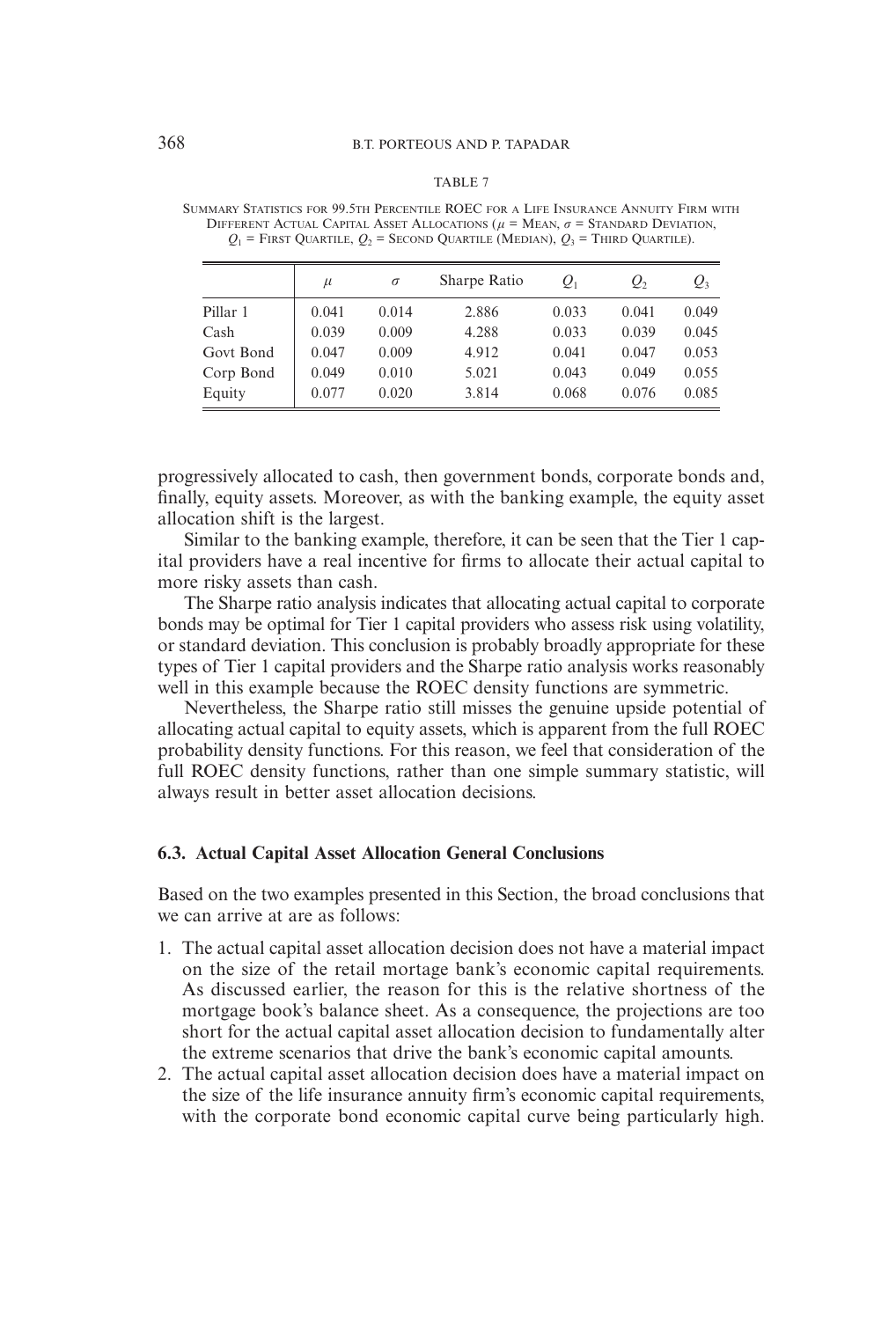Again, the main reason for the difference between the bank and the life insurance annuity firm is that the insurance fund's balance sheet is much longer and this gives the actual capital assets sufficient time to influence the extreme scenarios that drive the life insurance annuity firm's economic capital requirements.

- 3. In terms of the Tier 1 capital providers ROECs, for both the retail mortgage bank and the life insurance annuity firm, the Tier 1 capital providers are better off if firms allocate their capital to riskier, but higher earning, assets. The higher returns on the more risky assets dominate the corresponding economic capital increases. This is clearly an important conclusion as many firms do, in fact, allocate capital to risky assets and our examples provide a rigorous rationale to justify this.
- 4. In order to reach an informed decision on optimal asset allocation, the Tier 1 capital providers need to consider the full shape of the ROEC probability density function, rather than just one summary statistic, which has the potential to mislead.
	- 7. THE JOINT IMPACT OF TIER 1-TIER 2 CAPITAL STRUCTURE AND ACTUAL CAPITAL ASSET ALLOCATION ON ECONOMIC CAPITAL

We have also carried out work, on both the banking and life insurance annuity firm examples, where the Tier 1-Tier 2 capital structure of the firm is varied, whilst firm actual capital is allocated 100 per cent to equity assets.

Our results are again presented in the form of a series of figures and tables, as described below and we assume that the capital backing Pillar 1 minimum regulatory capital, is also allocated to equity assets.

#### **7.1. Bank Joint Capital Structure and Actual Capital Asset Allocation Example**

The first graph shown in Figure 6 displays 99.5th percentile economic capital for the range of Tier 2 capital backings considered. Pillar 1 minimum regulatory capital is also shown for comparison.

The second graph in Figure 6 shows corresponding probability density function estimates for earned rates of return on Tier 1 capital, as generated by the simulations used to develop this example and Table 8 gives corresponding ROEC summary statistics,

Comparing Figure 6 to Figure 2, and Table 8 to Table 4, shows that the geared economic capital curves are hardly altered by allocating actual capital to equity assets, rather than cash. Again, the shortness of the bank projection does not allow the more volatile equity assets sufficient time to materially affect the bank's projected extreme scenarios that drive economic capital.

It can also be seen that the equity asset capital allocation ROEC probability density functions are shifted to the right and are more positively skewed than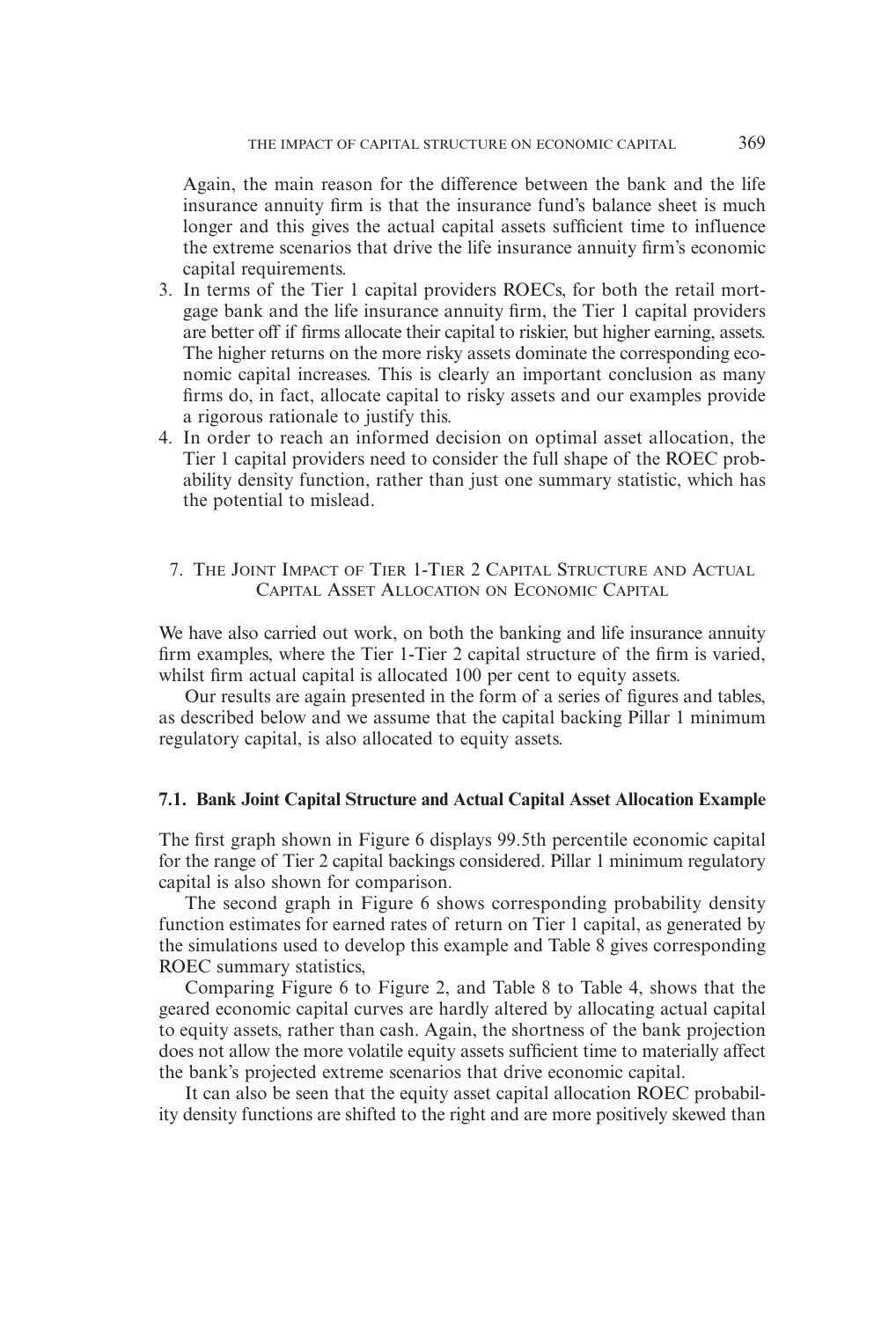

FIGURE 6: Bank: 99.5th Percentile Economic Capital and ROEC Probability Density Functions for Different Tier1-Tier2 Capital Structures when Actual Capital is Allocated to Equities.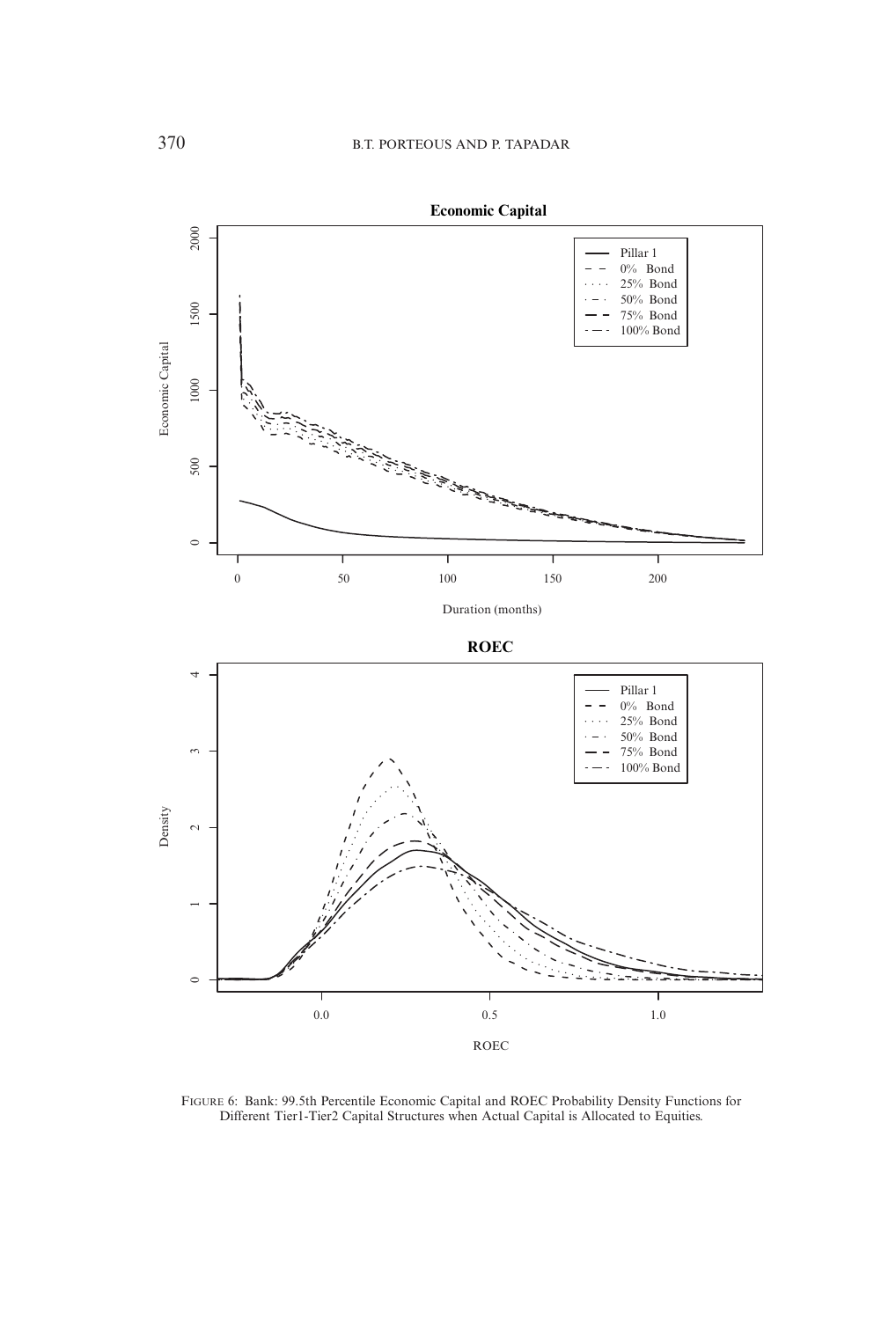#### TABLE 8

|                | $\mu$ | $\sigma$ | Sharpe Ratio | $Q_1$ | $\mathcal{Q}_2$ | $\mathcal{Q}_3$ |
|----------------|-------|----------|--------------|-------|-----------------|-----------------|
| Pillar 1       | 0.355 | 0.244    | 1.452        | 0.181 | 0.333           | 0.504           |
| $0\%$ Tier 2   | 0.222 | 0.143    | 1.549        | 0.121 | 0.211           | 0.310           |
| $25%$ Tier 2   | 0.250 | 0.166    | 1.511        | 0.133 | 0.236           | 0.350           |
| $50\%$ Tier 2  | 0.287 | 0.195    | 1.471        | 0.149 | 0.268           | 0.404           |
| 75% Tier 2     | 0.339 | 0.236    | 1.438        | 0.172 | 0.312           | 0.477           |
| $100\%$ Tier 2 | 0.417 | 0.300    | 1.393        | 0.205 | 0.376           | 0.582           |

SUMMARY STATISTICS FOR 99.5TH PERCENTILE ROEC FOR A BANK WITH DIFFERENT TIER1-TIER2 CAPITAL STRUCTURES WHEN ACTUAL CAPITAL IS ALLOCATED TO EQUITY ASSETS ( $\mu$  = MEAN,  $\sigma$  = STANDARD DEVIATION,  $Q_1$  = FIRST QUARTILE,  $Q_2$  = SECOND QUARTILE (MEDIAN),  $Q_3$  = THIRD QUARTILE).

their cash equivalents. This is due to the higher and more volatile returns that equity assets generate relative to cash.

So, we can conclude that, for each level of gearing considered, allocating actual capital to equity assets, rather than cash, is beneficial to the Tier 1 capital providers. It is also still the case that, when allocating actual capital to equity assets, gearing up Tier 1 capital with Tier 2 capital is beneficial to the Tier 1 capital providers.

The Sharpe ratio is again seen to be unhelpful.

#### **7.2. Life Insurance Annuity Firm Joint Capital Structure and Actual Capital Asset Allocation Example**

The first graph in Figure 7 shows 99.5th percentile economic capital for the range of Tier 2 capital backings of economic capital considered with Pillar 1 minimum regulatory capital also shown for comparison.

In the second graph in Figure 7 we show the corresponding ROEC probability density function estimates, with associated summary statistics shown in Table 9.

Comparing Figure 7 to Figure 3, and Table 9 to Table 5, shows that the economic capital curves are significantly higher when actual capital is allocated to equities, as compared to cash. Compared to the banking example above, it is the longer duration of the life insurance annuity firm that allows the more volatile equity assets to have an impact on the extreme scenarios that drive economic capital.

It can also be seen that, when allocating actual capital to equity assets, gearing causes the ROEC probability density functions to shift to the right and to become more positively skewed. In other words, capital gearing, in conjunction with allocating actual capital to equity assets, is advantageous to the Tier 1 capital providers as they are then more likely to earn higher returns on their capital. The Sharpe ratio again leads to the opposite conclusion, due to asymmetries in the density functions.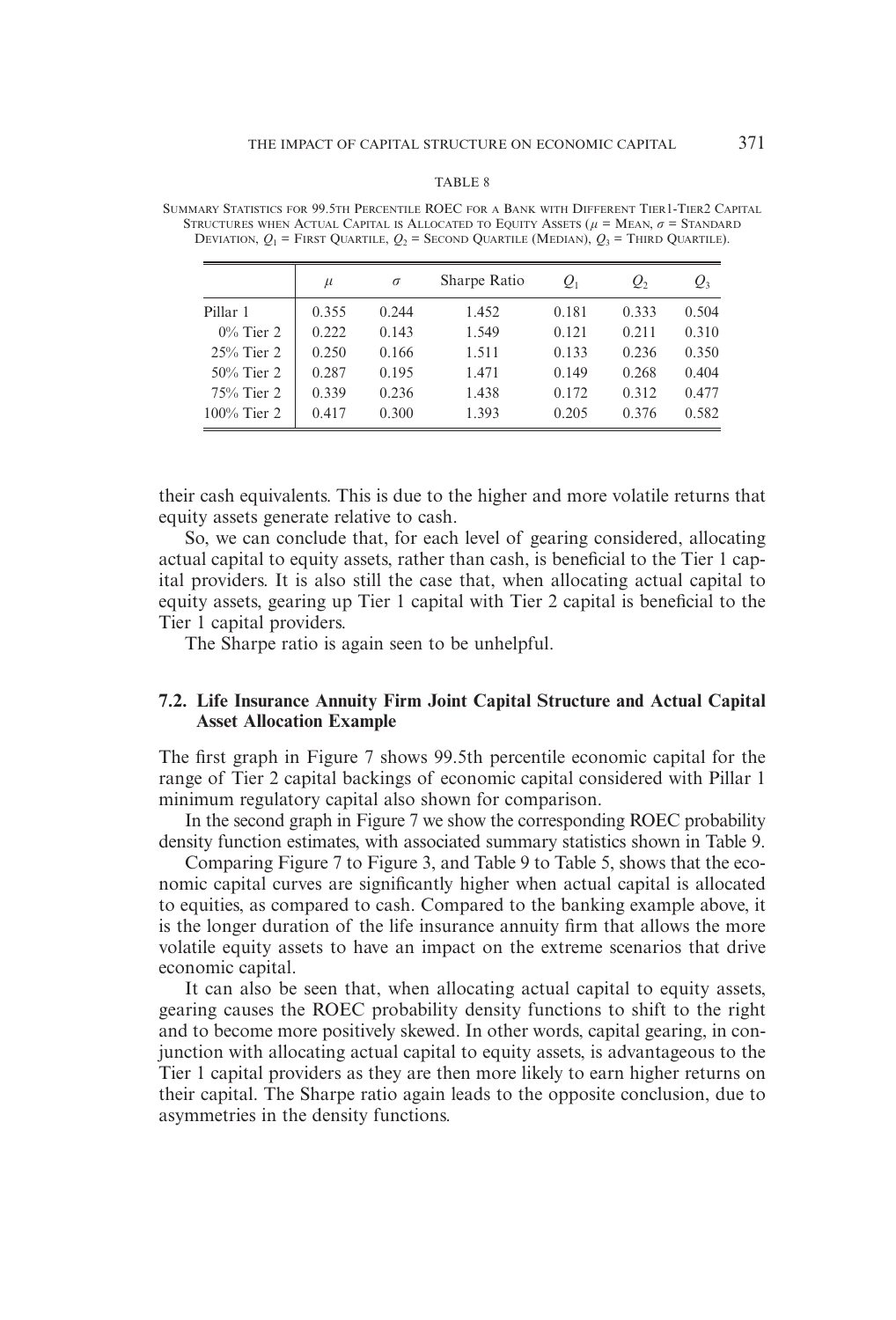

FIGURE 7: Annuity: 99.5th Percentile Economic Capital and ROEC Probability Density Functions for Different Tier1-Tier2 Capital Structures when Actual Capital is Allocated to Equity Assets.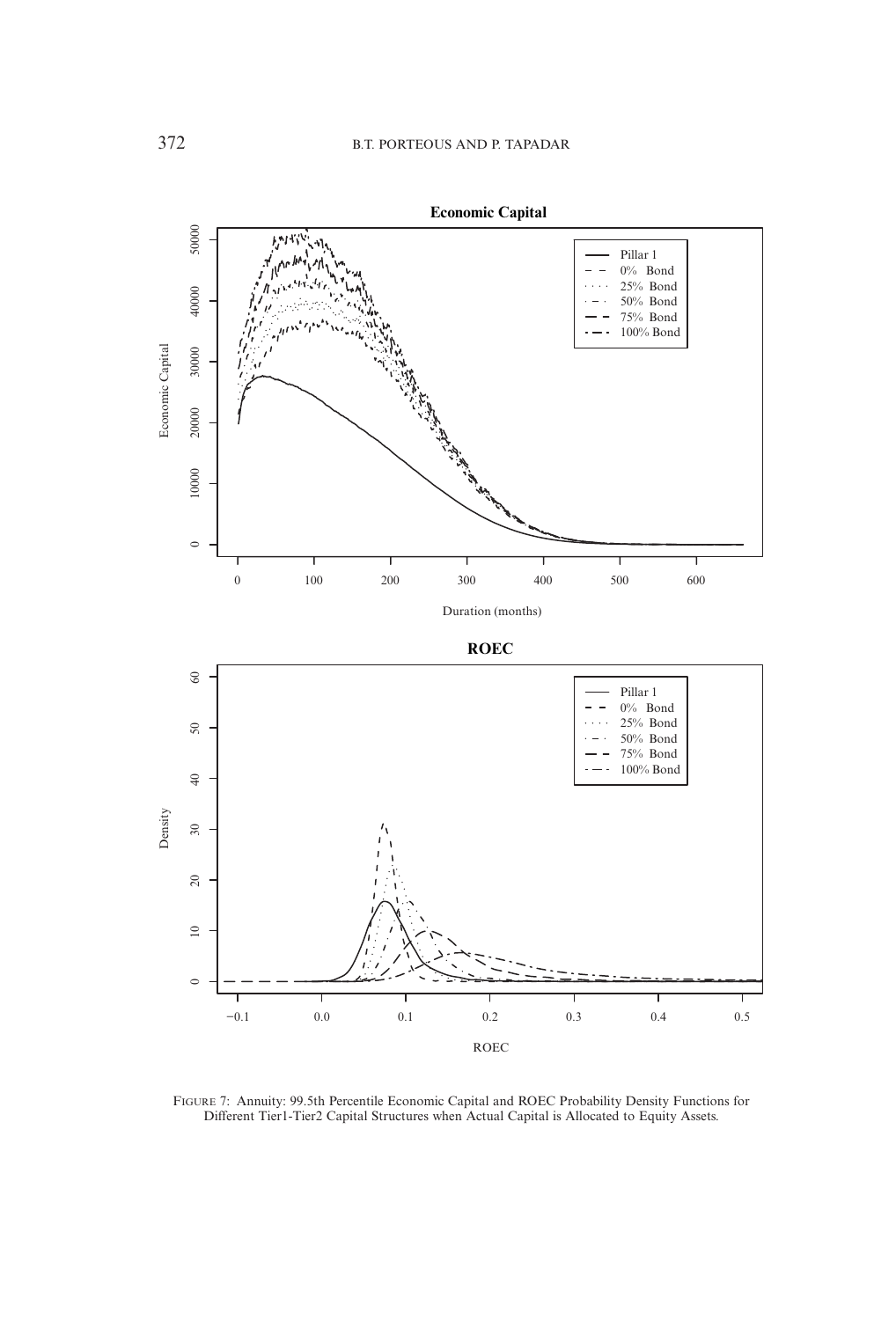#### TABLE 9

| SUMMARY STATISTICS FOR 99.5TH PERCENTILE ROEC FOR A LIFE INSURANCE ANNUITY FIRM WITH                                                         |
|----------------------------------------------------------------------------------------------------------------------------------------------|
| DIFFERENT TIER1-TIER2 CAPITAL STRUCTURES WHEN ACTUAL CAPITAL IS ALLOCATED TO EQUITY ASSETS                                                   |
| $(\mu = \text{Mean}, \sigma = \text{Standard} \text{ Deviation}, O_1 = \text{First Quartile}, O_2 = \text{Second Quartile} (\text{MEDIAN}),$ |
| $Q_3$ = Third Quartile).                                                                                                                     |

|               | $\mu$ | $\sigma$ | Sharpe Ratio | $Q_1$ | $Q_{2}$ | $Q_3$ |
|---------------|-------|----------|--------------|-------|---------|-------|
| Pillar 1      | 0.084 | 0.042    | 2.018        | 0.063 | 0.079   | 0.098 |
| $0\%$ Tier 2  | 0.078 | 0.029    | 2.700        | 0.068 | 0.076   | 0.085 |
| 25% Tier 2    | 0.092 | 0.035    | 2.627        | 0.078 | 0.089   | 0.101 |
| $50\%$ Tier 2 | 0.114 | 0.049    | 2.322        | 0.092 | 0.108   | 0.128 |
| $75%$ Tier 2  | 0.160 | 0.111    | 1.436        | 0.116 | 0.141   | 0.176 |
| 100% Tier 2   | 0.300 | 0.567    | 0.530        | 0.157 | 0.203   | 0.282 |

This is contrary to the results shown in Section 5 where capital gearing, in conjunction with allocating actual capital to cash, was seen to be against the interests of the Tier 1 capital providers. There is, therefore, a strong interaction effect between capital structure and actual capital asset allocation for the life insurance firm example, which is explained as follows.

As has been described previously, the relatively long duration of the life insurance annuity firm causes economic capital to increase materially with gearing. When actual capital is allocated to cash, this effect nullifies the higher and more volatile geared Tier 1 capital returns that might be anticipated. However, when actual capital is allocated to equity assets, the higher returns that are earned on the equity assets are more than sufficient to dominate the consequent economic capital increases that arise, both from gearing, and from allocating actual capital to equity assets.

In this sense, gearing up capital is only beneficial if it is carried out in conjunction with an actual capital higher risk asset allocation strategy. It is interesting to note that, in practice, many firms may not be prepared to go as far as this.

Finally in this Section, for completeness, we can also see that, for each level of gearing assumed, allocating actual capital to equity assets is beneficial for the Tier 1 capital providers.

#### **7.3. Joint Capital Structure and Actual Capital Asset Allocation General Conclusions**

Based on the two examples presented in this Section, the broad conclusions that we can arrive at are as follows:

1. For the retail mortgage bank, capital gearing is even more beneficial to the Tier 1 capital providers when actual capital is allocated to equity assets,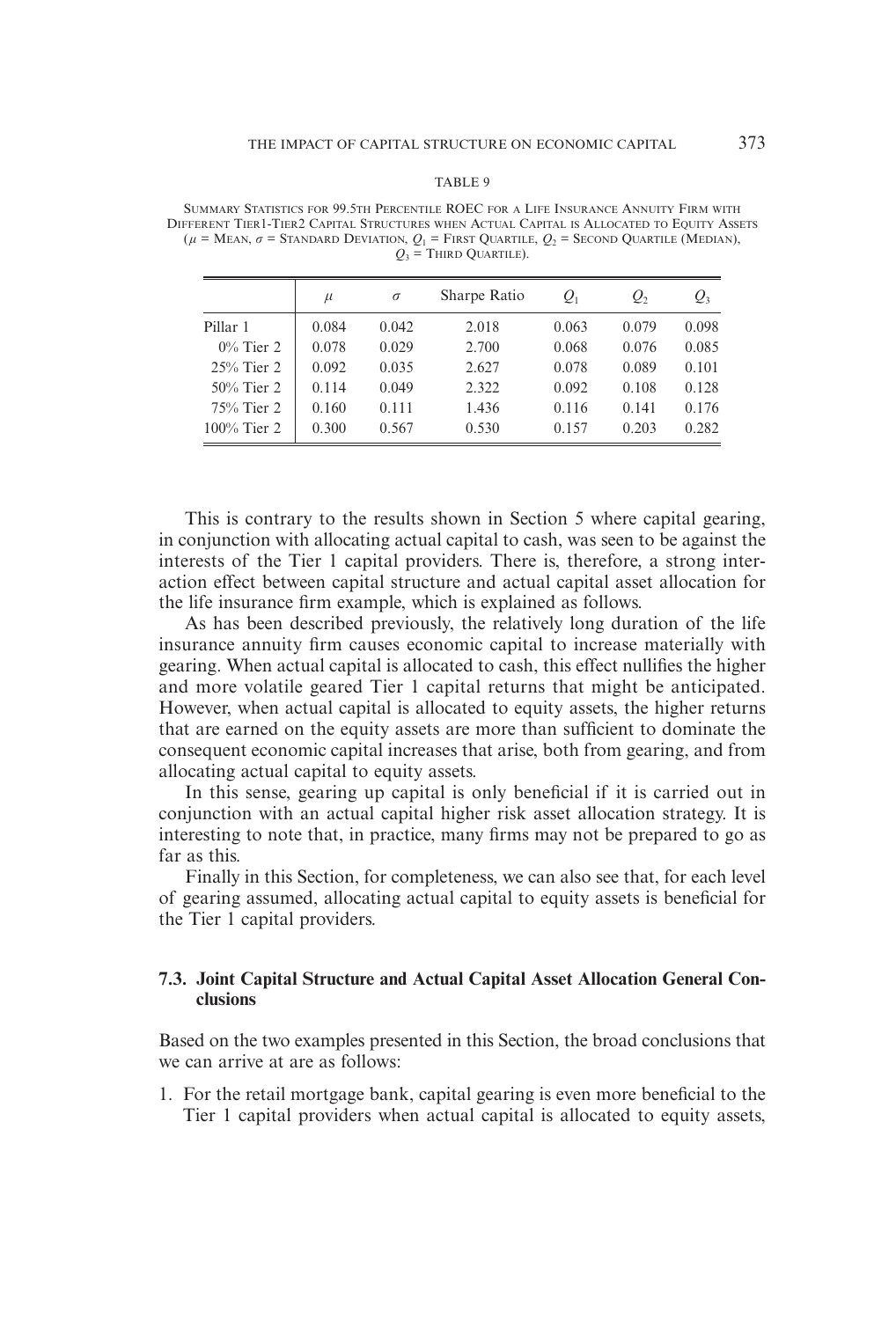than when it is allocated to cash. For each level of gearing assumed, allocating actual capital to equity assets, rather than to cash, is beneficial.

- 2. For the life insurance annuity firm, gearing becomes beneficial, rather than detrimental, to the Tier 1 capital providers when actual capital is allocated to equity assets, rather than to cash. For each level of gearing assumed, allocating actual capital to equity assets, rather than to cash, is beneficial.
- 3. The different behaviour of the retail mortgage bank and the life insurance annuity firm is explained by the different asset-liability structures of their balance sheets and, in particular, their differing lengths.

#### 8. CONCLUSIONS

Important current trends in financial services markets affecting the structure, asset allocation and management of capital for financial services firms are as follows:

- 1. Financial services markets are globalising and are becoming ever more competitive and commoditised.
- 2. Capital providers are becoming more sophisticated in their assessment of risk and in their ability to quantify risk adjusted performance.
- 3. Regulatory and economic capital requirements are converging.

As these trends strengthen, and gather pace, it is essential that financial services firms and conglomerates manage their capital as efficiently as possible in order to stay competitive. For otherwise, firms will risk delivering inferior risk adjusted returns to their equity capital providers, so resulting in poor share price performance. This, in turn, will make the raising of fresh capital, to further support and develop their businesses, more difficult.

Perhaps most importantly, however, ineffective capital management is bad not just for the financial services industry itself, but also for the wider economy more generally. If capital providers are not earning full and fair risk adjusted returns, this can result in capital market inefficiencies, distortions and misallocations.

In this article, for specific financial services firm examples, we have shown how firm economic capital and risk adjusted performance depend on both Tier 1-Tier 2 capital structure and actual capital asset allocation. For the examples considered here, we have found that:

- Gearing up Tier 1 capital with Tier 2 capital, and allocating actual capital to high earning risky assets, generally increases economic capital, with the increases being higher for the life insurance annuity firm. The asset-liability structures of the two firms and, in particular, their relative lengths explains this difference. Generally speaking, longer duration balance sheets are more sensitive to gearing and to allocating actual capital to risky assets.
- For the retail mortgage bank, gearing up Tier 1 capital with Tier 2 capital, and allocating actual capital to higher earning but more risky assets, which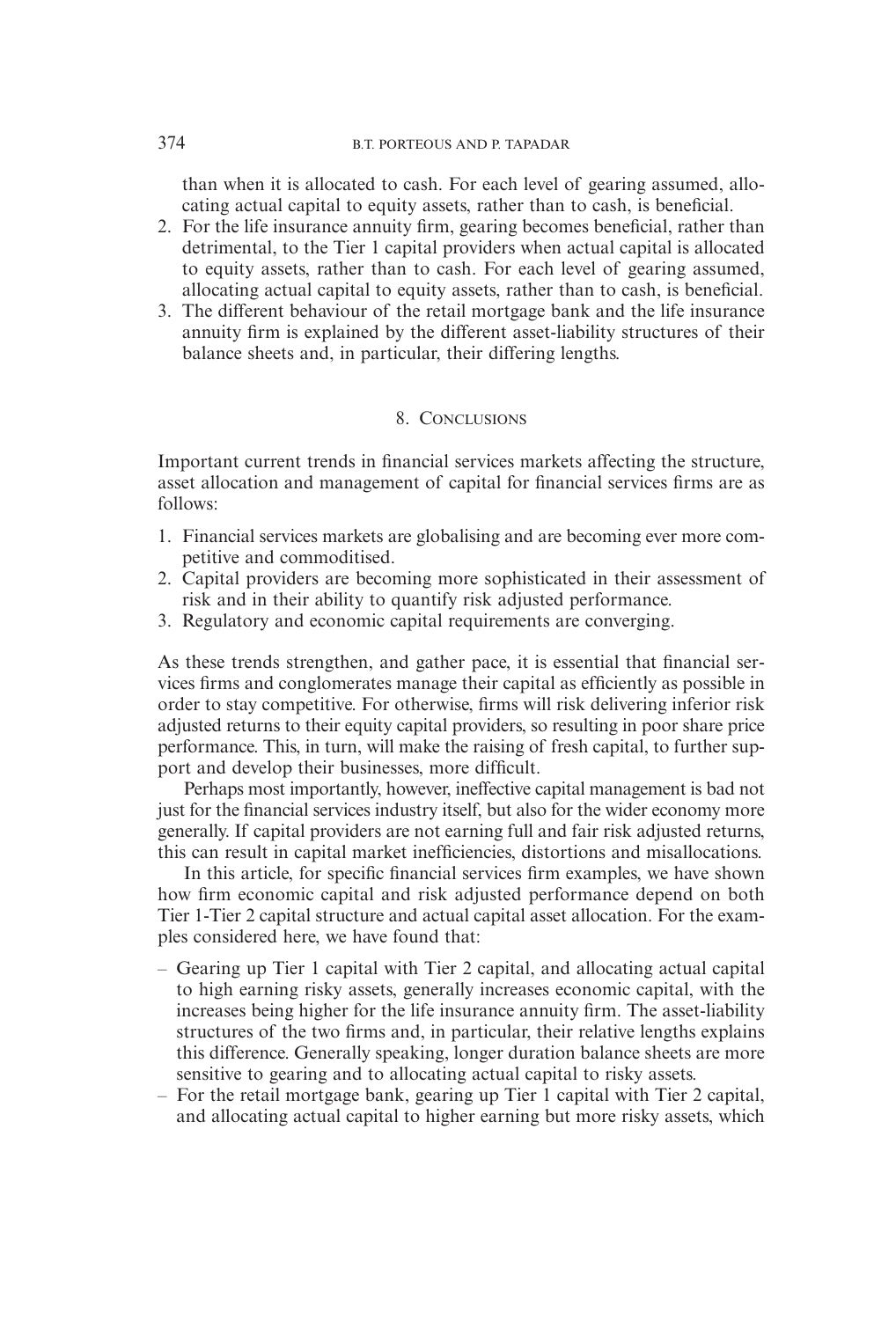both increase economic capital, are individually, and jointly, beneficial to Tier 1 capital providers. Most benefit is achieved when capital is both highly geared and allocated to risky assets.

- For the life insurance annuity firm, gearing up Tier 1 capital with Tier 2 capital is beneficial to the Tier 1 capital providers only when actual capital is allocated to risky, but higher earning assets. When actual capital is allocated to lower earning, but safer assets, gearing is detrimental to the Tier 1 capital providers. Again, most benefit is achieved when capital is both highly geared and allocated to risky assets. The asset-liability structures of the two firms considered and, in particular, their respective lengths again explain the bank-insurer differences.
- In order to reach an informed decision on the optimal Tier 1-Tier 2 capital structure and actual capital asset allocation, the Tier 1 capital providers need to consider the full shape of the ROEC probability density functions, rather than just one summary statistic, which has the potential to mislead.

In practice, we recommend that each firm must analyse its own businesses, and circumstances, before it can draw any clear conclusions on the optimality, or otherwise, of its own capital structuring, asset allocation and management processes. Key to this analysis will be the development and implementation of robust and accurate risk management tools that allow firms to self assess and quantify the risks that they are running across all of their businesses.

#### **REFERENCES**

DEV, A. (2004) *Economic Capital: A Practitioner Guide*. Risk Books, London.

- LAURITZEN, S. (1996) Graphical Models. Clarenden Press, Oxford.
- MATTEN, C. (2000) *Managing Bank Capital Capital Allocation and Performance Measurement.* Wiley.
- MODIGLIANI, F. and MILLER, M. (1958) The Cost of Capital, Corporation Finance and the Theory of Investment. *The American Economic Review* **48**, 261-297.
- PORTEOUS, B.T., MCCULLOCH, L. and TAPADAR, P. (2003) An Approach to Economic Capital for Financial Services Firms. *Risk Magazine*, **April**, 28-31.
- PORTEOUS, B.T. (2004) Economic Capital for Life Insurance With Profits Long Term Business Funds. *Journal of Risk* **6**, 1-6.
- PORTEOUS, B.T. (2005) The "Benefits" of Smoothing. *Life and Pensions Magazine*, **August/September**, 42-48.
- PORTEOUS, B.T. and TAPADAR, P. (2005) *Economic Capital and Financial Risk Management for Financial Services Firms and Conglomerates*. Palgrave MacMillan.
- RAJAN, R.G. and ZINGALES, L. (1995) What Do We Know About Capital Structure? Some Evidence from International Data. *Journal of Finance* **50**, 1421-1460.
- WILLETS, R.C., GALLOP, A.P., LEANDRO, P.A., LU, J.L.C., MACDONALD, A.S., MILLER, K.A., RICHARDS, S.J., ROBJOHNS, N., RYAN, J.P. and WATERS, H.R. (2004) Longevity in the 21st Century. *British Actuarial Journal* **10**, 685-832.
- WILLETS, R.C. (2004) The Cohort Effect: Insights and Explanations. *British Actuarial Journal* **10**, 833-877.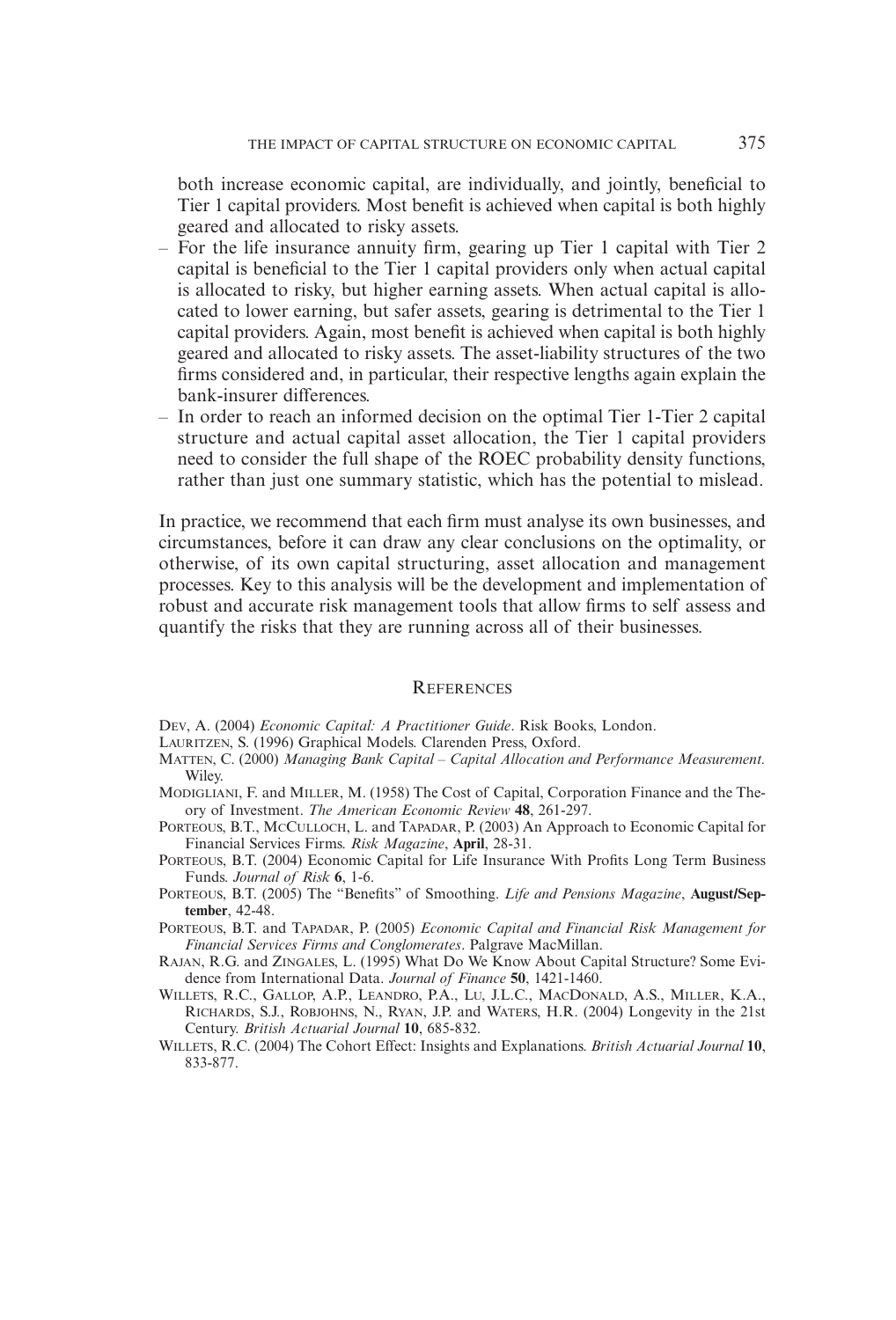## **APPENDIX 1**

# BANK EXAMPLE

# **Economic assumptions**

| Risk discount rate used in<br>economic capital calculation<br>Corporate tax rate                          | The return earned on the assets that firm actual capi-<br>tal is allocated to, as generated by the stochastic model,<br>parameterised according to Table 1.<br>$30%$ .                                                                                                                                                                                                                                                                                                                                                                                                                                                                                                                                                                                                                                                                                                                                                                                                                                                              |
|-----------------------------------------------------------------------------------------------------------|-------------------------------------------------------------------------------------------------------------------------------------------------------------------------------------------------------------------------------------------------------------------------------------------------------------------------------------------------------------------------------------------------------------------------------------------------------------------------------------------------------------------------------------------------------------------------------------------------------------------------------------------------------------------------------------------------------------------------------------------------------------------------------------------------------------------------------------------------------------------------------------------------------------------------------------------------------------------------------------------------------------------------------------|
| Mortgage product economic capital assumptions                                                             |                                                                                                                                                                                                                                                                                                                                                                                                                                                                                                                                                                                                                                                                                                                                                                                                                                                                                                                                                                                                                                     |
| Average loan size<br>Loan to value percentage<br>Average term<br>Interest only/capital repay-<br>ment mix | £100,000.<br>100%.<br>20 years.<br>Only a capital repayment mortgage is used in the exam-<br>ples.                                                                                                                                                                                                                                                                                                                                                                                                                                                                                                                                                                                                                                                                                                                                                                                                                                                                                                                                  |
| Standard variable rate<br>1 year discount<br>Redemption penalty                                           | As generated by the stochastic model.<br>1.0% deduction from standard variable rate.<br>2.5% of the loan outstanding at that duration within<br>the first 12 months. No penalty is levied beyond the<br>first 12 months.                                                                                                                                                                                                                                                                                                                                                                                                                                                                                                                                                                                                                                                                                                                                                                                                            |
| Flexible features                                                                                         | No.                                                                                                                                                                                                                                                                                                                                                                                                                                                                                                                                                                                                                                                                                                                                                                                                                                                                                                                                                                                                                                 |
| Cost of funding                                                                                           | The short term UK cash yield as generated by the sto-<br>chastic model plus 0.1%.                                                                                                                                                                                                                                                                                                                                                                                                                                                                                                                                                                                                                                                                                                                                                                                                                                                                                                                                                   |
| Expected credit risk losses                                                                               | Loss given repossession ("LGR") is calculated as:<br>LGR = (loan outstanding) – (property value) $\times$ 0.95,<br>if positive, and zero otherwise.<br>Selling costs and late interest are assumed to amount<br>to $5\%$ of the value of the property on repossession.<br>The property value is estimated as its starting value<br>increased in line with UK HPI, as generated by the<br>stochastic model.<br>Expected and high probabilities of repossession ("PR")<br>are assumed as follows:<br>Expected PR = $0.0025$ p.a.<br>High $PR = 0.005$ p.a.<br>High PRs are used if the standard variable rate, as<br>generated by the stochastic model, exceeds its uncon-<br>ditional expected value plus twice its unconditional<br>standard deviation, as shown in Table 1, or if LGR ><br>1% of the property value at that duration.<br>In other words, High PRs are used if either mortgage<br>rates are high, or if a loss of at least 1% of the prop-<br>erty value would be made on repossessing and selling<br>the property. |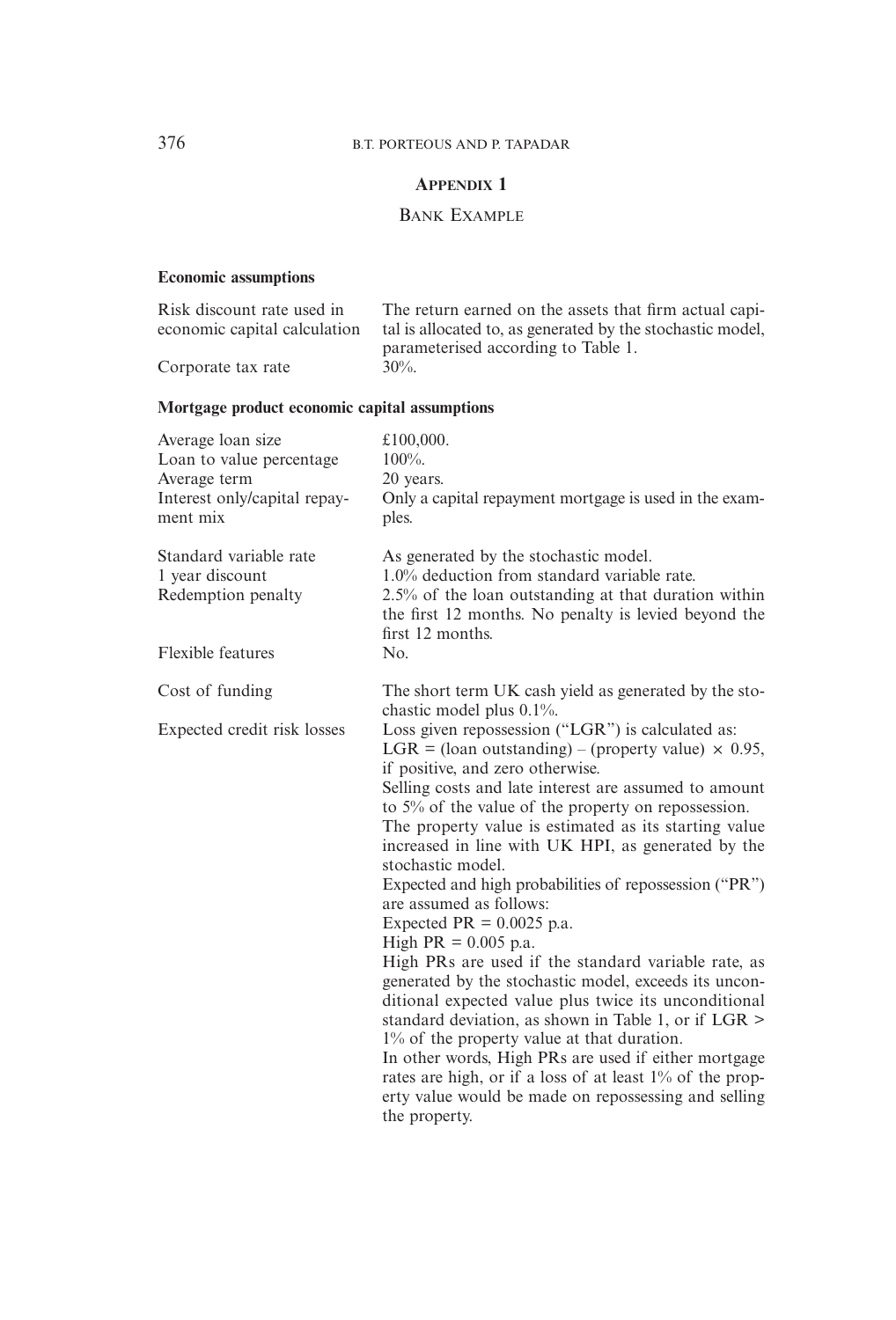|                                                            | For defaults, it is assumed that 1 in 5 defaults lead to<br>a repossession and loss given defaults are, on average,<br>1/5th of loss given repossessions. These default proba-<br>bilities and losses are then used to compute the Basel 2<br>Pillar 1 credit risk capital requirement.                                                                                                                                                                                                                                                                                                                                        |
|------------------------------------------------------------|--------------------------------------------------------------------------------------------------------------------------------------------------------------------------------------------------------------------------------------------------------------------------------------------------------------------------------------------------------------------------------------------------------------------------------------------------------------------------------------------------------------------------------------------------------------------------------------------------------------------------------|
| Fixed expenses                                             | £300 (acquisition), £50 p.a. (maintenance), £100 (clo-                                                                                                                                                                                                                                                                                                                                                                                                                                                                                                                                                                         |
| Fixed expense inflation<br>Variable initial expense        | sure).<br>UK RPI as generated by the stochastic model.<br>$0.5\%$ of initial loan.                                                                                                                                                                                                                                                                                                                                                                                                                                                                                                                                             |
| Annual prepayment rates                                    | Two prepayment rate series are used:<br>Expected: 1%, 25%, 15%, 12.5% and 10% p.a. of the<br>loan outstanding at durations 1, 2, 3, 4, and $\geq$ 5 years<br>High: $1\%$ , $50\%$ , $20\%$ , $15\%$ and $10\%$ p.a. of the loan<br>outstanding at durations 1, 2, 3, 4, and $\geq$ 5 years.<br>Expected lapse rates are used unless the standard vari-<br>able rate, as generated by the stochastic model, is larger<br>than its unconditional expected value plus twice its<br>unconditional standard deviation as shown in Table 1.<br>In other words, high standard variable rates are a cause<br>of high prepayment rates. |
| Basel 2 Pillar 1 minimum<br>regulatory capital requirement | Advanced internal ratings based approach for the retail<br>credit risk capital requirement, where the probabilities<br>of default and loss given defaults, as described above,<br>are used. The operational risk capital requirement is<br>calculated using the standardised approach and is<br>based on the net interest income earned on the loan at<br>each duration, gross of expenses.                                                                                                                                                                                                                                    |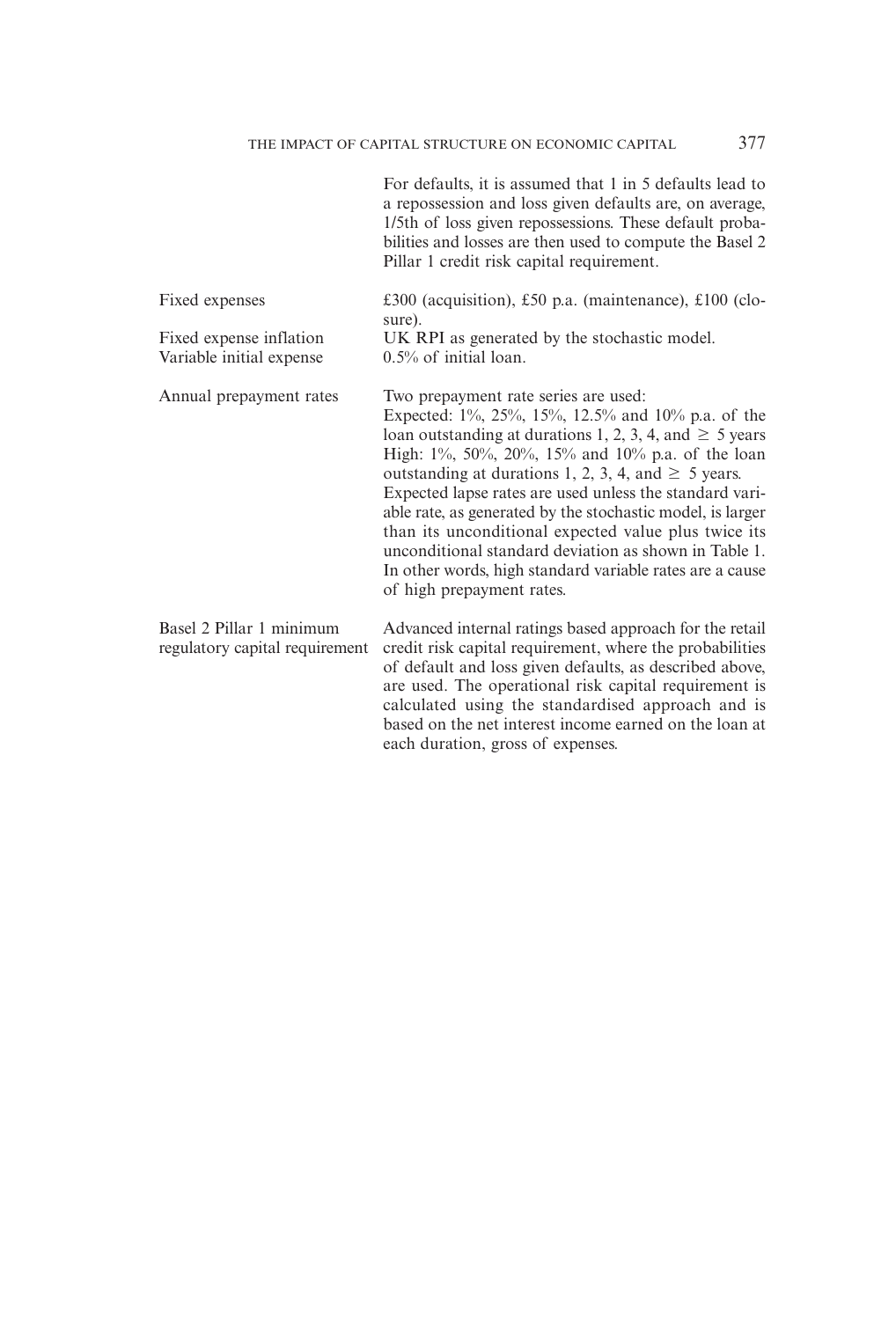## **APPENDIX 2**

# LIFE INSURANCE ANNUITY EXAMPLE

# **Economic assumptions**

| Risk discount rate used in<br>economic capital calculation                                 | The return earned on the assets that firm actual capi-<br>tal is allocated to, as generated by the stochastic model,<br>parameterised according to Table 1.                    |
|--------------------------------------------------------------------------------------------|--------------------------------------------------------------------------------------------------------------------------------------------------------------------------------|
| Asset allocation of non<br>profit long term business<br>fund ("NPLTBF")                    | 100% in long term UK corporate bonds.                                                                                                                                          |
| Long term UK corporate<br>bond gross yield                                                 | The long term UK corporate bond yield, as generated<br>by the stochastic model, parameterised according to<br>Table 1.                                                         |
| Long term UK government<br>bond vield                                                      | The long term UK government bond yield, as gener-<br>ated by the stochastic model, parameterised according<br>to Table 1.                                                      |
| Term of long term UK<br>corporate bond assets<br>backing the annuity<br>Corporate tax rate | 15 years. At the end of each month, assets are sold and<br>reinvested in corporate bonds of duration 15 years, at<br>the yield prevailing at the end of the month.<br>$30\%$ . |

# **Annuity product economic capital assumptions**

| Average single premium size<br>Annuity income<br>Mix of business | £250,000.<br>Level $£1,500$ per month.<br>Joint life last survivor annuity for a male aged 65 and<br>female aged 65.                                                                                                                                                                                                                                                                                                                                                                                                                                                                                                                                                                                                                                                                                                                                                                                                                                                                                                                                                              |
|------------------------------------------------------------------|-----------------------------------------------------------------------------------------------------------------------------------------------------------------------------------------------------------------------------------------------------------------------------------------------------------------------------------------------------------------------------------------------------------------------------------------------------------------------------------------------------------------------------------------------------------------------------------------------------------------------------------------------------------------------------------------------------------------------------------------------------------------------------------------------------------------------------------------------------------------------------------------------------------------------------------------------------------------------------------------------------------------------------------------------------------------------------------|
| Mortality                                                        | Base mortality tables: PMA92Base, PFA92Base pro-<br>jected forward to 2005 using the published mortality<br>improvement factors for these tables. See Continuous<br>Mortality Investigation Bureau Report 17, Part 6<br>(www.actuaries.org.uk).<br>Stochastic mortality improvement factors. Improvement<br>factors are assumed to be Normally distributed with the<br>following expectations and standard deviations.<br>Male "cohort" expected improvement factors $(\mu)$ :<br>5% p.a. in year 1 of the projection, increasing by 0.25%<br>p.a. for each subsequent year in the projection, up to<br>an upper limit of $7.5\%$ p.a. This upper limit is assumed<br>to apply thereafter once it is reached.<br>Male improvement factor standard deviation ( $\sigma$ ): 0.5%.<br>Female "cohort" expected improvement factors $(\mu)$ :<br>$4.25\%$ p.a. in year 1 of the projection, increasing by<br>$0.25\%$ p.a. for each subsequent year in the projection,<br>up to an upper limit of $7.5\%$ p.a. This upper limit is<br>assumed to apply thereafter once it is reached. |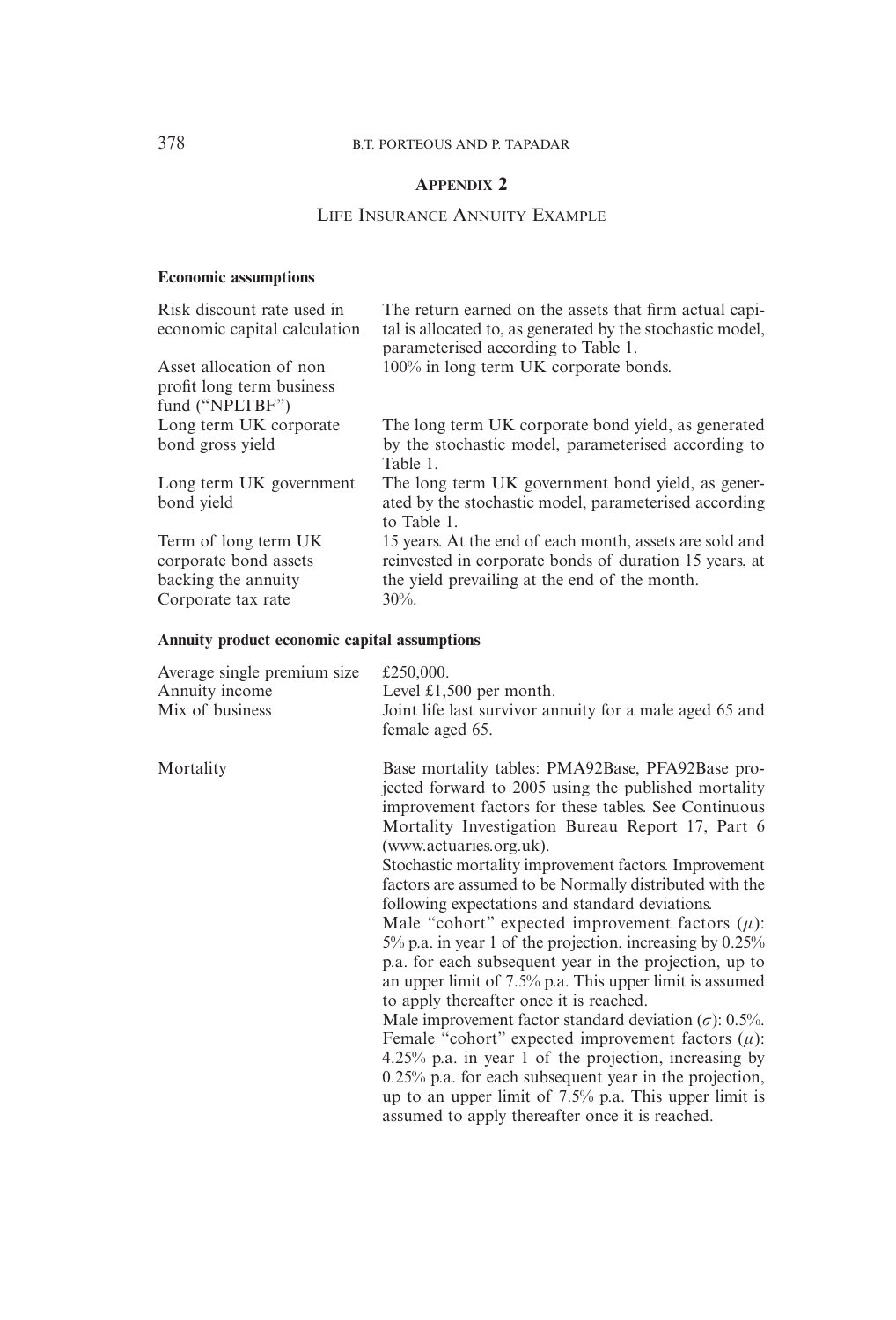Female improvement factor standard deviation  $(\sigma)$ :  $0.5%$ 

bond modelled credit risk lows:

Long term UK corporate The credit risk losses that we have assumed are as fol-

Expected corporate bond yield scenario: An annual probability of default equal to 0.5% and a loss given default of 25%, giving a conditional expected credit risk loss of 0.125% p.a.

High corporate bond yield scenario: An annual probability of default equal to 2.5% p.a. and a loss given default of 75%, giving a conditional expected credit risk loss of 1.8750% p.a.

High corporate bond scenarios are assumed to occur when the corporate bond yield exceeds its unconditional 90th percentile, according to the parameterisation set out in Table 1. In other words, high corporate bond yield scenarios happen with probability 10%.

This gives an overall unconditional expected credit risk loss of 0.30% p.a.

As the unconditional expected yield differential between long term UK corporate bonds and long term UK government bonds, according to the parameterisation set out in Table 1, is 0.50% p.a., we have assumed that 0.30% p.a. is due to corporate bond expected credit risk losses, and the remaining 0.20% p.a. is due to the inferior liquidity of the corporate bonds.

Variable initial expense  $1\%$  of the single premium. Fixed expenses  $£500$  (acquisition), £25 p.a. (maintenance). Fixed expense inflation UK RPI as generated by the stochastic model.

Realistic reserving The realistic reserve at each time point is calculated as

Annuity cashflows are projected using the values generated by the stochastic model. At each time point, the values generated by the stochastic model, and annuity cashflows, are projected forward deterministically using the expected values assumed in the stochastic model.

The risk discount rate used for each time point going forward is the long term UK corporate bond yield as generated by the stochastic model at that time point, less 0.30% to cover unconditional credit risk losses.

If the NPLTBF is backed by long term UK government bonds, the risk discount rate used from each time point forward is the long term UK government bond yield, as generated by the stochastic model at that time point.

Realistic and mathematical Realistic/gross premium. reserving method assumptions follows: